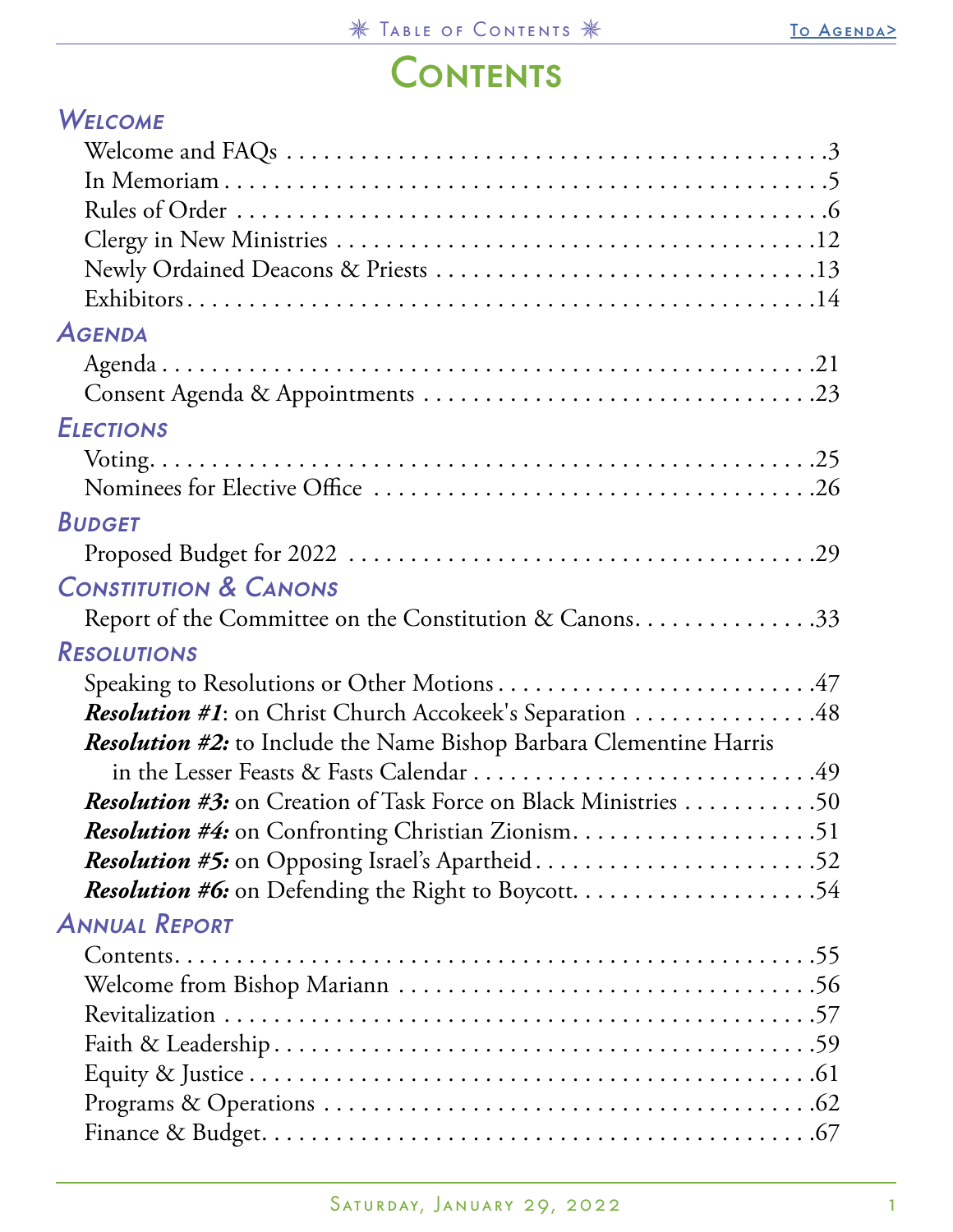*Supporting us today in prayer are Companions in the Society of the Companions of the Holy Cross, Potomac River Chapter. The Companions (schccompanions.org) are a community of women committed to the practice of intercessory prayer and the deep connections between prayer and action in the world.*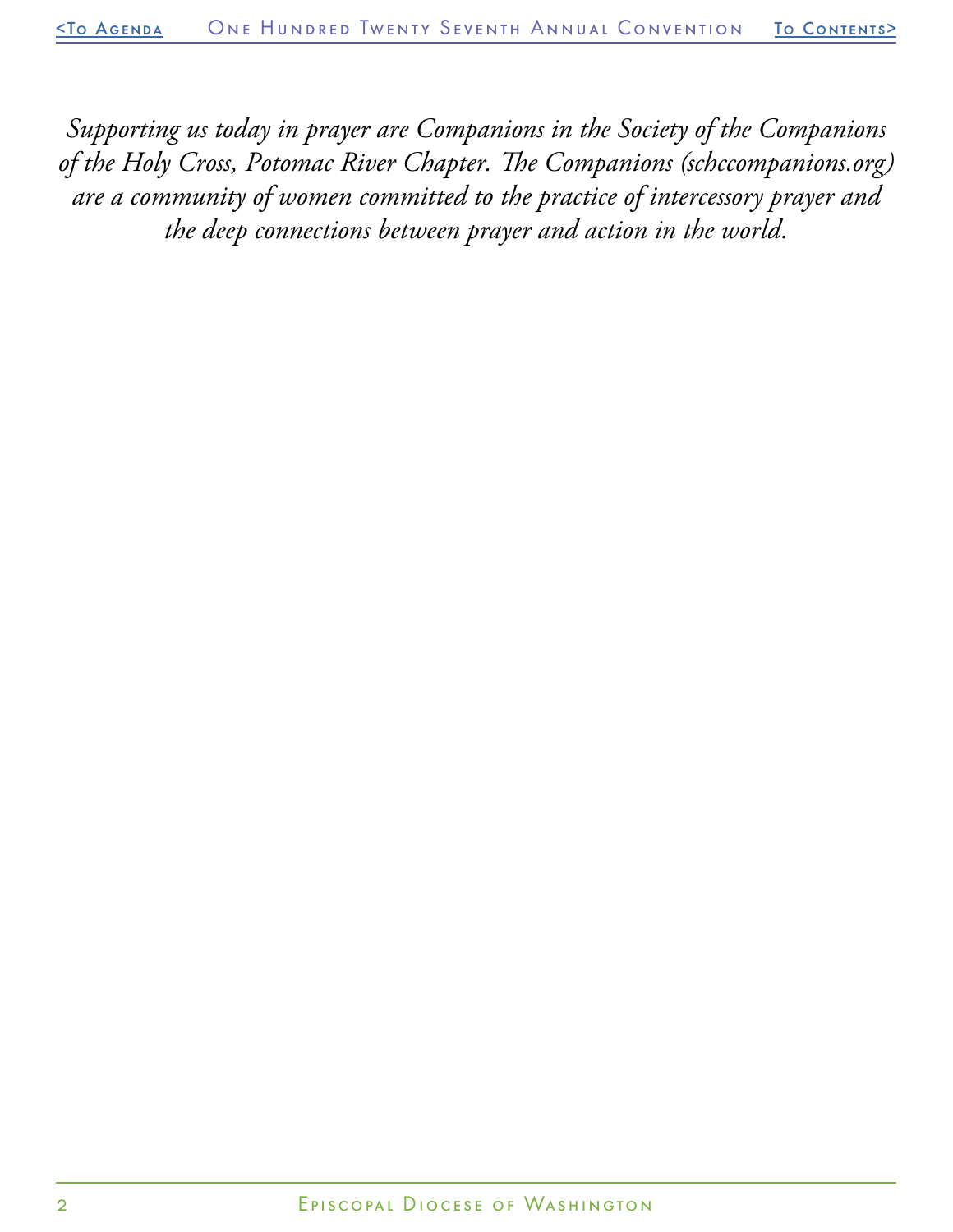# Welcome & FAQs

## <span id="page-2-0"></span>Diocesan Convention Support & Helplines

- Phone Support Number: **(202) 804-6609**
- Delegate Certification, Technical Support, or Seating of an Alternate: **press 1**
- Asistencia General (Español): **presione 2**

## Lay Delegates Being Replaced by Alternates (or vice versa)

If you are an alternate who needs to replace a delegate and have not registered, please call the registration helpline and press 1 If you are not currently listed as the alternate on record, your rector must sign off on all changes If you are not replacing your delegate, please feel free to attend via our live streamed on the diocesan [YouTube channel](https://www.youtube.com/user/edowvideos/featured).

## Guidance for Deaf Participants

ASL & Real Time Closed Captioning available for this webinar.

## Instrucciones para Hispanoparlantes

Haga clic en el botón Interpretación en la parte inferior de la ventana de la reunión y seleccione Español para escuchar la reunión en español Para Preguntas, mande un correo electrónico a [mreyes@edow org.](mailto:mreyes%40edow%20org?subject=Instructions%20for%20Convention)

## Speaking at Convention

The raise hand feature in Webinar allows attendees to raise their hand to indicate that they need something from the host or panelists Speaking to resolutions or other such items during convention will be managed by using the Raise Hand feature in Zoom First, click "Raise Hand" to be recognized You will be recognized by the chair in the order in which you raise your hand.

The host will be notified that you've raised your hand Click Lower Hand to lower it if needed Once you are recognized, you will be invited to unmute Click the unmute button to speak Windows: You can also use the Alt+Y keyboard shortcut to raise or lower your hand. Mac: You can also use the Option+Y keyboard shortcut to raise or lower your hand.

If there is an amendment on the floor, your hand will be lowered. If you wish to speak to the amendment, you may raise your hand again. Once the Amendment has passed or failed, you may speak to the resolution again.

## Chat Function in Zoom

As an attendee in the webinar, you can chat with other attendees and panelists (including the host). Chat will be in the controls at the bottom of your screen.

When you click on chat, the chat window will appear. It will be on the right if you are not in full screen. If you are in full screen, it will appear in a window that you can move around your screen.

Type your message and press Enter to send it. (You can also select who you would like to send the message to by clicking on the drop down next to "To:").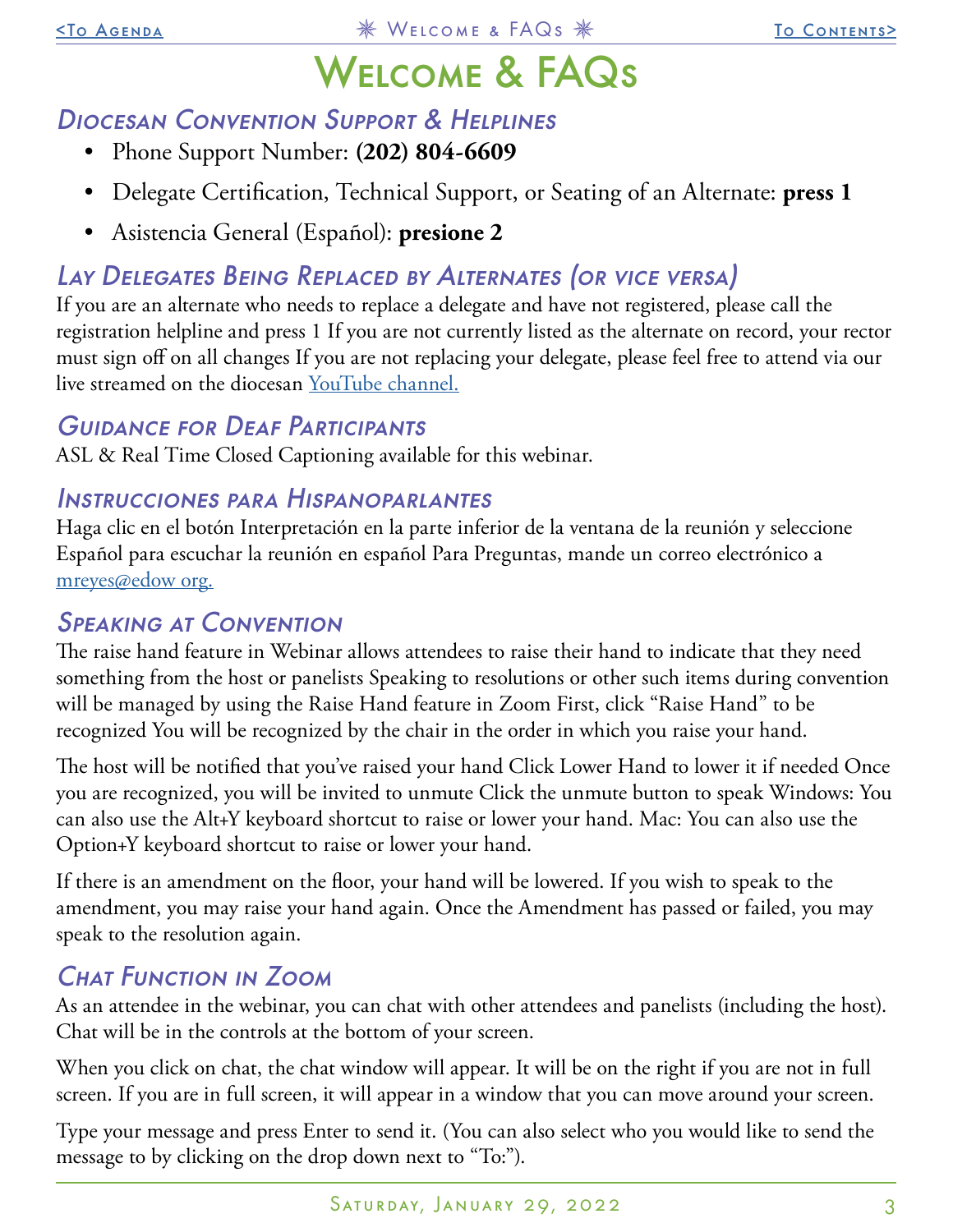When you receive a chat message, you will receive a notification at the bottom of your screen if you do not currently have the chat window open.

It is important to note that we are taking many measures to prevent virtual bombing at our conference. To this effect, we will be actively moderating the chat and will be able to quickly intervene if there are any disruptive participants.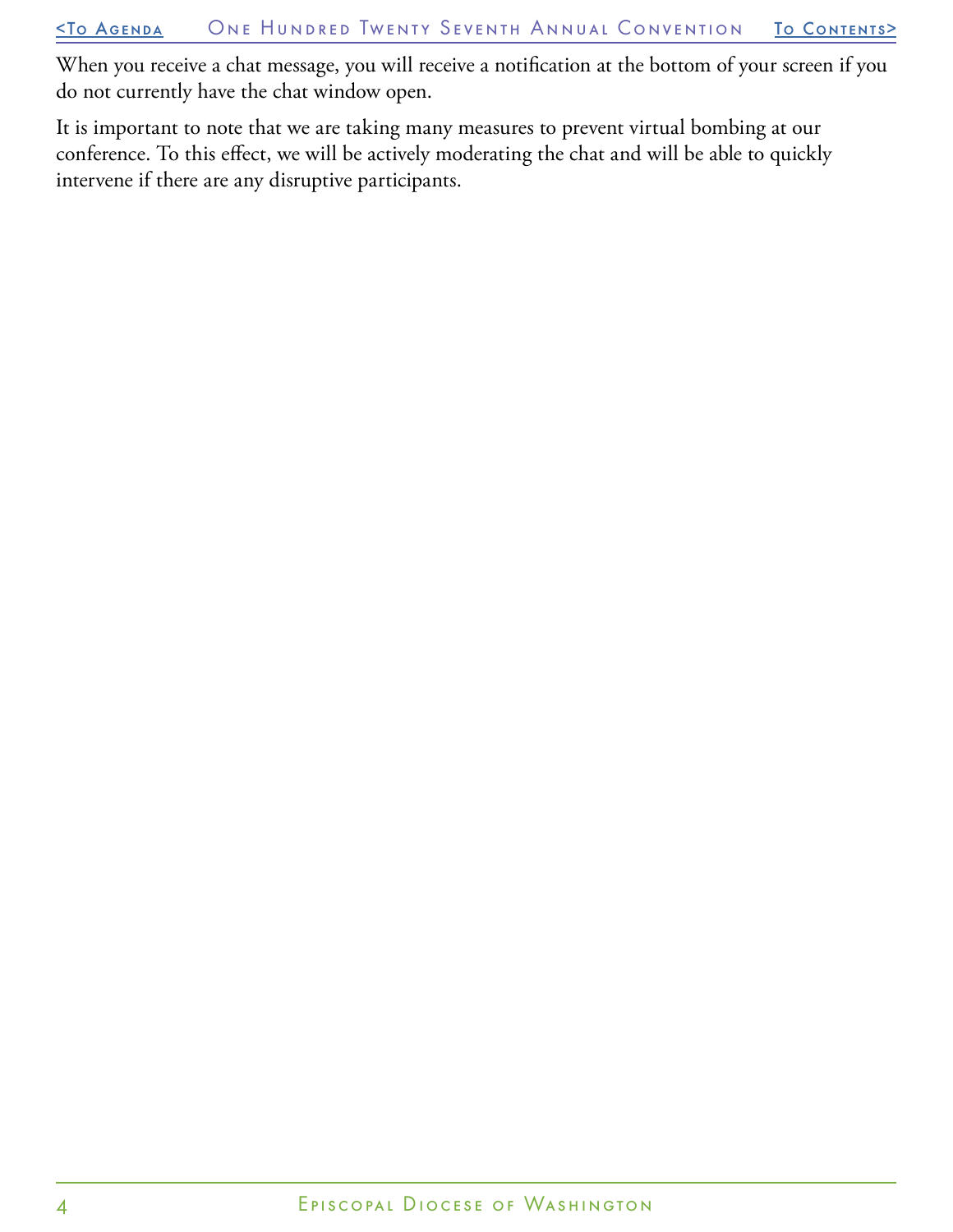## In Memoriam

<span id="page-4-0"></span>*Almighty God, we remember this day before you your faithful servants, and we pray that, having opened to them the gates of larger life, you will receive them more and more into your joyful service; that they may win, with you and your servants everywhere, the eternal victory; through Jesus Christ our Lord. Amen*

**The Rev. Richard E. Downing**

*July 27, 1944 — February 10, 2021*

**The Rev. Beverly K. Weatherly**

*August 29, 1950 — May 28, 2021*

**The Rev. Barbara A. Allen**

*August 23, 1937 — August 28, 2021*

**The Rev. Kenneth E. Truelove**

*November 29, 1939 — October 27, 2021*

**The Rev. Michael S. Cahall**

*December 24, 1958 — November 18, 2021*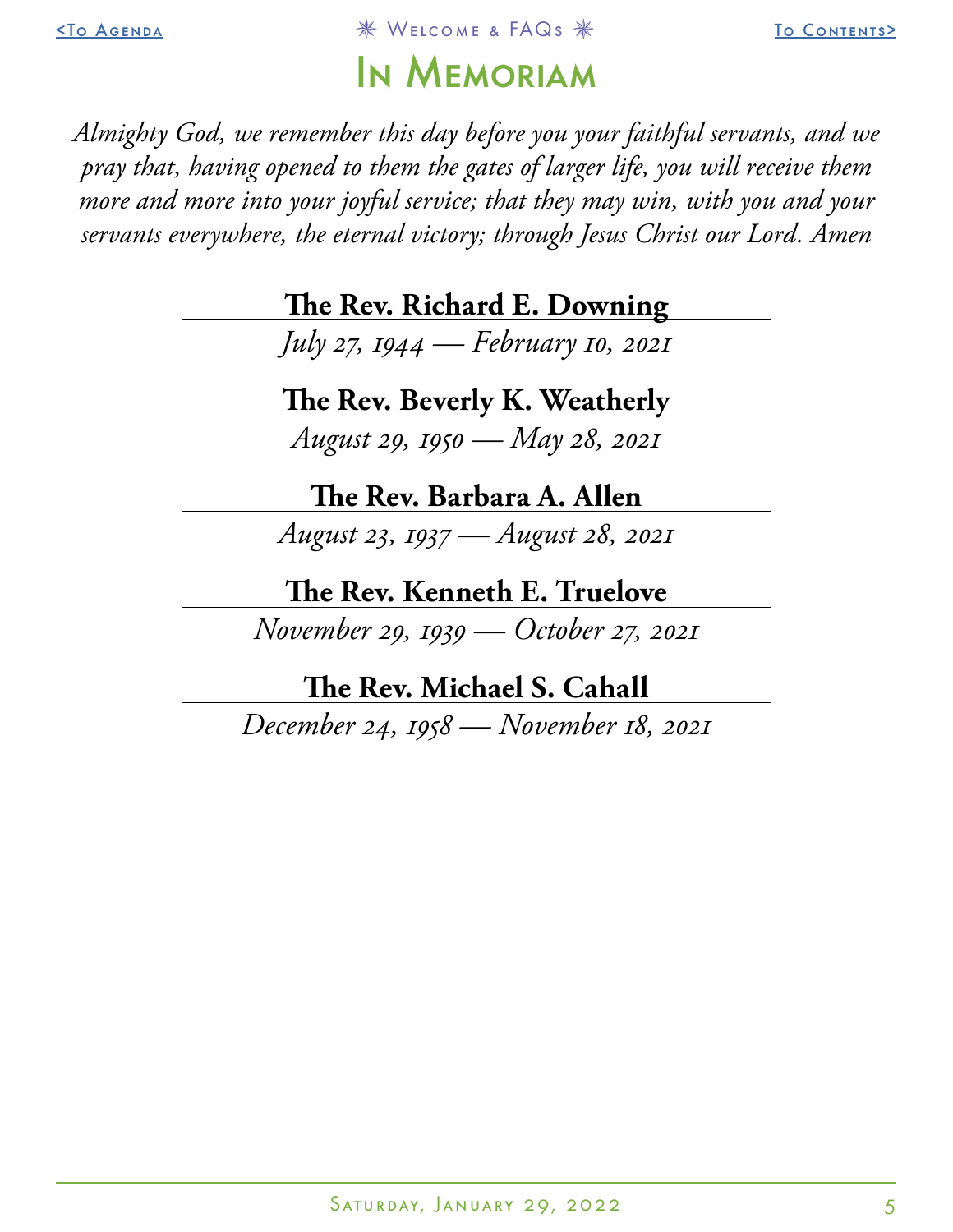# Rules of Order of the Convention

## Title I — General Provisions

#### <span id="page-5-0"></span>Sec. 101. Definitions.

In these Rules of Order of the Convention:

(1) Constitution, Canons, and Rules of Order Definitions.— The definitions under section 101 of the Constitution of the Diocese and section 101 of the Canons of the Diocese shall apply to the Rules of Order of the Convention.

(2) President.— The term "President" means the President of the Convention.

(3) REMOTE ELECTRONIC MEETING.— The term "remote electronic meeting" means any meeting of the Convention that—

- (A) is not held in a single location where all the participants are physically present; and
- (B) uses electronic means for communication among the participants.

(4) ROBERT's RULES OF ORDER.—The term "Robert's Rules of Order" means the most recent edition of Robert's Rules of Order.

(5) Traditional Meeting.— The term "traditional meeting" means any meeting of the Convention that is held in a single location where all the participants are physically present.

#### Sec. 102. Relationship to Laws or Other Rules.

(a) CONSTITUTION AND CANONS.— At any meeting of the Convention the Rules of Order of the Convention and Robert's Rules of Order are subject to the Constitution and the Canons.

(b) Rules of Order.— The Rules of Order of the Convention and Robert's Rules of Order shall apply to any meeting of the Convention. To the extent that any provision of Robert's Rules of Order is inconsistent with any provision of the Rules of Order of the Convention, the provision of the Rules of Order of the Convention shall govern.

(c) Traditional Meetings.— Title II shall apply to any traditional meeting.

(d) REMOTE ELECTRONIC MEETINGS.— Titles II and III shall apply to any remote electronic meeting. To the extent that any provision of title II (relating to meetings of Convention) is inconsistent with any provision of title III (relating to remote electronic meetings), the provision of title III shall govern with respect to any remote electronic meeting.

#### Sec. 103. AUTHORITY.

Any meeting of the Convention may be held as a traditional meeting or a remote electronic meeting.

## Title II— Meetings of Convention

#### Sec. 201. Organization and Opening of a Meeting of the Convention.

- (a) Registration.— All participants of the Convention shall register at a place designated by the Secretary.
- (b) Divine Service.— Each daily session of a meeting of the Convention shall be opened with Divine Service.
- (c) Assembling of the Convention.—

(1) President Present.— If the President is present upon the assembling of the Convention before the call to order, the President shall request—

- (A) all the participants of the Convention to be seated; and
- (B) a determination of a quorum.
- (2) President not Present.—

(A) In General.— If the President is not present upon the assembling of the Convention before the call to order—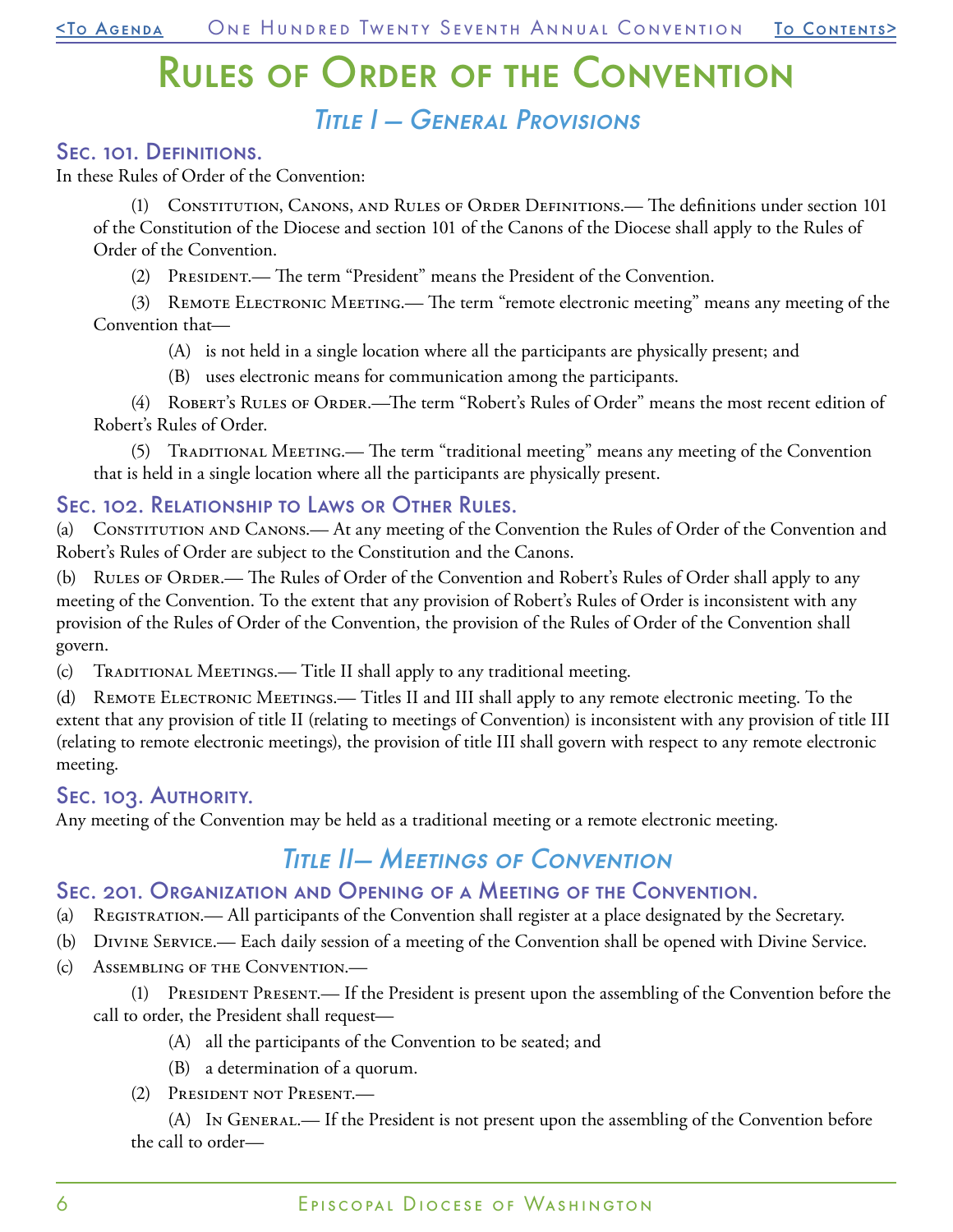(i) the Convention shall elect a priest or bishop as the presiding officer in accordance with section 803 of the Constitution; and

(ii) that presiding officer shall request a determination of a quorum.

(B) Presiding Officer.— If a presiding officer is elected under subparagraph (A), subsections

(e) and (f) of this section and sections 203, 206, and 208 shall apply by substituting the term "presiding officer" for the term "President" each place that term appears.

(d) Quorum.— Upon the request for the determination of a quorum the Secretary of the preceding meeting of the Convention, or a designee of the Secretary, shall announce the total number of participants of the Convention of each order who are registered and determine whether a quorum is present.

(e) Call to Order.— If a quorum is present, the President shall announce the presence of a quorum, declare the Convention is organized and ready for business, and call the meeting of the Convention to order.

(f) Seating.— When the meeting of the Convention is called to order, every participant of the Convention shall immediately be seated.

 $(g)$  Challenges to Certification of Participants.— A challenge to the certification of any participant of the Convention (including a challenge to the right of that participant to seat, voice, or vote) may be made in accordance with section 204 or 304 of the Canons. The President shall make the determination of any challenge.

#### Sec. 202. Appointments.

(a) Coordinator for the Dispatch of Business.— The President shall appoint a Coordinator for the Dispatch of Business who shall hold office until the next meeting of the Convention.

(b) Secretary.—The President shall appoint a Secretary in accordance with section 901 of the Constitution.

(c) Assistants.— The President shall appoint a First Assistant Secretary (in accordance with section 1103 of the Canons), tellers, pages and any other assistants as may be necessary. The President may appoint a Second Assistant Secretary (in accordance with section 1103 of the Canons).

(d) Other Appointments.— The President shall appoint the members of committees and commissions of the Convention and any other appointments at the time as provided in the agenda for the meeting.

#### Sec. 203. Speaking to the Convention.

(a) ADDRESSING THE PRESIDENT.— When any participant is about to speak or deliver any matter to the Convention, the member shall rise, and with due respect, address the President.

(b) Recognition.— If 2 or more participants rise at the same time to speak the President shall decide who shall speak. A participant may not speak until recognized by the President.

(c) Primary Sponsor.— The first participant to speak on a resolution shall be the primary sponsor or the designee of the primary sponsor.

(d) LIMITATION ON SPEAKING.— No participant may speak more than twice in the same debate nor longer than 3 minutes at one time without leave of the Convention, except that the primary sponsor or designee may speak for up to 5 minutes the first time, and up to 3 minutes the second time.

#### Sec. 204. Motions.

(a) REQUIREMENTS TO DEBATE MOTION.— A motion may not be debated until that motion has been seconded and presented to the Secretary in writing in any form and in any manner as the Secretary may require.

(b) PRECEDENCE OF MOTIONS.—When a motion is made and seconded, no other motion shall be received except a motion (in the following order of precedence) to—

- (1) adjourn;
- (2) lay on the table;
- (3) postpone to a certain time;
- (4) postpone indefinitely; or
- (5) commit or to amend.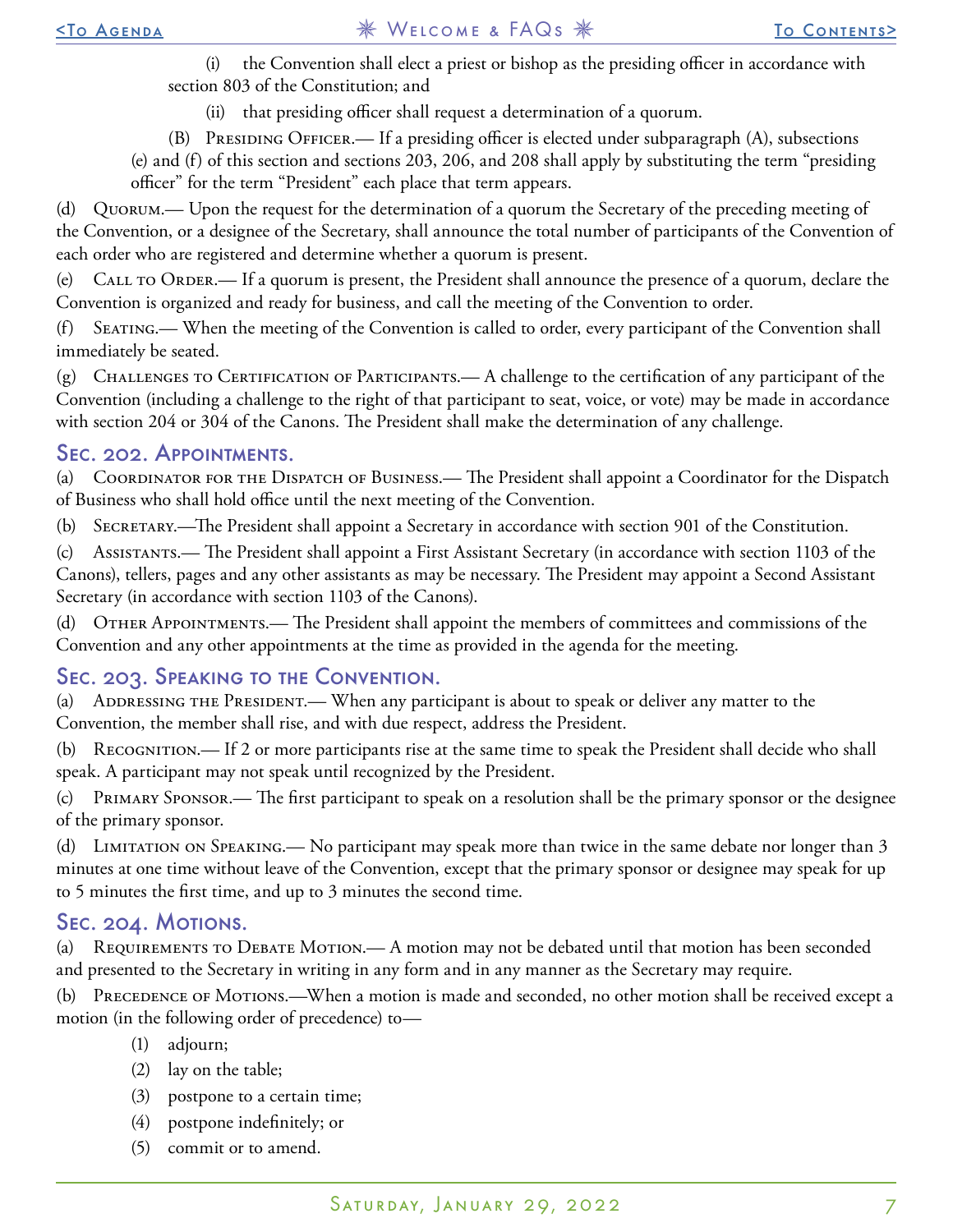#### [<To Agenda](#page-20-0) One Hundred Twenty Seventh Annual Convention [To Contents](#page-0-0)>

(c) ACTIONS ON CERTAIN MOTIONS.— If a motion to lay on the table an amendment is passed, the matter before the Convention shall be proceeded with as if no such amendment had been offered. A motion to lay on the table or a motion to adjourn shall be decided without debate. The motion to adjourn shall always be in order if the mover has the floor.

#### Sec. 205. Amendments to Proposed Amendments.

(a) ONLY AMENDMENTS IN 2 DEGREES PERMITTED.— If a proposed amendment is under consideration, a motion to amend the proposed amendment may be offered. It shall not be in order to offer an amendment to the amendment to the proposed amendment under consideration, but a substitute for both amendments (i.e. the first proposed amendment and the second amendment amending the first proposed amendment) may be received, which if adopted, shall operate as an amendment to the original proposition.

(b) No PROPOSITION ON DIFFERENT SUBJECT PERMITTED.— No proposition on a subject different from the subject under consideration shall be received as an amendment or substitute.

(c) REQUIREMENTS TO DEBATE AMENDMENT.— No amendment or substitute amendment shall be debated until that amendment has been seconded and presented to the Secretary in writing in any form and in any manner as the Secretary may require.

(d) Division of Propositions.— If a question contains several distinct propositions the same shall be divided at the request of any participant and a vote taken separately, except that a motion to strike and insert shall be undividable.

#### Sec. 206. Questions of Order.

(a) Decisions.— Any question of order shall be decided by the President without debate, but any participant may appeal from that decision, and on that appeal no member may speak more than once, without express leave of the Convention.

(b) Participant Seated Until Decision Made.— When any participant rises to a point of order, the member who has the floor shall be seated until the point of order is decided by the President.

(c) Determination and Reconsideration.—

(1) Determination.— Except as provided under paragraph (2), any vote shall be a final vote of the Convention and the question may not be debated again during the meeting.

(2) RECONSIDERATION.— A vote may be reconsidered if a motion to reconsider is —

(A) made by a member of the Convention who voted with the majority on the vote to which the motion applies;

(B) seconded by another member of the Convention who also voted with the majority; and

(C) passed by not fewer than 67 percent of all members of the Convention present and voting as a single body.

#### Sec. 207. Reports.

(a) In General.— No question shall be taken on any report unless upon a motion to print or recommit it; but reports shall, as a course, lie upon the table.

(b) WRITTEN PROPOSALS REQUIRED.— If a committee determines any action of the Convention is desirable, the committee shall present in writing such resolutions, acts, or canons, as the committee proposes for adoption by the Convention; which only shall be subject to the action of the Convention.

(c) Compliance.— The Convention will not act upon any proposed resolution, act, or canon that is not in compliance with this section.

#### Sec. 208. Elections.

(a) Nominations.—

(1) In General.—Nominations for elections (other than an election of a bishop) shall be made in accordance with section 402 of the Canons. Nominations may be made from the floor, or by other prescribed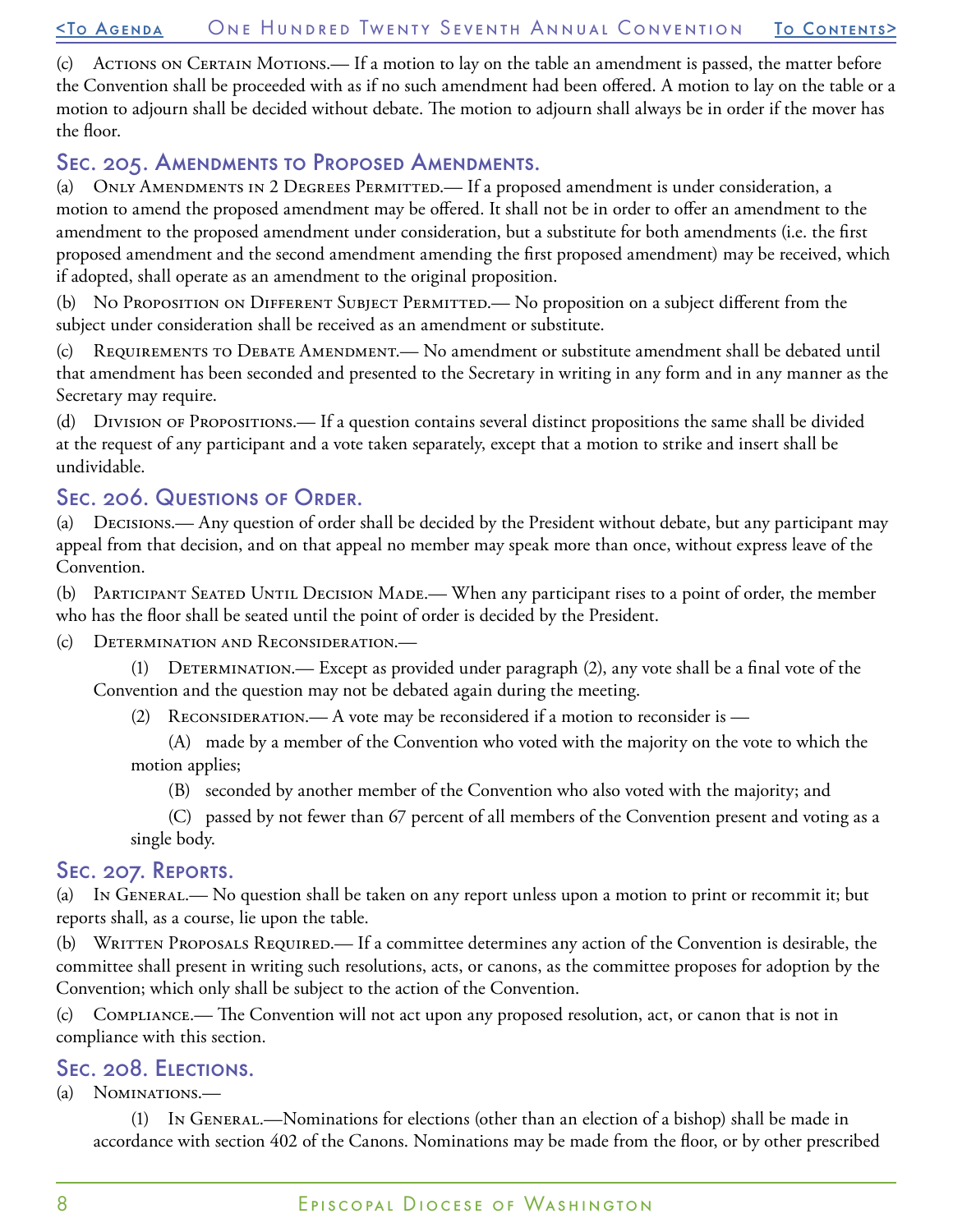method, but shall be confined to announcement only of the name of the candidate and shall not be seconded. Additional nominations may be made until all nominations are closed.

(2) Elections of a Bishop.— Nominations for an election of a bishop shall be made in accordance with section 502 of the Canons.

(b) ELECTION BY BALLOT.— All elections shall be conducted by ballot unless otherwise ordered.

(c) VOTES RECORDED BY ORDERS.— The votes of the clerical members of the Convention and the lay members of the Convention shall be received and counted separately, but the vote shall be regarded as a vote of a single body, unless a vote by orders is required.

(d) LIST OF NOMINEES.— The Secretary shall prepare a list of all nominations for each elective office, indicating the number of individuals to be voted for in each office.

(e) VERIFICATION OF VOTERS.— When a joint ballot is taken, the tellers shall first verify that each voter is a certified member of the Convention with the right to vote, and then allow each voter to cast a vote.

(f) Report of the Tellers.— After the votes have been received and tallied, the Head Teller shall combine the votes of the clerical members of the Convention and the lay members of the Convention into one joint report and present to the Convention—

- (1) the total number of votes in each order and the number needed to elect in each order and in total; and
	- (2) the number of votes in each order and in total for each individual voted for on the ballot.

(g) Statement of Results.— After the report under subsection (f) is presented, the President shall state the result of the joint ballot to the Convention.

(h) DISTRIBUTION OF MATERIALS RESTRICTED.— Except as otherwise ordered by the Convention, no books, pamphlets, or other printed matter shall be distributed at any meeting of the Convention, or be placed in the seats of the members without the express permission of the President; but this prohibition shall not apply to the report of a Committee, or to any other document presented to or accepted by the Convention, or printed by the authority of the Convention.

#### Sec. 209. Suspension of Rules or Change in Agenda.

The Convention may suspend any of the Rules of Order on a motion passed by not fewer than 67 percent of all members of the Convention present and voting as a single body. The Convention may change the agenda on a motion passed by more than 50 percent of all members of the Convention present and voting as a single body.

#### Sec. 210. Alternate Lay Members.

Any application of an alternate lay member of the Convention to a seat in place of the principal shall be presented to the Secretary. If the Secretary determines that an alternate is entitled to a seat in accordance with section 303 of the Canons, the Secretary shall announce that substitution to the Convention. If no objection is raised following the announcement, the alternate shall take his seat.

#### Sec. 211. Resolutions.

(a) AMENDMENTS TO THE CANONS.— Any proposal to amend the Canons shall be submitted in accordance with section 7002 of the Canons. This section shall apply to any resolution other than a proposal to amend the Canons.

(b) INDIVIDUALS WHO MAY SUBMIT A RESOLUTION.— Any member of the Convention may submit a resolution.

(c) Period for Submission.— A resolution shall be submitted in writing to the Secretary not later than 60 days before any meeting of the Convention at which the resolution is to be considered.

(d) Transmission to Committee.— The Secretary shall transmit the resolution to the appropriate committee of jurisdiction.

(e) Discretion to Direct the Secretary to Transmit.— The committee of jurisdiction may direct the Secretary to transmit the resolution to each participant of the Convention.

(f) Copies of Resolution.— Any member of the Convention who submits a resolution to the Secretary before the 60-day period described under subsection (c) shall provide sufficient copies of the resolution to distribute to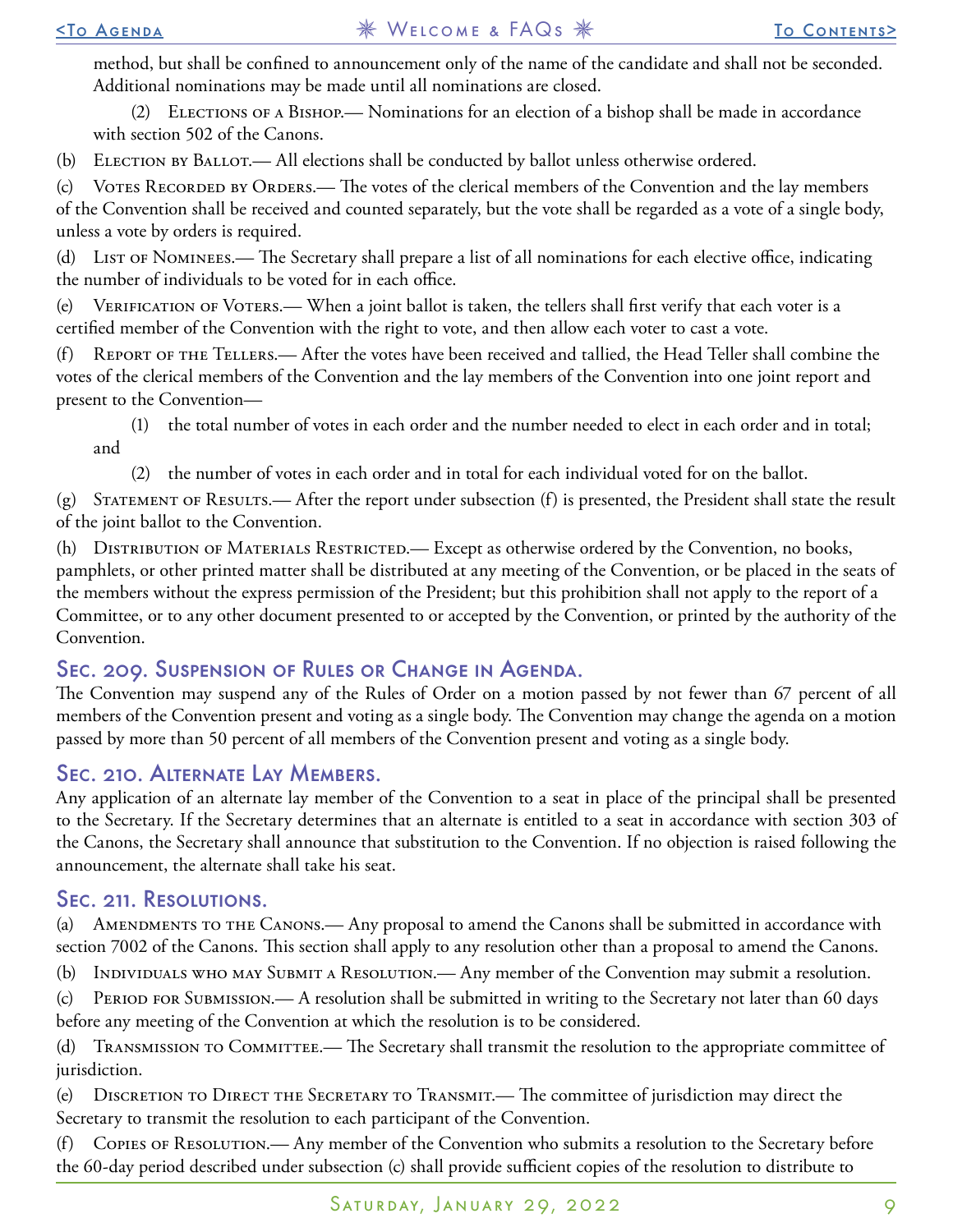#### [<To Agenda](#page-20-0) One Hundred Twenty Seventh Annual Convention [To Contents](#page-0-0)>

the participants of the Convention attending the meeting of the Convention. The Committee on Resolutions shall transmit to each Regional Assembly and to each participant of the Convention a copy of all resolutions, accompanied by its report on each resolution, not later than 30 days before the meeting of the Convention.

(g) Limitation on Resolutions not Submitted in Advanced.—

(1) In General.— Any resolution that is not submitted to the Secretary before the 60-day period described under subsection (c) may not be considered by the Convention, unless—

(A) the sponsor or individual submitting the resolution shows cause as to the reasons that the resolution could not be submitted before that 60-day period; and

(B) the Convention agrees to the consideration of the resolution by not fewer than 67 percent of all members of the Convention present and voting as a single body.

(2) Resolutions of Courtesy.— Paragraph (1) shall not apply to any resolution of courtesy.

(h) RESOLUTIONS IMPACTING THE BUDGET.— If a resolution has a potential impact on the budget of the Diocese and is agreed to be considered by the Convention under subsection  $(g)(1)$ , the resolution shall be forwarded to the Committee on Finance by the Secretary and the Committee on Finance shall report its findings to the Convention before consideration of the resolution by the Convention.

(i) Cost Neutral Recommendations.— Any resolution described under subsection (h) or any motion that requires funding not specifically provided for in the budget submitted to the Convention for consideration, shall contain a recommendation for a corresponding decrease in the funding of another item which is included in the budget so that the impact of the resolution or motion is cost neutral.

#### Sec. 212. Amendment and Application of Rules.

These Rules of Order of the Convention may be amended by the Convention and shall apply to each meeting of the Convention.

#### Sec. 213. Journal of Proceedings.

The Journal of Proceedings shall be submitted to the President for approval by the President before publication.

## Title III — Remote Electronic Meetings

#### Sec. 301. Conduct of a Remote Electronic Meeting.

(a) Notice of Meeting.— The Secretary shall provide notice at least 30 days in advance of any remote electronic meeting. Before the meeting, the Secretary shall provide notice of the electronic platform through which electronic participation will be permitted, and information for registration and access to the platform. The platform shall permit each participant to hear the President and any person recognized to speak, and to speak and vote and take other action that such participant is authorized to take under the Constitution, Canons, and Rules of Order.

(b) Convention Managers.— In order to facilitate the conduct of a remote electronic meeting, the President may appoint one or more Convention Managers to report to and assist the Coordinator for the Dispatch of Business and to assist the President and Secretary of the Convention.

(c) Quorum.— The Convention Managers shall determine and report to the Secretary the presence of a quorum as required by the Constitution on the basis of login information. Thereafter, the continued presence of a quorum shall be presumed, unless any participant demands the determination of a quorum, which shall be determined by the electronic login record of the platform. Such a demand may be made following any vote for which the announced totals add to less than a quorum. In the absence of a quorum, the meeting may be adjourned as provided in section 401 of the Constitution.

(d) Technical Requirements and Malfunctions.— Each participant is responsible for his or her audio and Internet connections. No action shall be invalidated on the grounds that the loss of, or poor quality of, a participant's individual connection prevented participation in the meeting.

(e) MUTING AND FORCED DISCONNECTIONS.— The President may direct that all participants' connections be muted and that a Convention Manager unmute a connection when a participant is recognized. During the meeting the President may cause or direct the muting or disconnection of a participant's connection if it is causing undue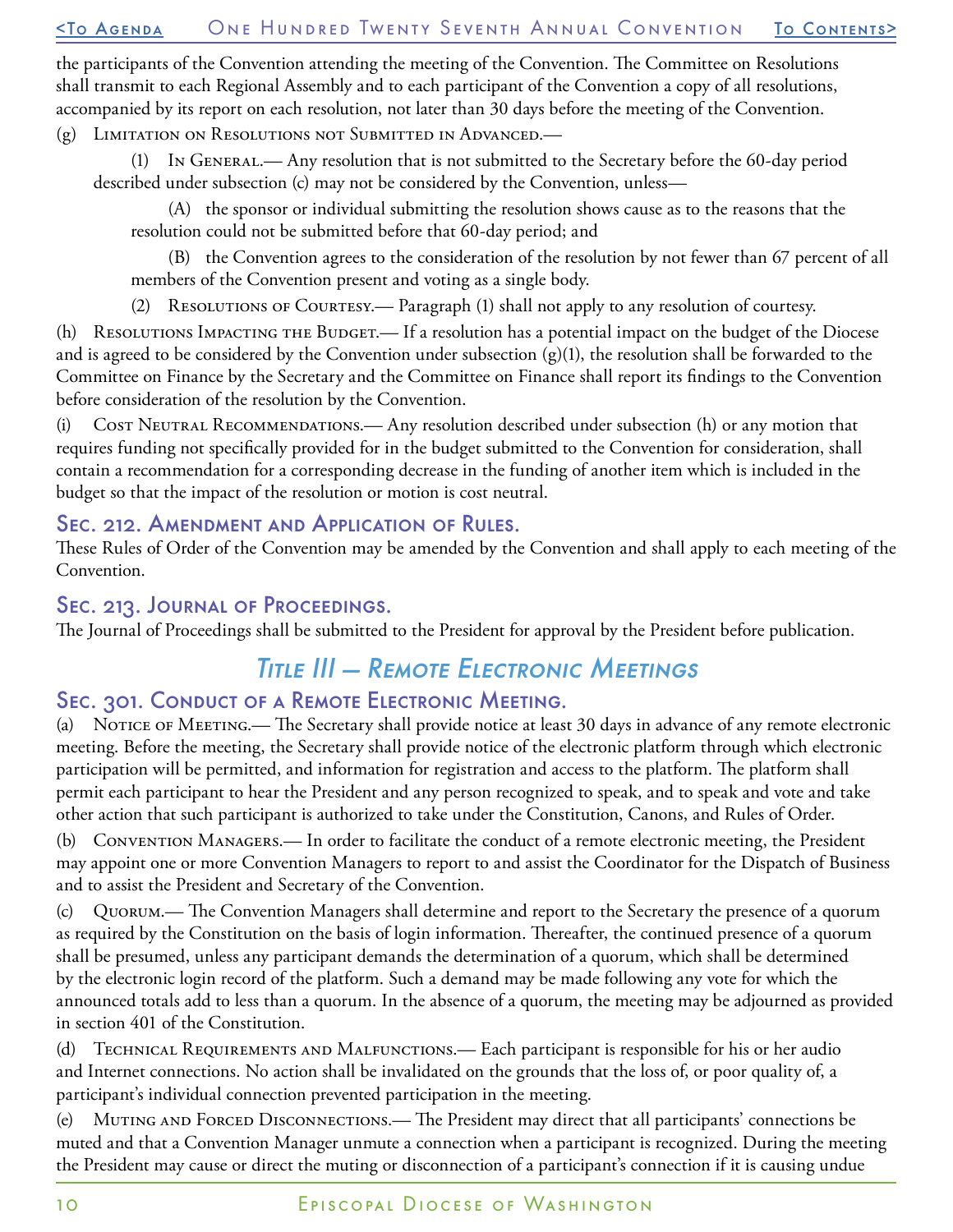interference with the meeting. The President's decision to do so, which is subject to an undebatable appeal that can be made by any participant, shall be announced during the meeting and recorded in the minutes.

(f) Assignment of the Floor.— To seek recognition by the President, a participant shall use the feature of the platform designated by the President, for example the Zoom Chat feature, and await recognition. The participant shall specify the nature of the request for recognition (for example, to propose an amendment or raise a point of order). Once the pending action is completed, the Convention Manager shall clear the online queue. Section 203(a) shall not apply during any remote electronic meeting.

(g) INTERRUPTING A PARTICIPANT.— A participant who intends to make a motion or request that under the rules may interrupt a speaker shall use the feature of the platform designated by the President, for example the Zoom Chat feature, for so indicating, and shall thereafter wait a reasonable time for the President's instructions before attempting to interrupt the speaker by voice.

(h) MOTIONS SUBMITTED IN WRITING.— A participant intending to make a main motion, to offer an amendment, or to propose instructions to a committee, shall, before or after being recognized, submit the motion in writing to the online area or other mechanism designated by the Secretary for this purpose, preceded by the participant's name, parish affiliation or ex officio designation, and the nature of the submission (*e.g.*, "John Smith, Rector of St. Mary's, Springfield, Amendment to Resolution #1"; "Richard Roe, St. Joseph's, Middletown, Amendment to Resolution #2"). The participant shall also include contact information, including a telephone number, which a Convention Manager may use to address questions relating to the submission. Use of the online area or other mechanism designated by the Secretary for this purpose shall be restricted to posting the text of intended motions.

(i) Seconding of Motions and Related Posts.— Participants responding "so moved" to a request from the President for a motion, or seconding any motion that requires a second, shall do so using the feature of the platform designated by the President, for example the Zoom Chat feature, without needing to be recognized by the President.

(j) Display of Motions.— The Secretary shall designate an area for the display of the immediately pending question and other relevant pending questions (such as the main motion, or the pertinent part of the main motion, when an amendment to it is immediately pending), which may include display through the meeting platform. To the extent feasible, the Secretary, or any assistants appointed by the Secretary for this purpose, shall cause such questions, or any other documents that are currently before the meeting for action or information, to be displayed therein until disposed of.

(k) Video Display.— The President, the Secretary, or their assistants shall cause a video of the President to be displayed throughout the meeting, and may also cause display of the video of the participant currently recognized to speak or report (if such display is available). Each participant, by making such display available, consents to display of the video.

(l) Broadcasting.—The Convention Manager may arrange for broadcasting through livestreaming or otherwise so that the public and members of the Diocese other than participants may observe the proceedings.

#### Sec. 302. Floor Nominations and Voting.

(a) Nominations from the Floor.— Any nominations from the floor permitted by the Constitution, the Canons, or section 208(a)(1) shall be made by using the feature of the platform designated by the President, for example the Zoom Chat feature, to seek recognition from the President, and upon such recognition to announce the nomination.

(b) Voting.— Votes not requiring ballots may be taken through unanimous consent or by the platform feature designated by the President, for example the Zoom polling feature. Other votes, including balloting for elections, shall be taken through the voting mechanism designated by the President, for example an online voting portal for which each participant is provided an individual login code. Voting through this feature will be considered to satisfy any requirement for a written ballot.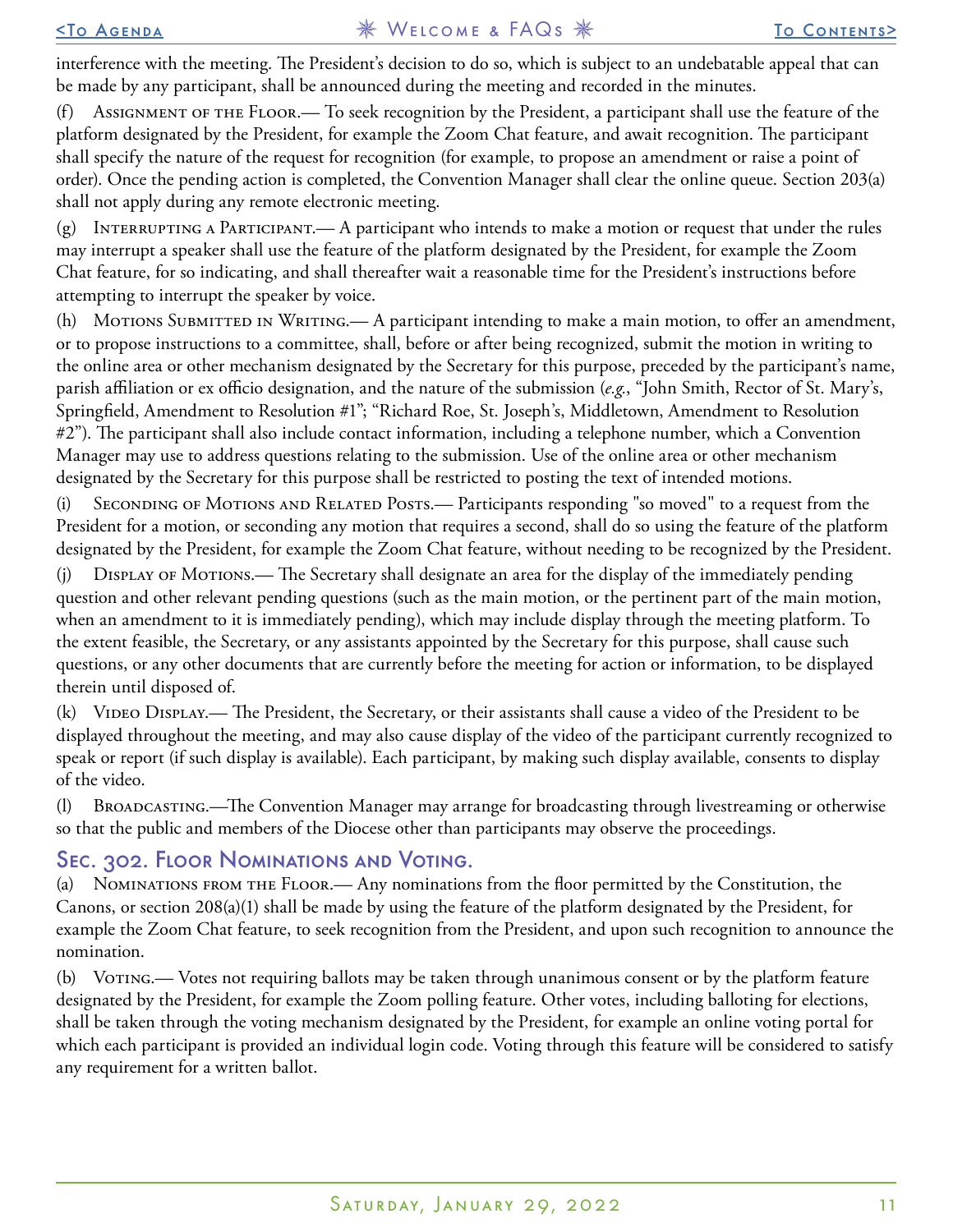## Clergy in New Ministries

- <span id="page-11-0"></span>The Rev. Catherine A. Ballinger, St. Paul's, K Street, Associate Rector
- The Rev. Katie Beaver, Christ Church, Washington, Assistant Rector
- The Rev. Julianne Buenting, All Souls', Interim Rector
- The Rev. Dr. B.J. Buracker II, All Saints, Chevy Chase, Interim Rector
- The Rev. Laura Carpenter, All Saints, Oakley, Pastoral Administrator
- The Rev. Hope A. Christensen, Assisting Priest, Christ Church, Kensington
- The Rev. Dr. Anne-Marie Jeffery, Diocese of Washington, Canon for Congregational Vitality
- The Rev. R. Douglas Kirby, Interim Associate Rector, St. John's, Lafayette Square
- The Rev. Dr. Richard Miles, Grace Church, Georgetown, Interim Rector
- The Rev. Jo-Ann Murphy, St. Bartholomew's, Interim Rector
- The Rev. Jonathan D. Musser, St. Anne's, Rector
- The Rev. Anne Nicholson, St. John's, Zion Parish, Assisting Priest
- The Rev. Sarah Odderstol, Grace Church, Silver Spring, Rector
- The Rev. Anna Olson, Misa Magdalena, Associate Priest
- The Rev. Christopher Phillips, St. Mark's, DC, Assistant Rector
- The Rev. C. Michael Pumphrey, St. Andrew's, Leonardtown, Interim Rector
- The Rev. Sarah Reynolds, St. John's, Norwood Parish, Associate Rector
- The Rev. Rondesia Jarrett-Schell, St. Stephen & the Incarnation, Interim Rector
- The Rev. Greg Syler, All Saints, Oakley, Priest-in-Charge
- The Rev. Todd Thomas, St. Timothy's, Rector
- The Rev. Francisco Valle, Our Saviour, Hillandale, Priest-in-Charge
- The Rev. Anne Weatherholt, St. Mary Magdalene, Interim Rector
- The Rev. Christopher Wilkins, St. Mark's, Fairland, Rector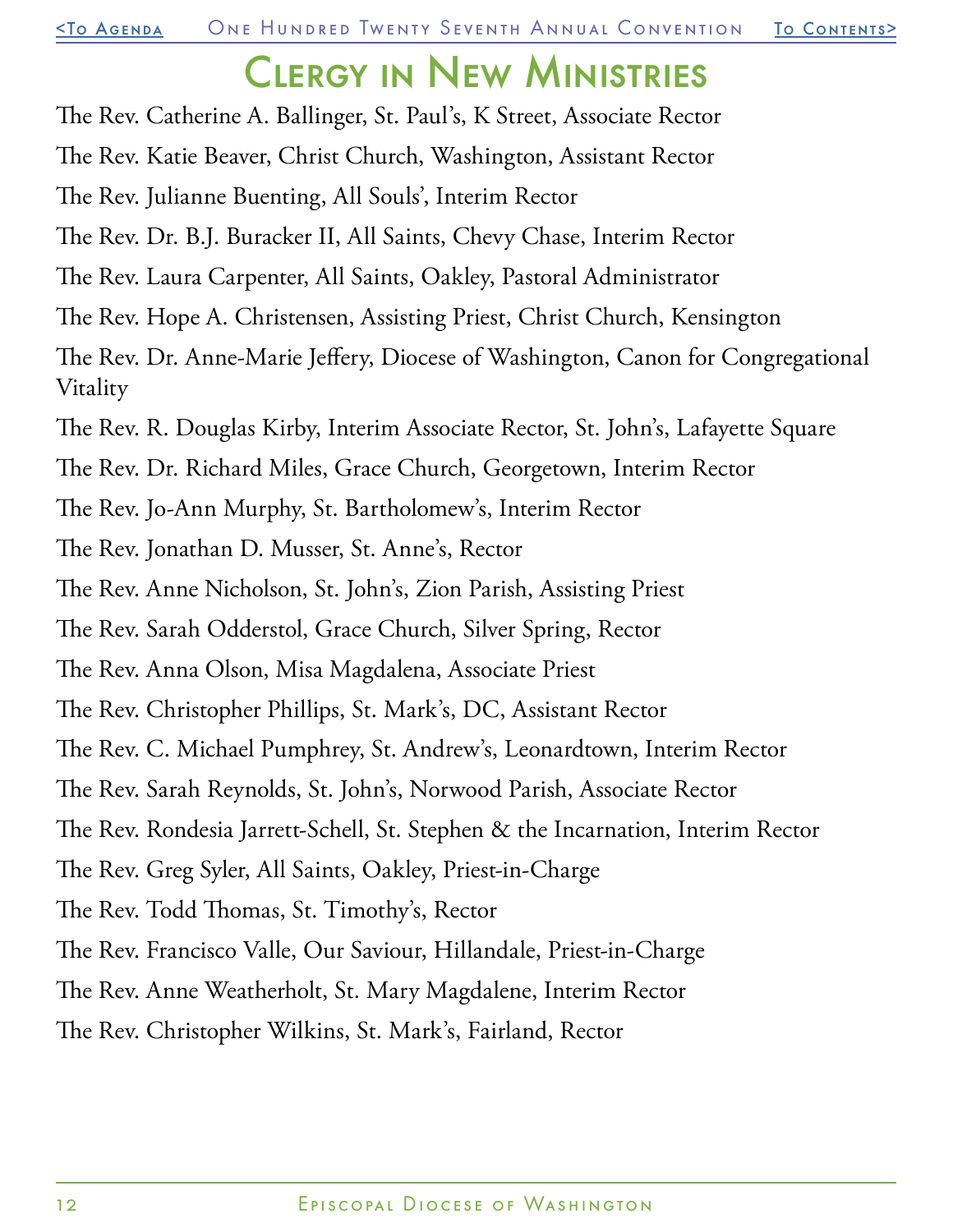## Newly Ordained Deacons (2021)

<span id="page-12-0"></span>none.

# Newly Ordained Priests (2021)

The Rev. Catherine A. Ballinger, Associate Rector, St. Paul's, K Street

The Rev. Hope A. Christensen, Assisting Priest, Christ Church, Kensington

The Rev. R. Douglas Kirby, Interim Associate Rector, St. John's, Lafayette Square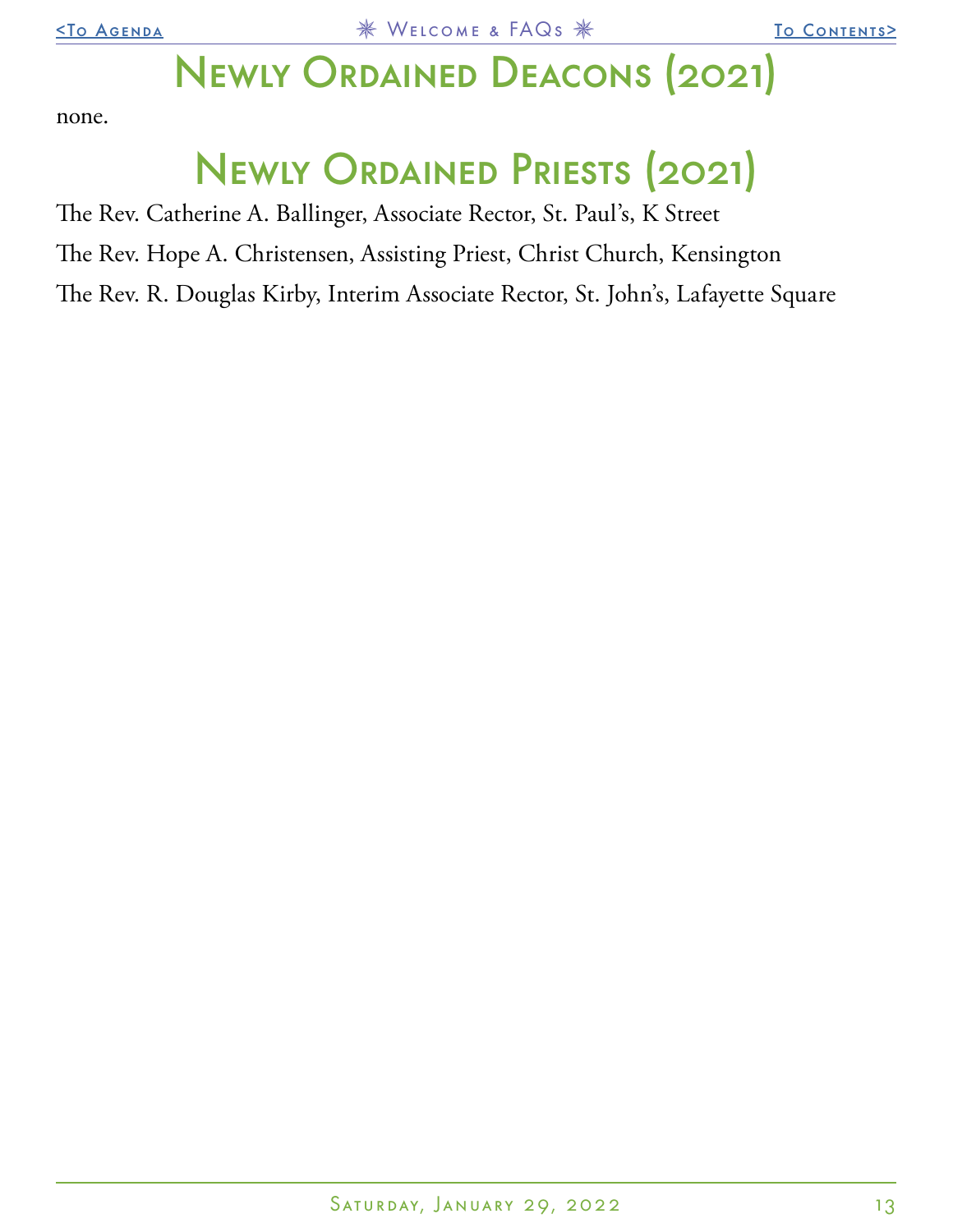## Convention Exhibitors

<span id="page-13-0"></span>*While we are unable to host exhibitor space at an in-person Convention this year, we remain committed to offering opportunities for members of Convention to network with the various committees, ministries, and outreach organizations operating in the Episcopal Diocese of Washington.*

## Afghan Refugee Response Team

We will be the connective tissues, helping to connect the resources of EDOW parishes to the needs of organizations aiding and settling refugees, as well as supporting parishes who are new to the work of assisting and sponsoring refugees.

**ACTION:** Download the <u>Refugee Support Guide</u> to learn how you can sponsor refugees in your local parish

**Co-Chairs:** [The Rev. Anne Derse](mailto:aderse%40stjohnsnorwood.org?subject=Afghan%20Refugee%20Response%20Team) and [Ms. Hazel Monae](mailto:hmonae%40edow.org?subject=) <https://edow.org/ministries-programs/equity-and-justice/immigrants-refugees-partnerships/>

## African Palms USA

An outreach ministry of St. John's, Olney, African Palms provides palm crosses to churches, schools, hospitals, prisons, bookstores, nursing homes, and church goods distributors for use on Palm Sunday and other special occasions. Grants are awarded from net proceeds to Tanzania for projects that benefit entire communities.

**DIRECTOR:** [Lynne Tauber](mailto:africanpalms%40stjec.org?subject=African%20Palms%20USA) <https://africanpalmsusa.org>

## The Bishop John T. Walker School for Boys

BWS is a tuition-free Episcopal school for children from traditionally underserved communities, nurturing the spiritual, intellectual, social-emotional, artistic and physical development of its students.

**Head of School:** Michael Molina <https://bishopwalkerschool.org>

## Congregational Growth Grants

Congregational Growth Grants are intended to provide funds for initiatives that foster congregational growth through collaborative models of ministry.

**Chair:** The Rev. Linda Kaufman **STAFF: [Mildred Briones Reyes](mailto:mreyes%40edow.org?subject=Congregational%20Growth%20Grants)** <https://edow.org/diocesan-resources/grants-scholarships/congregational-growth-grants/>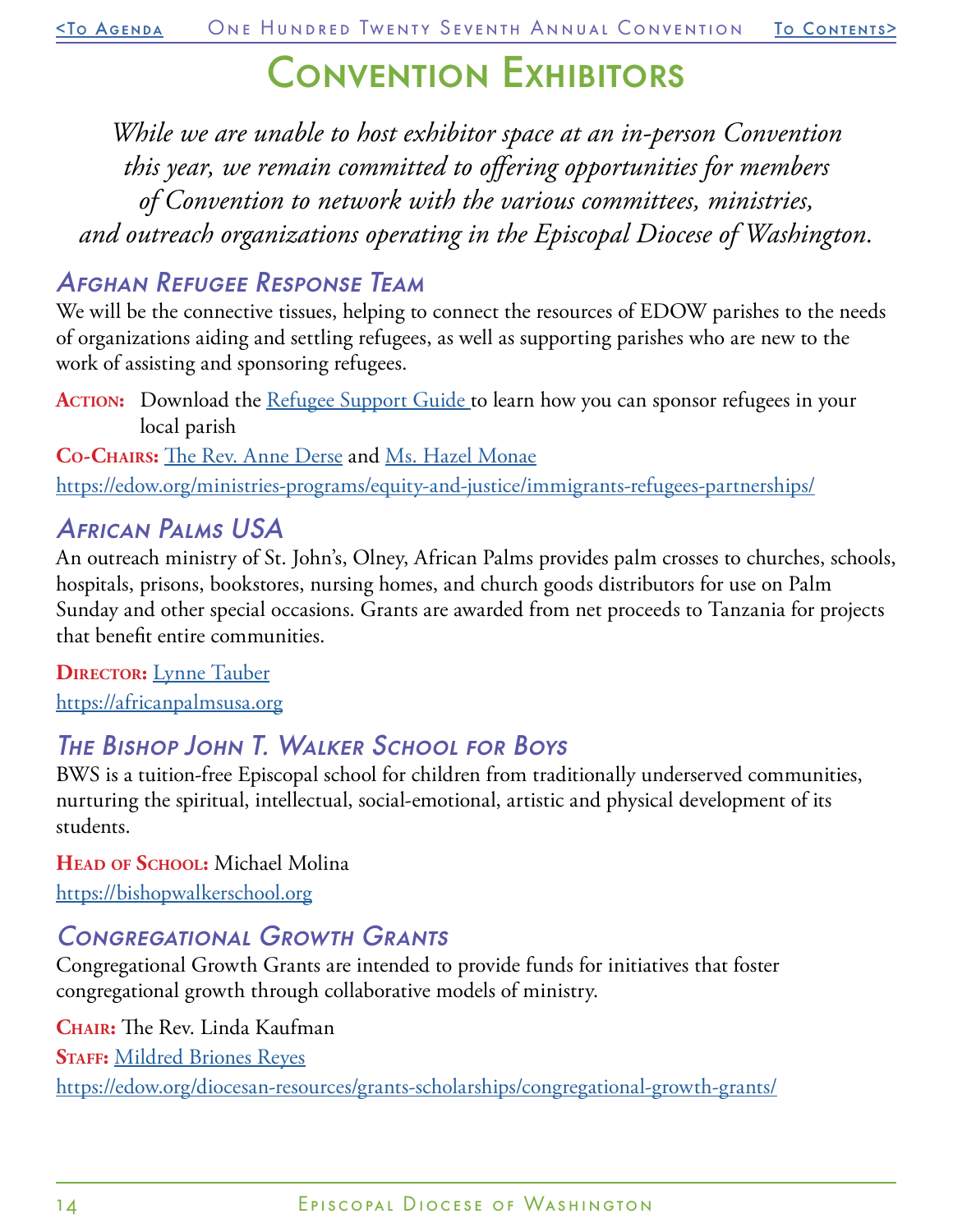## The Corporation for the Relief of Widows & Children OF THE CLERGY OF THE EPISCOPAL CHURCH IN MARYLAND

Membership in the Corporation guarantees a broad range of financial benefits for surviving spouses, partners, and dependent children of the clergy person. Single clergy with no dependents can also name a next-of-kin to receive a one-time \$10,000 death benefit. All clergy are invited to join.

**Executive Secretary:** [The Rev. M. Joanna White](mailto:admin%40episcopalcorporation.org?subject=Corp%20for%20the%20Relief%20of%20Widows%20%26%20Children) <https://episcopalcorporation.org>

## Creation Care Task Force

This task force will serve as a resource for congregations and our collective diocese to create lasting change and deepen our commitment to care for all of creation.

ACTION: Join **EDOW's Environmental Network** to stay updated on action and engagement opportunities.

**Co-Chairs:** [Melissa Sites](mailto:mailto:melissa.j.sites%40gmail.com?subject=) and [Doug Holy](mailto:mailto:dwholy%40msn.com?subject=) **Staff:** [Ms. Hazel Monae](mailto:hmonae%40edow.org?subject=) <https://edow.org/ministries-programs/equity-and-justice/creation-care/>

## EDOW Environmental Network

The EDOW Environmental Network is committed to promoting respectful care of God's creation and working on behalf of climate justice.

**Chair:** [Pamn Klinedinst](mailto:pklinedinst%40cathedral.org?subject=EDOW%20Environmental%20Network) [EDOW Environmental Network Facebook Group](https://www.facebook.com/groups/302958873194527/)

## Episcopal Church Women

Our mission is to build an accepting atmosphere where every woman is welcomed and valued for her individual ministry.

PRESIDENT: [Elsie E. Kirton](mailto:ecw.edow%40gmail.com?subject=ECW) <http://www.ecw-edow.org>

### Financial Resources Committee

The Financial Resources Committee is charged with the design and implementation of plans to strengthen the financial capacity and ministry of congregations in the Diocese of Washington.

**Co-Chairs:** [Linda Baily](mailto:stewardship%40edow.org?subject=Financial%20Resources%20Committee) and [Jordan Rippy](mailto:stewardship%40edow.org?subject=Financial%20Resources%20Committee) [www.edow.org/congregational-vitality/stewardship](http://www.edow.org/congregational-vitality/stewardship)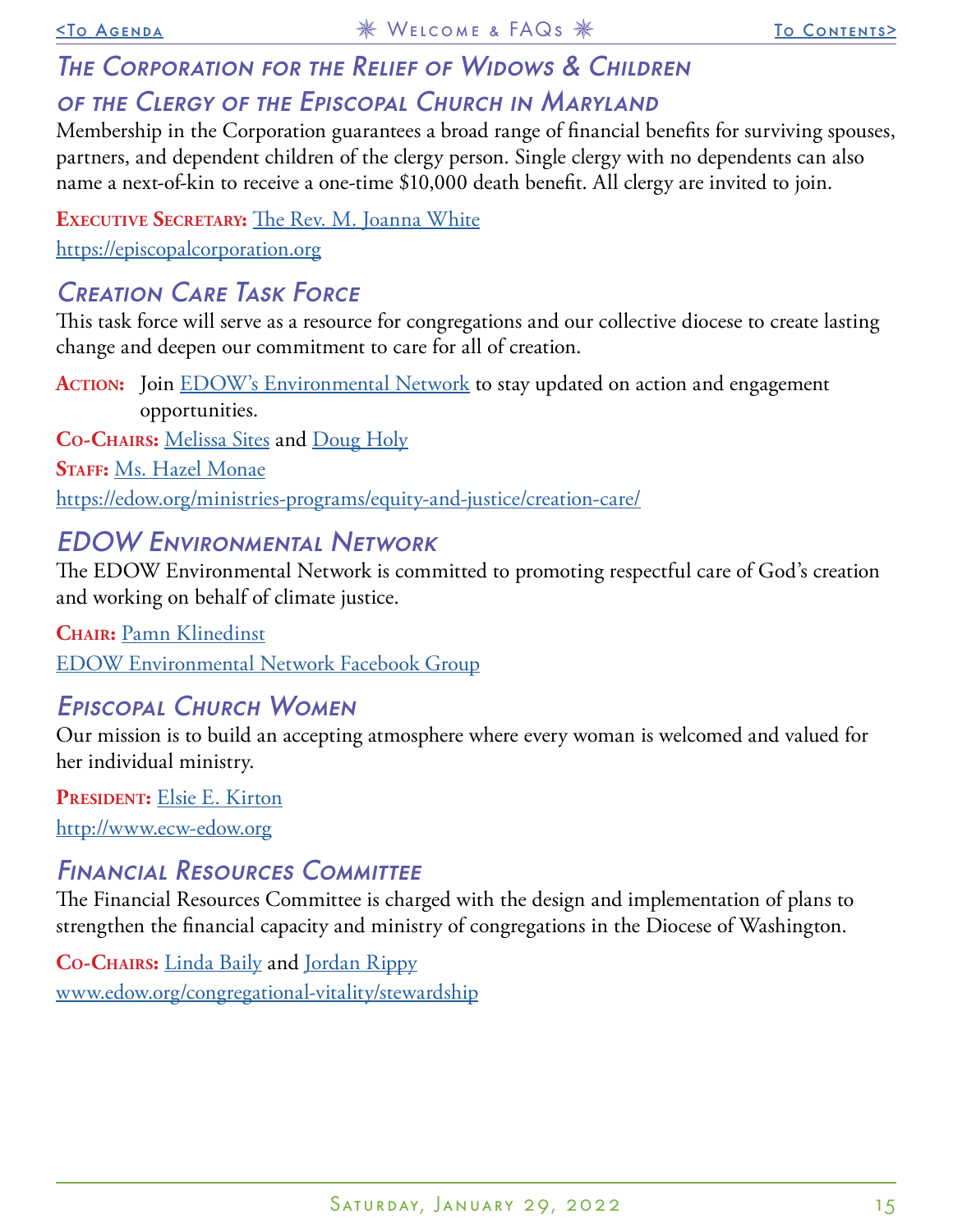## Gun Violence Prevention

We provide support for victims of gun violence through prayers, vigils and program support. We coordinate with local organizations and religious institutions who are also committed to stopping gun violence.

ACTION: Visit grassroot advocacy organization, [Courage to End Gun Violence](https://giffords.org/), to stay involved in the movement for ending gun violence.

**Co-Chair:** [Trudy Scott](mailto:congregation%40cathedral.org?subject=Gun%20Violence%20Prevention)

<https://edow.org/ministries-programs/equity-and-justice/gun-violence-prevention/>

## **HUNGER FUND**

The Hunger Fund provides grants to programs that feed those faced with hunger and malnutrition in the geographical area of the diocese.

ACTION: Join the Hunger Fund Committee to better reflect the diversity of our region and to more equitably serve our communities.

**Chair:** [Lee Mericle](mailto:hungerfundgrants%40edow.org?subject=Hunger%20Fund) <https://edow.org/hungerfund>

## Latino/Hispanic Ministry

Our mission is to accompany Latino people in their journey of faith and struggle, endeavoring to equip communities to carry out the ministry of Jesus Christ in the world.

**Missioner for Latino/Hispanic Ministry:** [Mildred Briones Reyes](mailto:mreyes%40edow.org?subject=Latino/Hispanic%20Ministry) <https://edow.org/ministries-programs/multicultural-ministries/latino-ministry/>

The Order of the Daughters of the King ®

The mission of the Order is the extension of Christ's Kingdom through prayer, service, and evangelism.

**Diocesan Assembly President:** Adrian Blount

[http://www.dokdc.org](http://www.dokdc.org )

## Prison Ministry Task Force

We seek to engage and transform the carceral and justice systems that impact all people in our country. We will support Episcopalians and community partners to find engaging, loving and tangible ways to uplift and impact the lives of returning citizens and break down barriers to successful reentry.

ACTION: Create a **MITE Box** to support Incarceration Justice. **STAFF: [Hazel Monae](mailto:hmonae%40edow.org?subject=Prison%20Ministry%20Task%20Force)** <https://edow.org/ministries-programs/equity-and-justice/prison-ministry/>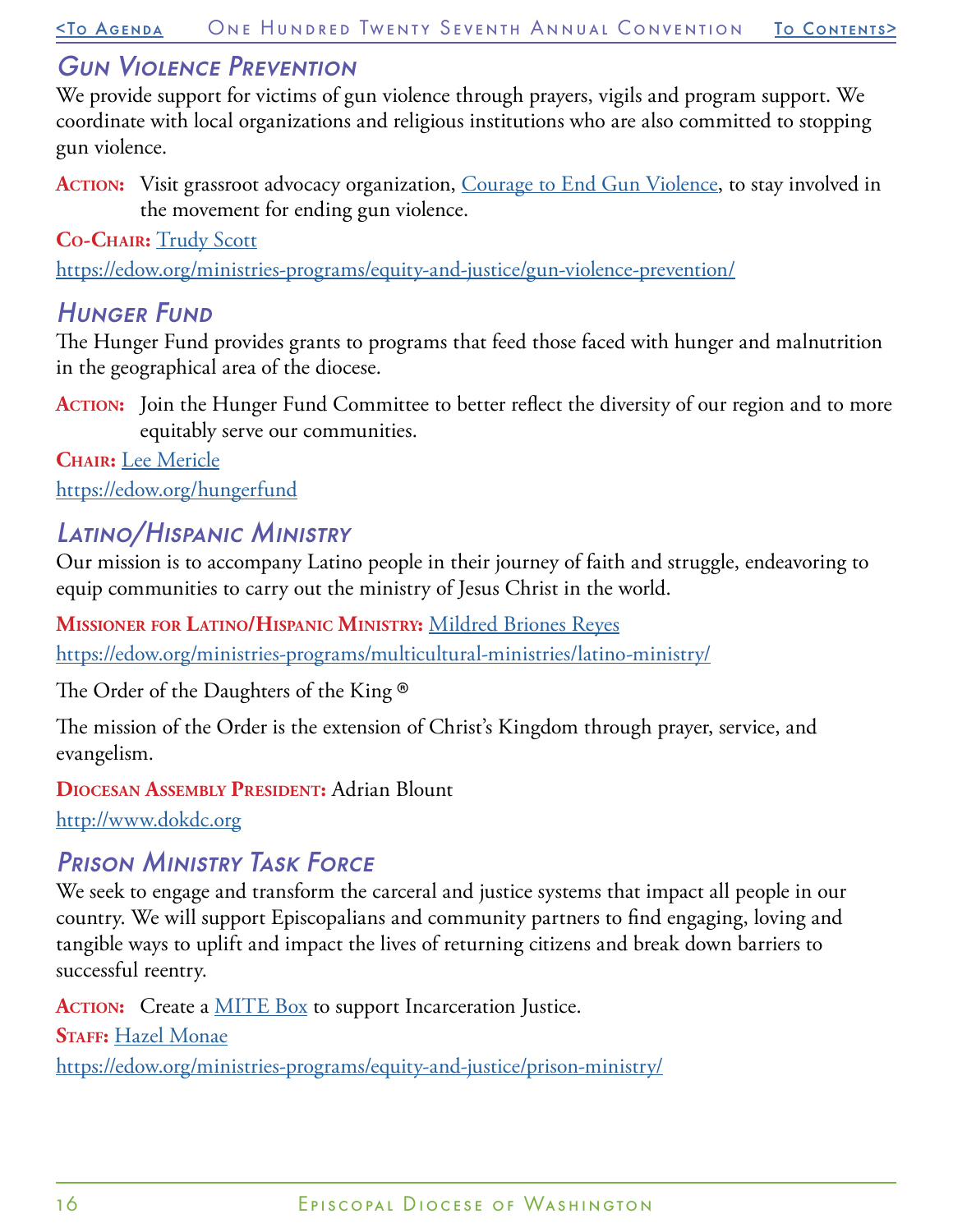## RACE AND SOCIAL JUSTICE COMMITTEE

As followers of Jesus and his Way of Love, we are called to keep our eyes and energies fixed on addressing the root causes of systematic racism and white supremacy in all its forms.

ACTION: Create [Sacred Ground Circle](https://www.episcopalchurch.org/sacred-ground/) to explore the history of race and racism. **Co-Chairs:** [Dr. Enid LeGesse](mailto:raceandjustice%40edow.org?subject=Race%20%26%20Social%20Justice%20Committee) and [The Rev. David Wacaster](mailto:raceandjustice%40edow.org?subject=Race%20%26%20Social%20Justice%20Committee) <https://edow.org/ministries-programs/equity-and-justice/>

### Regional Deans

Regional deans are commissioned to provide a greater diocesan presence in each region of the diocese, help strengthen relationships, and foster collaborative efforts between congregations. They are appointed to two-year terms by the Bishop and serve as adjunct members of diocesan staff, reporting directly to the Canon for Congregational Vitality.

[The Rev. Beth O'Callaghan,](mailto:rector%40saintnicks.com?subject=North%20Montgomery%20County%20Region) North Montgomery County [The Rev. David Wacaster](mailto:rector%40gsecmd.org?subject=Central%20Montgomery%20County%20Region), Central Montgomery County [The Rev. Cricket Park,](mailto:rector%40redeemerbethesda.org?subject=South%20Montgomery%20County%20Region) South Montgomery County [The Rev. Dana Corsello,](mailto:dcorsello%40edow.org?subject=North%20DC%20Region) North District of Columbia [The Rev. Richard Wall](mailto:wall%40stpauls-kst.com?subject=Central%20DC%20Region), Central District of Columbia [The Rev. Linda Kaufman,](mailto:linda.margaret.kaufman%40gmail.com?subject=Central%20DC%20Region) Central District of Columbia [The Rev. William Stafford-Whittaker,](mailto:fatherwilliam%40smjec.org?subject=South%20DC%20Region) South District of Columbia [The Rev. Melana Nelson-Amaker](mailto:rector%40stchrispgc.org?subject=North%20Prince%20George%27s%20County%20Region), North Prince George's County [The Rev. Dr. Peter Antoci](mailto:pmantoci%40gmail.com?subject=Southern%20Maryland%20Region), Southern Maryland [The Rev. Greg Syler,](mailto:greg%40stgeorgesvl.org?subject=Southern%20Maryland%20Region) Southern Maryland

### Reparations Committee

The purpose of the Diocesan Reparations Task Force is to investigate the financial legacy of chattel slavery in the Diocese. Our goal is to reckon with and make restitution for the value of reparations owed on that legacy.

ACTION: Invite your parish to join the next congregational history project cohort. **Chair:** [The Rev. Peter Jarrett-Schell](mailto:reparations%40edow.org?subject=Reparations%20Committee)

<https://edow.org/ministries-programs/equity-and-justice/telling-the-truth-about-racism/>

## Samaritan Ministry of Greater Washington

A faith-based community partnership bringing together neighbors – who face poverty, unemployment, underemployment, homelessness, or other debilitating challenges – with partner leaders, donors, staff volunteers, and professional staff in a shared ministry that improves lives, one next step and neighbor at a time.

**Executive Director:** [The Rev. David B. Wolf](mailto:dwolf%40samaritanministry.org?subject=Samaritan%20Ministries) <https://samaritanministry.org>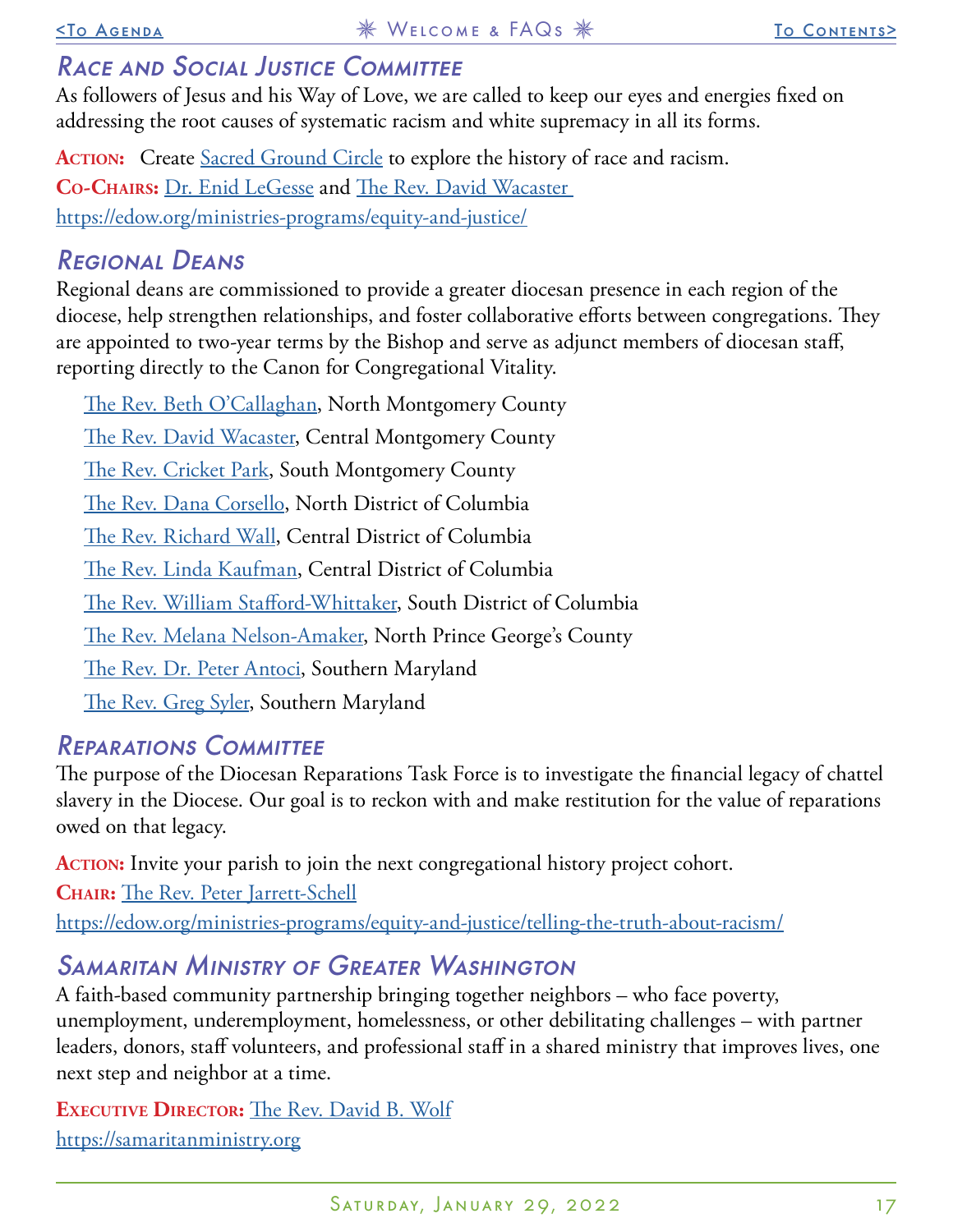[<To Agenda](#page-20-0) One Hundred Twenty Seventh Annual Convention [To Contents](#page-0-0)>

### Seabury Resources for Aging

Our mission is to provide personalized, affordable services and housing options to help older adults in the greater Washington, DC area live with independence and dignity.

**Chief Executive Officer:** Dawn Quattlebaum **Congregational Resources Coordinator:** [Elizabeth Boyd](mailto:eboyd%40seaburyresources.org?subject=Seabury%20Resources%20for%20Aging) <https://www.seaburyresources.org>

## The School for Christian Faith and Leadership

The School of Faith and Leadership is dedicated to walking alongside leaders and individuals, offering resources and opportunities to strengthen congregational ministries and to inspire every person to grow on a path of discipleship.

**Director of the School for Christian Faith and Leadership:** [The Rev. Jenifer Gamber](mailto:jgamber%40edow.org?subject=School%20for%20Christian%20Faith%20%26%20Leadership) **Program Coordinator for the School for Christian Faith and Leadership:** [The Rev. Emily Snowden](mailto:esowden%40edow.org?subject=School%20for%20Christian%20Faith%20%26%20Leadership) <https://edow.org/congregational-resources/school-for-christian-faith-and-leadership/>

## SOUTHERN AFRICA LINK COMMITTEE

This committee facilitates networking, education, mutual local ministry, and advocacy between the parishes and organizations of the Diocese of Washington with the Anglican Church of Southern Africa.

**Chair:** [Abbott McCartney](mailto:abbottmccartney%40verizon.net?subject=South%20Africa%20Link%20Committee)

<https://edow.org/ministries-programs/multicultural-ministries/southern-africa-link-committee/>

## The Union of Black Episcopalians

Our mission is to unite the diverse cultures, concerns, and gifts of Black Episcopalians by living the Baptismal Covenant.

PRESIDENT: [The Rev. Gayle Fisher-Stewart](mailto:gfisher143%40verizon.net?subject=UBE) <https://www.UBE.org>

## Virginia Theological Seminary

VTS is the flagship seminary of the Episcopal Church, preparing women and men from around the world for both ordained and lay service in the Church.

**Dean:** The Very Rev. Ian S. Markham, Ph.D. <https://www.vts.edu>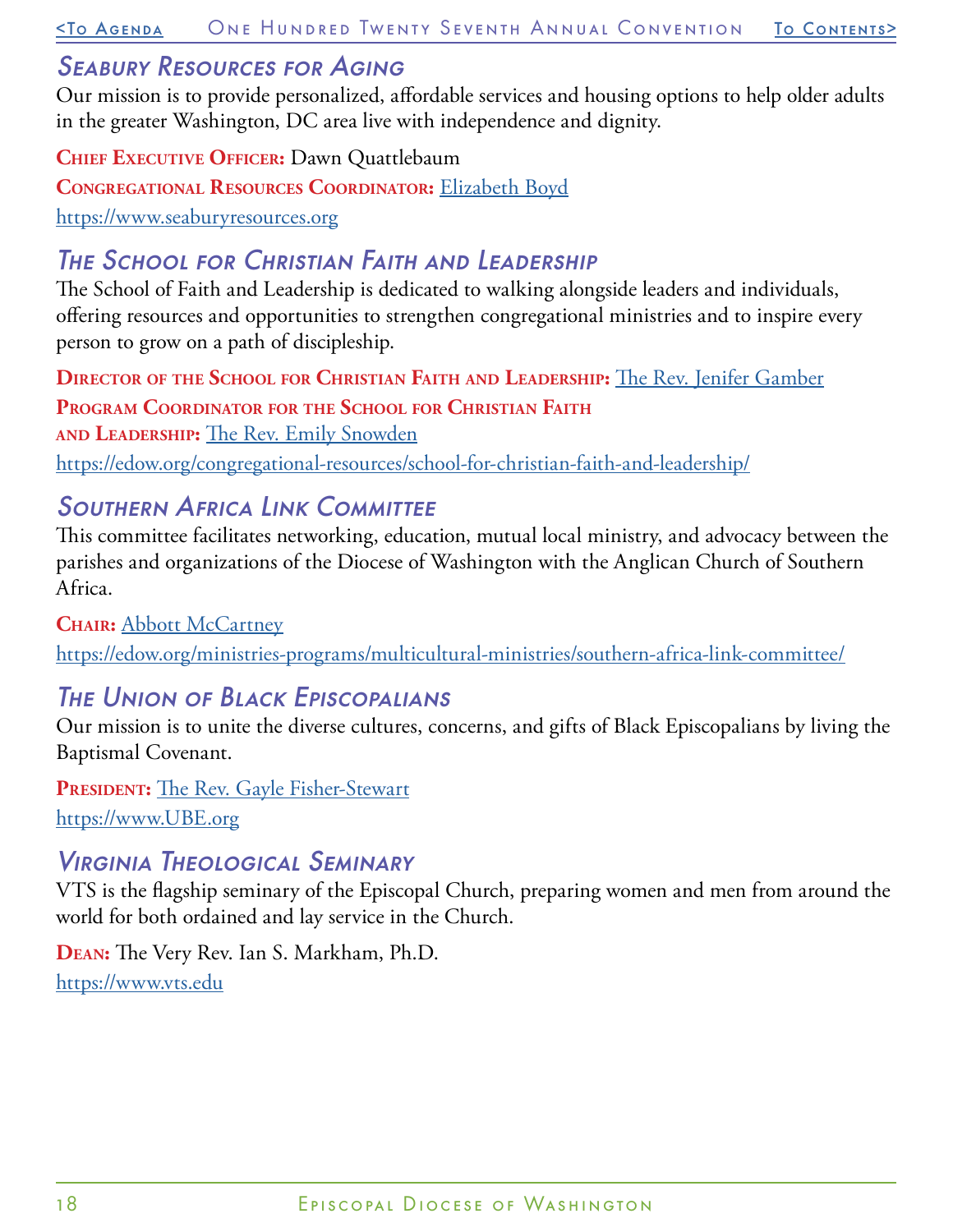## WASHINGTON EPISCOPAL HOLY LAND COMMITTEE

This committee meets bi-monthly and works to bring awareness, assistance, and advocacy to the challenges faced by Episcopal Diocese of Jerusalem and its institutions in the Holy Land. Among its efforts are an annual Christmas simulcast with Bethlehem Christmas Church, a weekly DC-area events calendar and programs for area parishes.

**Chair:** [Tom Johnson](mailto:edowjerusalemevents%40gmail.com?subject=Washington%20Episcopal%20Holy%20Land%20Committee)

[https://edow.org/ministries-programs/multicultural-ministries/washington-episcopal-holy-land](https://edow.org/ministries-programs/multicultural-ministries/washington-episcopal-holy-land-committee/)[committee/](https://edow.org/ministries-programs/multicultural-ministries/washington-episcopal-holy-land-committee/)

## WASHINGTON NATIONAL CATHEDRAL

Grounded in the reconciling love of Jesus Christ, Washington National Cathedral is a house of prayer for all people, conceived by our founders to serve as a great church for national purposes.

**Dean:** The Very Rev. Randolph Marshall Hollerith [www.cathedral.org](http://www.cathedral.org)

## Washington National Cathedral Sanctuary Ministry

This ministry provides support and solidarity for our immigrant brothers and sisters who are being wrongfully profiled, and who risk detention, deportation, and family separation.

ACTION: Sign up to receive action alerts for ongoing immigration support.

**Co-Chairs:** [Dora Currea](mailto:congregation%40cathedral.org?subject=WNC%20Sactuary%20Ministry), [Marty Dickinson](mailto:congregation%40cathedral.org?subject=WNC%20Sactuary%20Ministry) , and [Claudia Russell](mailto:congregation%40cathedral.org?subject=WNC%20Sactuary%20Ministry) [www.cathedral.org](http://www.cathedral.org)

WORSHIP TIMES

Worship Times specializes in developing websites with features ministries need online, taking care of the technical aspects so parish leaders can focus on ministry. Worship Times designed and developed the new EDOW website.

**Director of Sales:** [Andy Graves](mailto:andy%40worshiptimes.org?subject=Worship%20Times) <https://worshiptimes.org>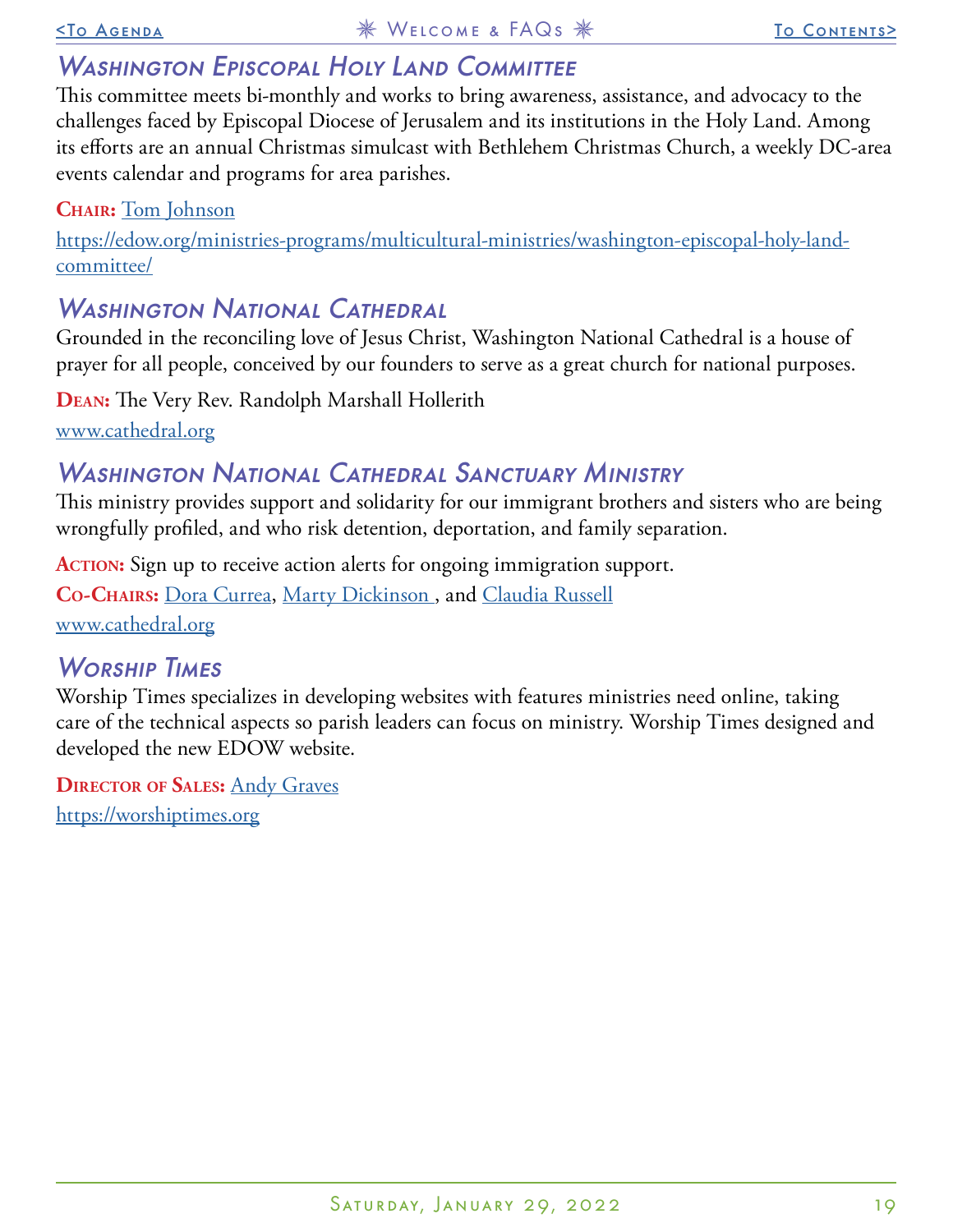

The Tending Our Soil initiative is now accepting applications to join this innovative and highly adaptive three-year journey to listen to what God is up to in our congregations and our neighborhoods so that we might grow in our capacity to be vital bearers of God's love in our communities.

Congregational leaders are accompanied by trained coaches on a journey to refine the mission and vision to which God has called them at this time. Each year includes four learning labs, with opportunities to hear from trusted speakers and resources for meaningful work to move their communities toward a thriving future.

Hear what current leaders are saying:

- At this point in our life cycle, we need a way forward that is organic, and the Tending Our Soil initiative is providing us with the tools to identify concrete actions to fulfill God's mission and make room for others." *The Rev. Joseph Constant, Rector of St. John's, Zion Parish*
- Tending Our Soil is a rich opportunity for [us] to get our hands dirty in our missional gardens. *The Rev. Kate Heichler, Rector of Christ Church, Port Tobacco and Christ Church, Wayside*
- [W]e are excited about... our growing sense of the initiative's potential over time [and] especially encouraged that relationships and learning remain at the heart of the Tending Our Soil initiative. *The Rev. Kent Marcoux, Rector of Transfiguration Parish*

Invite the Rev. Jenifer Gamber, Director of Tending Our Soil Thriving Congregations to give a presentation to your congregation. ([jgamber@edow.org\)](mailto:jgamber%40edow.org?subject=)

Learn more at [www.edow.org/tending](https://edow.org/congregational-resources/tending-our-soil/)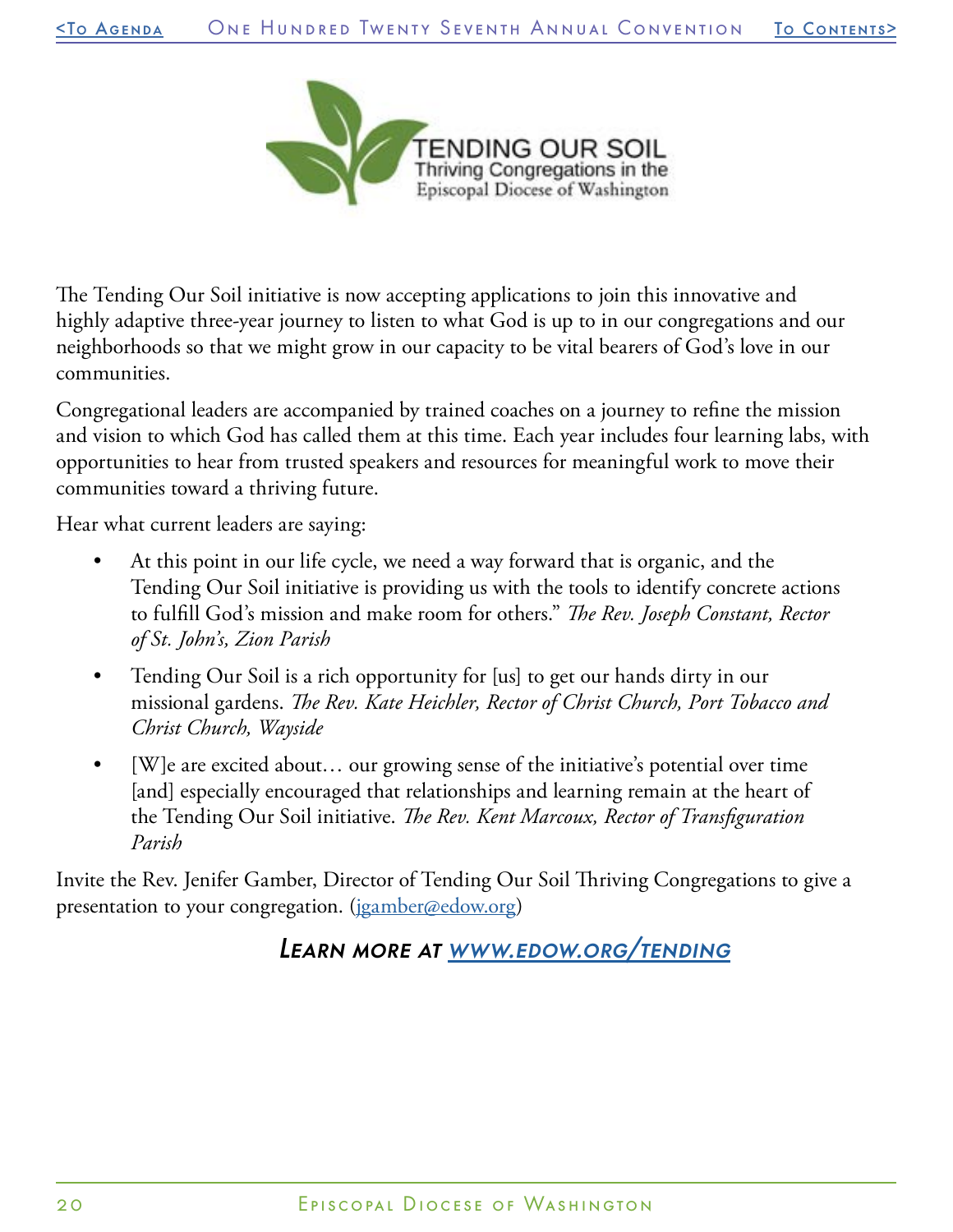# <span id="page-20-0"></span>127th Annual Convention of the Diocese of Washington

## $SE = I$  am doing a new thing. (Is  $43:19$ ) Agenda

## Saturday, January 29, 2022

#### 7:30am — Delegate Log-In

Please log in early in order to make sure that you are able to access the webinar and the voting system [\(page 25](#page-24-0)). If you are not a voting or *ex officio* member, please view the webinar via [our](https://www.youtube.com/user/edowvideos)  [livestream.](https://www.youtube.com/user/edowvideos)

#### 8:40am – VPOLL Instructions & Practice Vote

#### 9:00am — Opening of Convention

Welcome from Bishop Mariann

Online Orientation – Keith Roachford

Worship

#### 9:30am — First Business Session

- (1) Opening Business
- (2) Call to Order
- (3) Announcement of the Presence of a Quorum
- (4) [Consent Agenda](#page-22-0)
	- (a) Adoption of the Agenda
	- (b) Appointment of the Officers and Other Required Appointments
	- (c) Resolutions of Courtesy, including Resolution 1: On Christ Church, Accokeek's Separation
- (5) Introduction of New Clergy in Ministries (in Convention booklet)
- (6) Receipt of New Resolutions
- (7) [Report of Nominations](#page-25-0)
- (8) Casting of the First Ballot

#### 10:00am — Bishop's Address

The Rt. Rev. Mariann Edgar Budde

10:45am — Break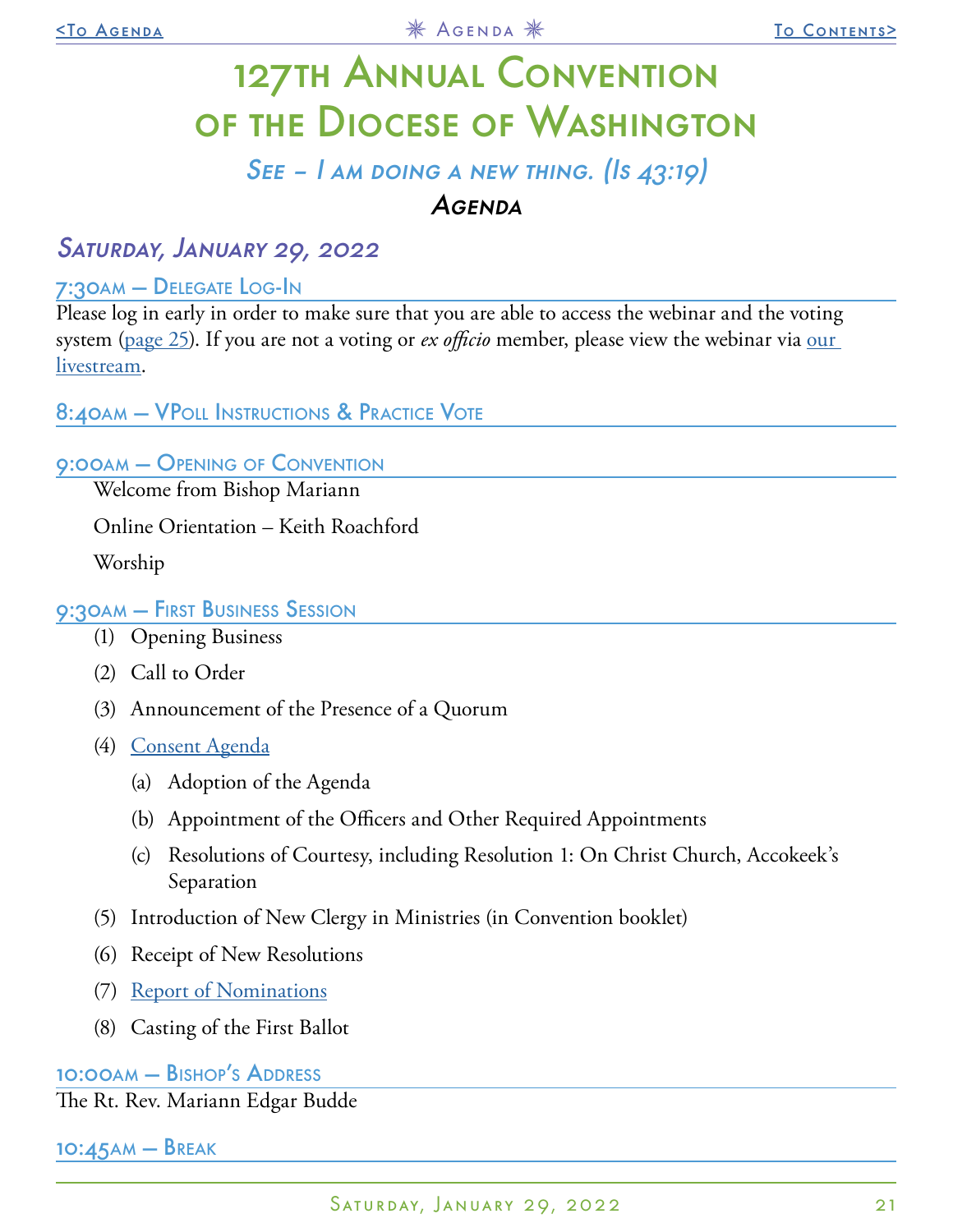#### 11:00am — Second Business Session

- (9) Tending Our Soil Video
- (10) Commissioning Creation Care Team
- (11) Report of the Tellers on the First Ballot
- (12) Casting of the Second Ballot (*if needed*)
- (13) Treasurer's Report
- (14) Presentation & Adoption of [2022 Budget](#page-28-0)
- (15) Presentation by Reparations Committee

#### 12:00pm — Lunch Break

12:45PM – CONTINUATION OF SECOND BUSINESS SESSION

- (16) Report of the Tellers on the Second Ballot (*if taken*)
- (17) Casting of the Third Ballot (*if needed*)
- (18) [Report](#page-32-0) of the Committee on the Constitution and Canons
- (19) Report of the Committee on Resolutions

*Resolution 1:* [on Christ Church, Accokeek's](#page-47-0) Separation (*if needed*)

- *Resolution 2:* [to Include the Name Bishop Barbara Clementine Harris](#page-48-0)  [in the Lesser Feasts & Fasts Calendar](#page-48-0)
- *Resolution 3:* [on Creation of Task Force on Black Ministries](#page-49-0)

*Resolution 4:* [on Confronting Christian Zionism](#page-50-0)

*Resolution 5:* [on Opposing Israel's Apartheid](#page-51-0)

*Resolution 6:* on [Defending the Right to Boycott](#page-53-0)

- (20)Late Resolutions Approved for Consideration
- (21) Report of the Tellers on the Third Ballot (*if taken*)
- (22) Setting of the Date and Place for the 2023 Convention of the Diocese of Washington (Saturday, January 28, 2023)

Sending Prayer and Song

(23)Adjournment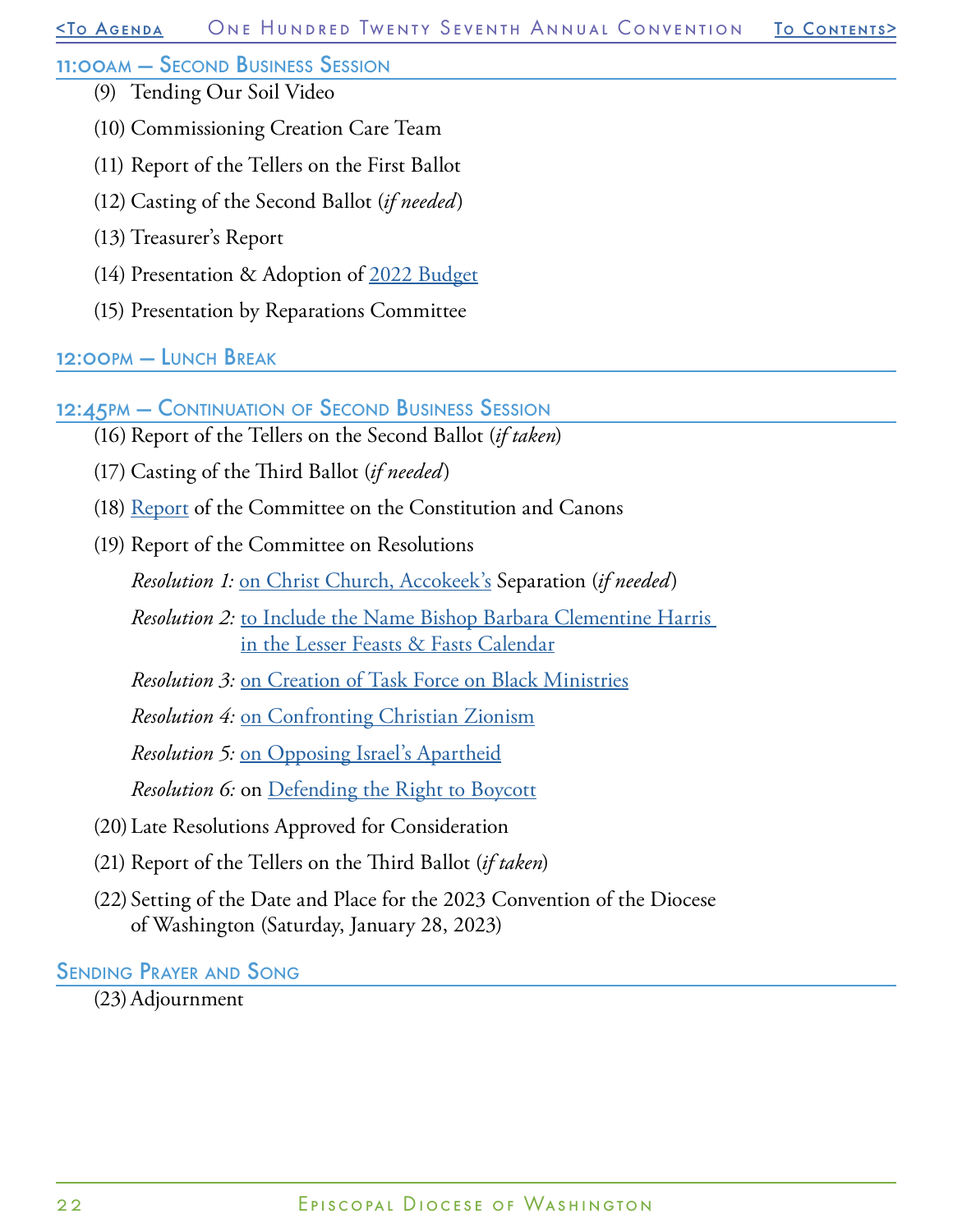## Consent Agenda

## <span id="page-22-0"></span>Adoption of the Agenda

*[\(See page 21\)](#page-20-0)*

### APPOINTMENT OF THE OFFICERS AND OTHER REQUIRED APPOINTMENTS

#### Appointments Requiring Consent

Secretary of the Convention: Mr. Keith Roachford The Chancellor: Mr. John van de Weert The Treasurer: Mr. Jonathan Nicholas

The Commission on Ministry (new members/re-appointments only) The Rev. Amy Molina-Moore The Rev. Sarah Odderstol

#### Disciplinary Board (new members/re-appointed members only)

The Rev. Patty Alexander Mr. Michael Armstrong The Rev. Sarah Odderstol

#### Appointments not Requiring Consent

Historiographer: Ms. Susan Stonesifer

#### The Committee on the Constitution and Canons

The Rev. Sarah Duggin Mr. Tony Coe The Rev. Carol Cole Flanagan Mr. Lee Davis The Rev. Greg Syler Ms. Elizabeth Lee

Mr. David Schnorrenberg

#### The Committee on Resolutions for the 2022 Convention

The Rev. Peter Antoci Dr. Linda Freeman The Rev. Dr. Kurt Gerhard Ms. Erika Gilmore

Ms. Marion Helfrich

#### Convention Managers

The Rev. Canon Andrew Walter Mr. Allen Fitzpatrick The Rev. Canon Anne-Marie Jeffery Ms. Mildred Reyes The Rev. Dr. Robert Phillips Ms. Keely Thrall

Ms. Kimberly Vaughn

Resolution 1: on Christ Church, Accokeek's Separation *[\(See page 48](#page-47-0))*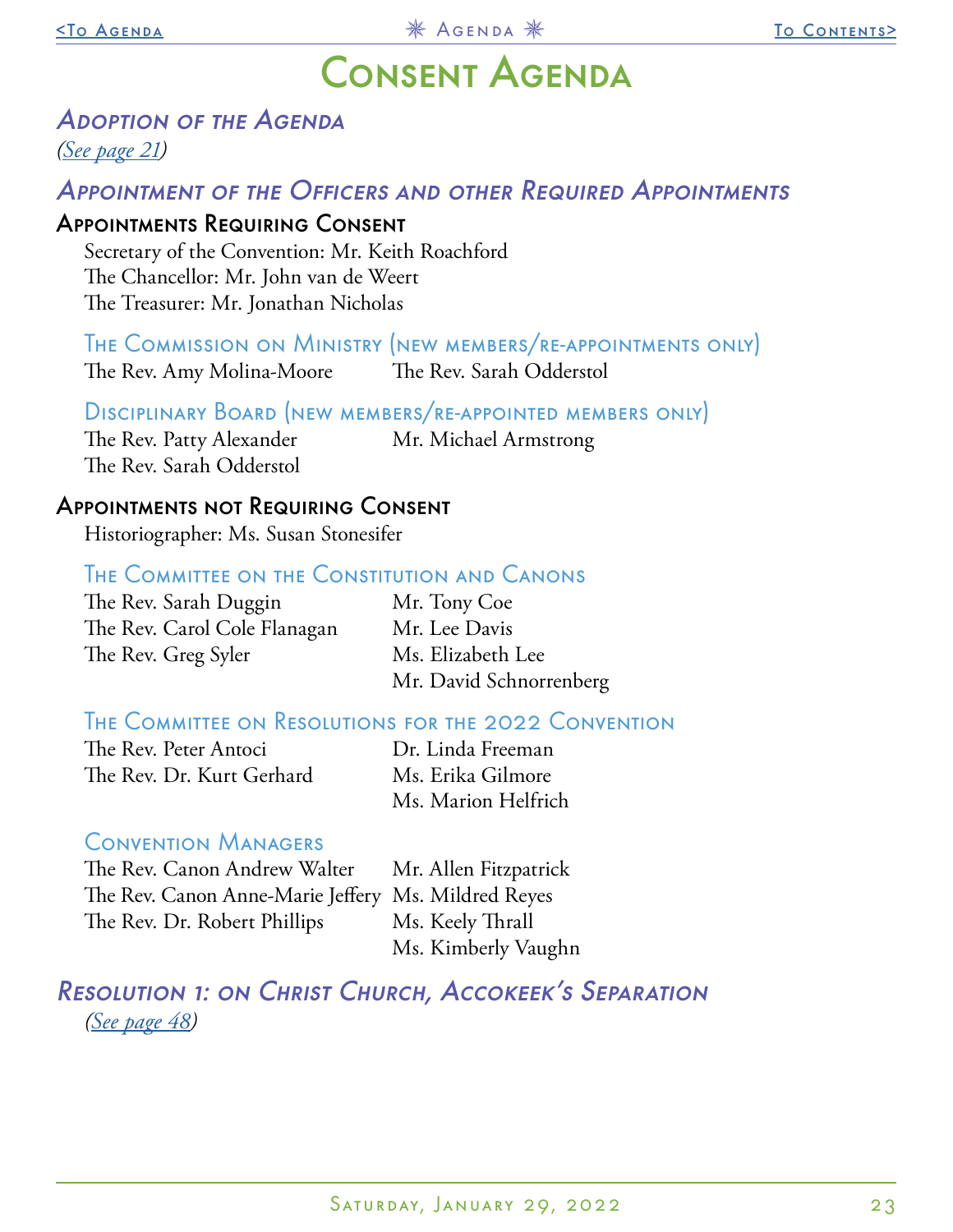# The School for Christian Faith and Leadership in the Episcopal Diocese of Washington

The School seeks to be known as a **catalyst** for **faithful discipleship** and **adaptive leadership**, offering trusted resources and learning journeys that equip individuals for **baptismal living** and lead faith communities into **greater vitality** for the 21st century.

We offer both live and on-demand courses in areas of leadership, evangelism, stewardship, pastoral care, finance, justice and more as well as resources and curriculum for congregations.



## THE SCHO FOR CHRISTIAN FAITH & LEADERSHIP

### Our Winter offerings:

**Discover** with Lee Puricelli and Hope Christiansen, six evenings starting February 17th.

**Five Practices of Exemplary Leadership** with the Rev. Dr. Larry Peers, Wednesday, February 23, 9-3 pm, in person.

**Anti-racism via the Way of Love** with Dr. Enid LaGesse and Dr. Jayne Osgood, seven Thursday evenings starting March 3.

**Connect-Engage-Share: Parish Communications Basics** with J. Keely Thrall, three lunchtime Zoom gatherings starting March 8.

**Preaching Conference for EDOW** hosted by the Episcopal Preaching Foundation, March 22-24, via Zoom.

**Embrace** with Lee Puricelli and Hope Christiansen, six evenings starting March 31st.

CHECK OUT OUR OFFERINGS AT LEARN.EDOW.ORG.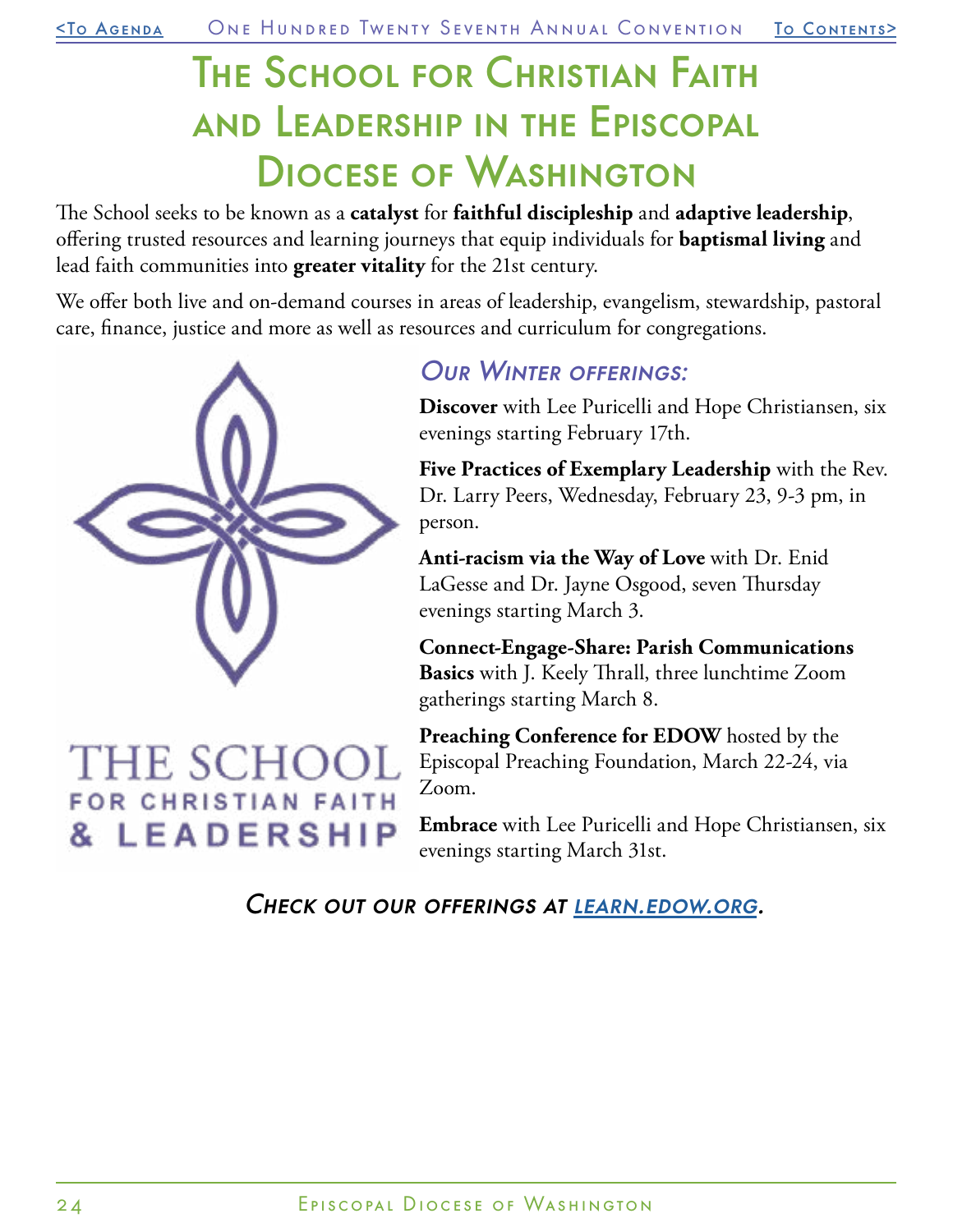## **/OTING**

## <span id="page-24-0"></span>Voting in Diocesan Elections

Some strong suggestions to have the election process go smoothly:

- 1. Please make sure the paperwork to certify delegates or to seat alternate delegates has been done so they may take their seats in time to vote.
- 2. If you want to vote for anyone other than those listed in the nominating report, you will need to nominate that person from the floor – there is no provision for writeins.
- 3. Try to decide for whom you want to vote before we take the first ballot.

Our canons require that elections take place by secret ballot . Although your ballot will have an ID number associated with it, the ballots are only recorded as clergy or lay, and as Ballot 1, 2 or 3.

## Voting using VPoll

Please find the email with the Vpoll link that we sent you and click on it (you may use a 2nd device such as a phone or tablet if you like.)

Enter your access code: **EDOW22**

Enter your VPoll ID Number and Last Name . Then Select "**2022 Members of Standing Committee**" as your polling session . (Credentials must be typed exactly as they are written. If you need your credentials re-sent, or need help, please call support at (202) 804-6609 and press number 1.)

No questions will appear until we have started the voting process.

Refresh your screen if questions do not appear upon opening of the ballot.

## Voting using Zoom Polling

During convention, Yes/No Zoom polls regarding consents of the convention will automatically appear in your Zoom webinar window.

Only those who have vote at convention should answer the polls. If you did not receive voting credentials for VPoll, please do not answer the Zoom polls.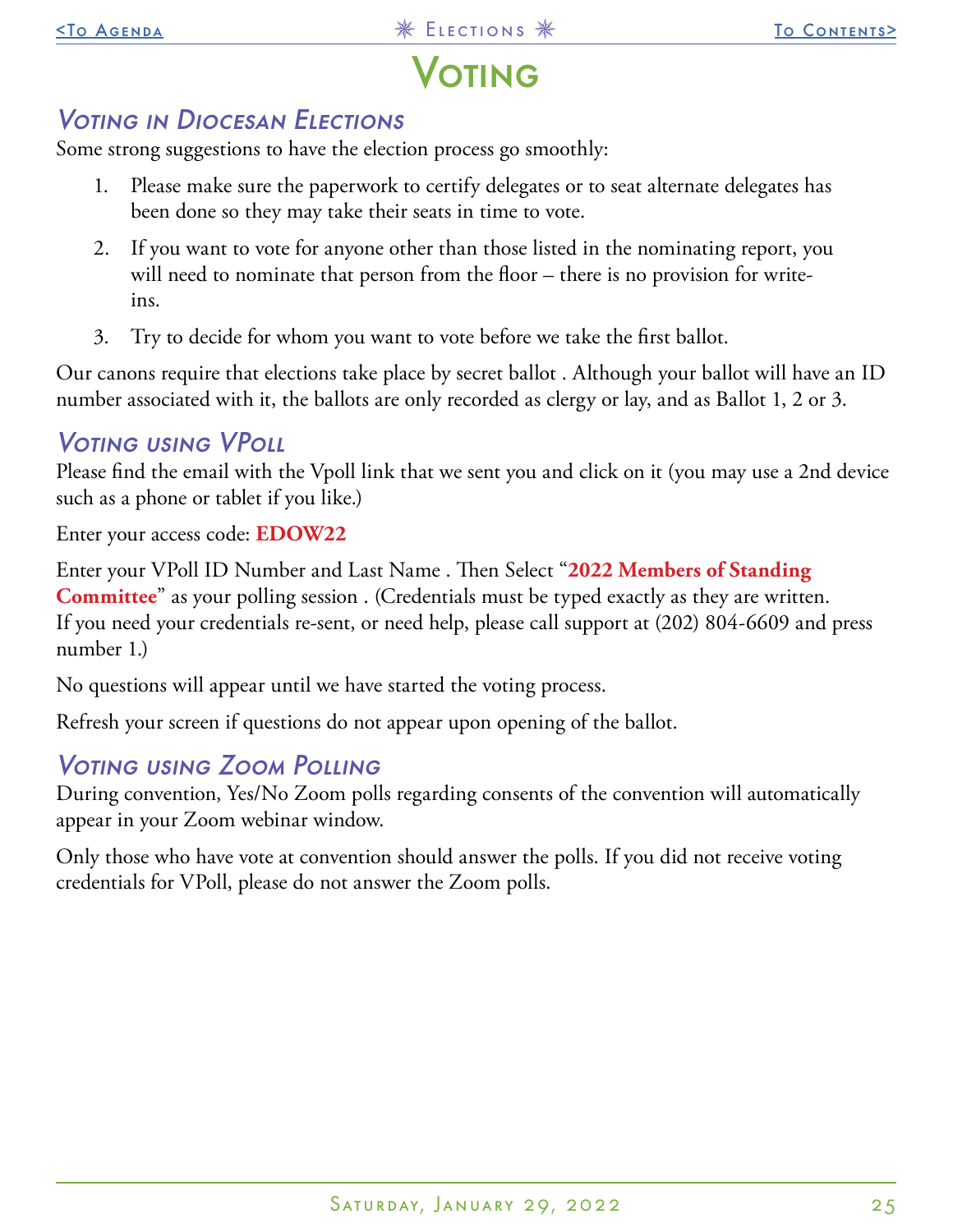# Nominees for Elective Office

## <span id="page-25-0"></span>Members of Standing Committee

The Standing Committee serves as an advisory group to the Bishop, recommends candidates for Ordination, makes recommendations on requests from congregations concerning alienation of property, and consents to the elections of all bishops in this country. Two clergy and two lay members (half of the Committee) are being elected for a two-year term at Convention. Standing Committee generally meets fourth Mondays at 6:00 at Church House.

### Clerical Member of Standing Committee *Two presbyters to be elected for two-year terms (through 2024)*

### The Rev. Vikki Clayton, St. Luke's, Brighton



I am rector of St. Luke's, Brighton Parish in Brookeville, MD. It is such a joy to minister to this community since 2016. Prior to entering parish ministry I completed chaplain residency at Frederick Memorial Hospital and am board certified as a clinical chaplain. Through the Monocacy Valley chapter of the College of Pastoral Supervision and Psychotherapy I mentor candidates through the process of chaplain certification. It would be an honor to work with my colleagues in serving the diocese as a member of the Standing Committee.

## The Rev. Canon John T.W. Harmon, Trinity, DC



John Harmon is the Rector and Pastor of Trinity Church, DC. He is currently a member of the Standing Committee and served previously on the Commission on Ministry. He is a co-founder of the Episcopal Service Corps. He served as Provincial and Diocesan Chaplain of the Order of Daughters of the King and was a Deputy and Alternate to General Convention. He is a clergy coach and mentor. He believes that every gathering of the people of God is an opportunity to witness the presence of God among us

## The Rev. Meredith Heffner, St. James', Potomac



Meredith has served as rector of St. James', Potomac, since 2017. She participated in the diocesan strategic planning process, focused primarily on the creation of the School for Christian Faith and Leadership. Meredith also serves as a mentor for those discerning ordination in the diocese. She has served as a field education supervisor and colloquy mentor through Virginia Seminary, is a member of the Board of the Episcopal Corporation of Widows and Children in Maryland, as well as a member of The Gathering of Leaders. Meredith's passions include visioning, preaching and teaching. She is especially enthusiastic about the way we share God's love from generation to generation.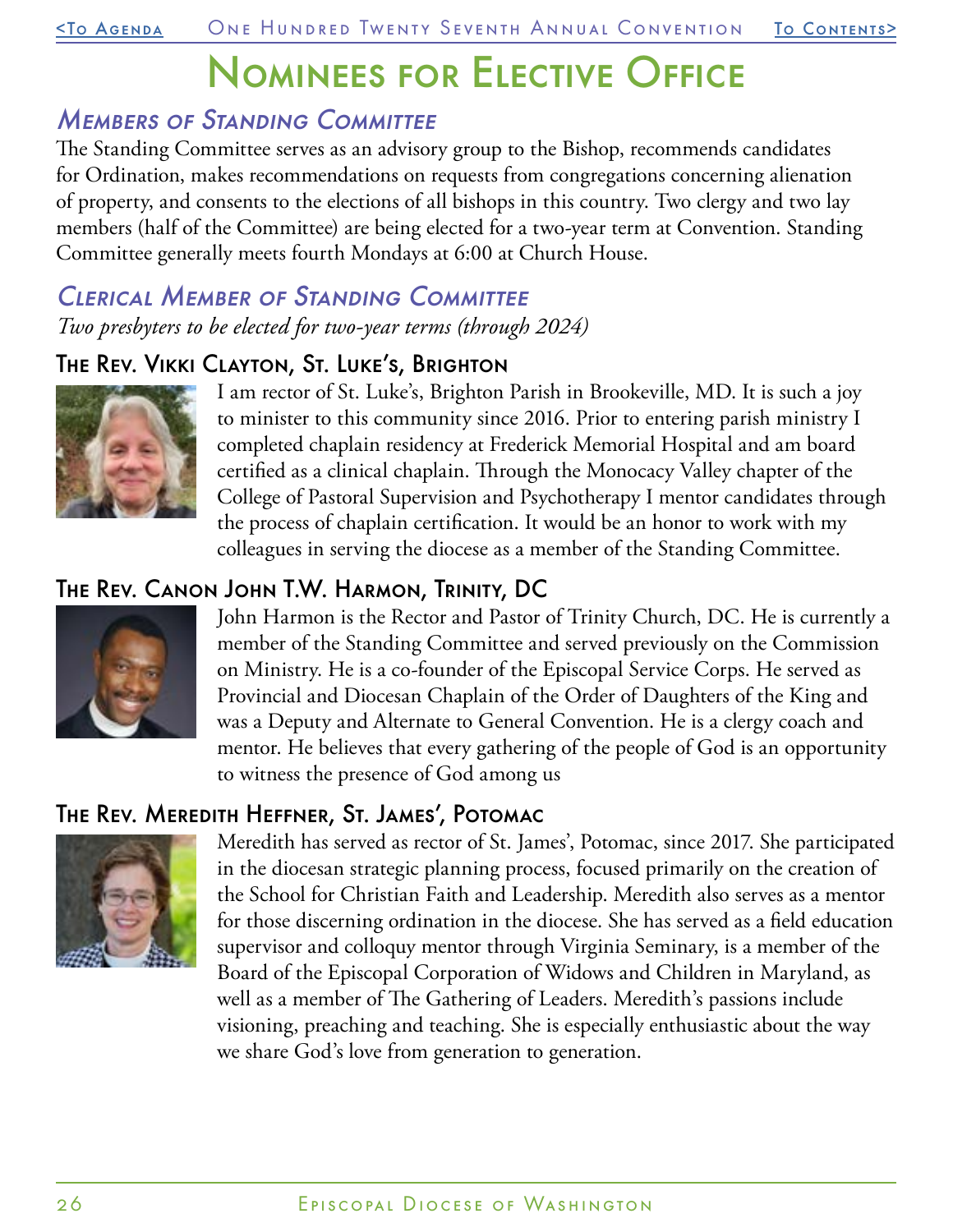## The Rev. Marilyn Jenkins, St. George's, DC



Marilyn has served as Priest-in-Charge at St. George's, DC, since March 2020. During her brief tenure, she led her congregation through a parish-wide discernment regarding their call and mission. She also led the parish's participation in the Episcopal Church Foundation's Congregational Leadership Initiative (CLI). This year-long involvement resulted in the creation and development of an extensive oral history project partially funded by the DC Humanities Council. Additionally, Marilyn participated on the Diocesan Strategic Planning Committee and in a University of Notre Dame three-year study on Flourishing in Ministry. Her current service includes membership on the Berkeley Divinity School Leadership Board and her passions include leadership, visioning, and mentoring seminarians.

### The Rev. Christian Lehrer, St. Paul's, Baden



My name is Christian Lehrer and I ask to represent you on the Standing Committee. I serve as part-time rector of St. Paul's Parish in Baden, Md and St. Mary's Chapel in Aquasco, Md. For over 35 years I have served the Episcopal Church as a layperson, a deacon and now as a priest. I am so deeply grateful for the warm welcome and opportunity to work in the Episcopal Diocese of Washington. I was not allowed to even apply for a job, near my family, in my hometown of Albany, NY because I am Gay. Thank you for your kind consideration. Christian.

## Lay Member of Standing Committee

*Two members to be elected for two-year terms (through 2024)*

## Jewell Little, Grace Church, Silver Spring



Jewell Little, Grace Church, Silver SpringI have been a member of Grace Church, Silver Spring, MD for over 25 years. During that time I have served on the vestry, served as a LEM, a Daughter of the King, a volunteer in Grace Church's thrift shop, The Pennyworth Shop, and as President of the shop's Board for 3 years. I also served on the altar guild and as a visiting Eucharistic Minister. I am now serving on the Transition Committee for our new rector. In the community, I have served as facilitator for Multi-Cultural Dialogues on race and religion held in Montgomery County Maryland and as facilitator for book discussions on racial understanding. I am a lawyer and have worked in the area of Civil Rights for over 15 years and now as a mediator for conflict resolution.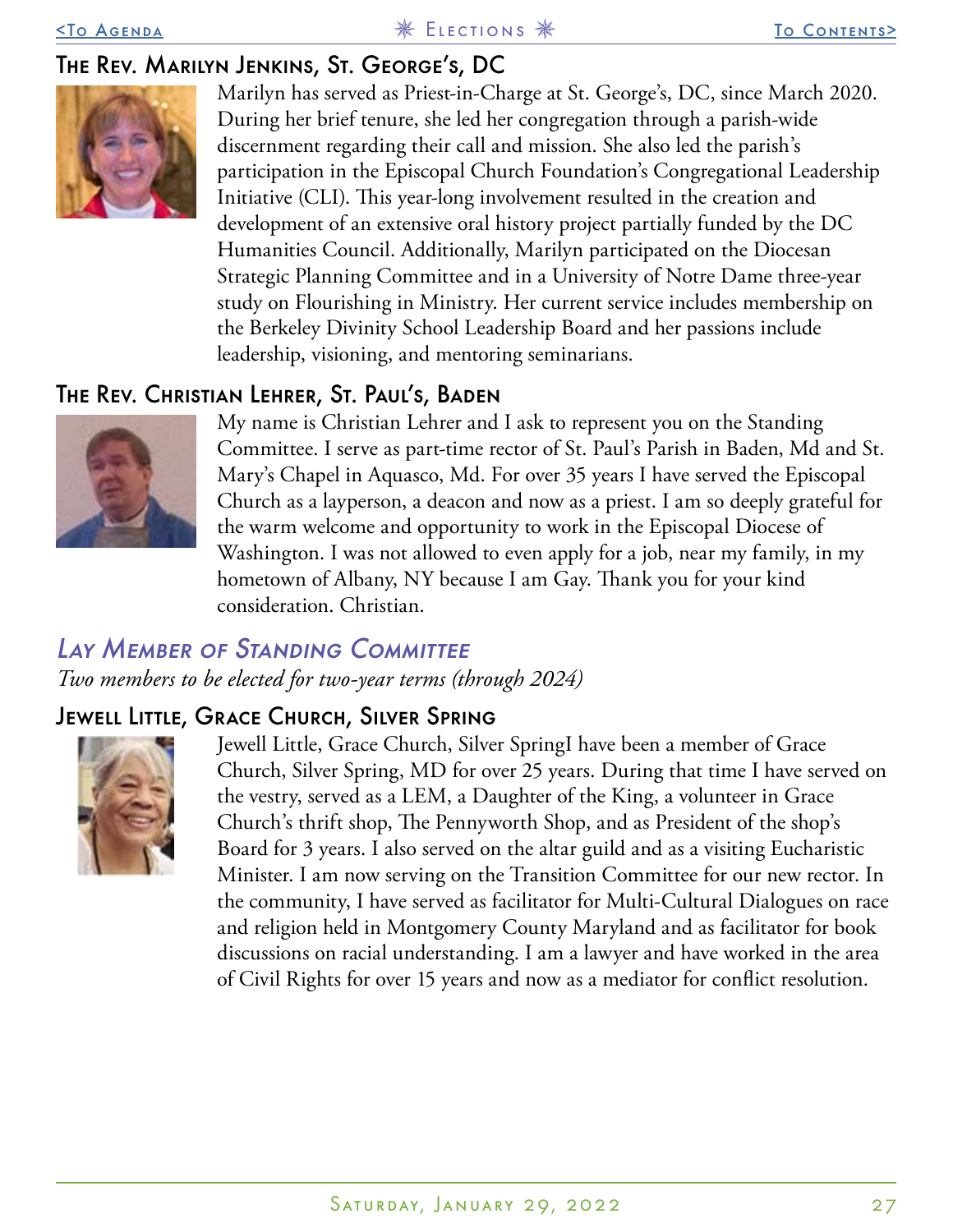#### [<To Agenda](#page-20-0) One Hundred Twenty Seventh Annual Convention [To Contents](#page-0-0)>

#### Laurel Pyke Malson, St. Paul's, K Street



Laurel Pyke Malson, St. Paul's, K StreetLaurel Pyke Malson is a member of St. Pauls-K St, and a partner at Crowell & Moring LLP. Over the past 30 years or more at St. Paul's, she has served as Senior and Junior Warden, member of several Rector search committees, the Grate Patrol, and Chorister Parent committees. She also has served several terms on the PECF Board, and currently serves on the Board's Continuing Committee for Student Safety.

### Sewell Truitte, St. Paul's, Piney



I have served my parish in many different ways. I have served on Vestry 3 different times in the areas of Worship, Stewardship & Finance and Youth. I have served as Junior Warden for 1 year and Senior Warden for 4 years. I have served on the Finance, Stewardship, Who We Are, Labor Day Fundraiser, Window Restoration, Publicity, Rector Advisory and Endowment committees. Have served many years as a LEM, Eucharistic Visitor and Acolyte. I am coleading our next Sacred Ground Group this fall.

### Anton Vanterpool, St. Alban's



Blessed to serve on Standing Committee for four years. Appointed Secretary in 2020. Worshipping at St Alban's over 20 years, serving in choir and church school teacher. Continued in both ministries in person and virtual during COVID-19. Diocesan delegate, 2011-2013, diocese volunteer since 2011. Helping people improve their Communications and Leadership skills over 30 years in Toastmasters International. Military veteran who served in choir, organ search committee, church school, rector search committee and vestry as part of six Episcopal parishes. Ecumenical service as online lay reader and greeter for the Kingstowne Communion, a new Methodist Church in Alexandria, VA. Continue to bring critical listening and evaluation skills to the issues our bishop faces.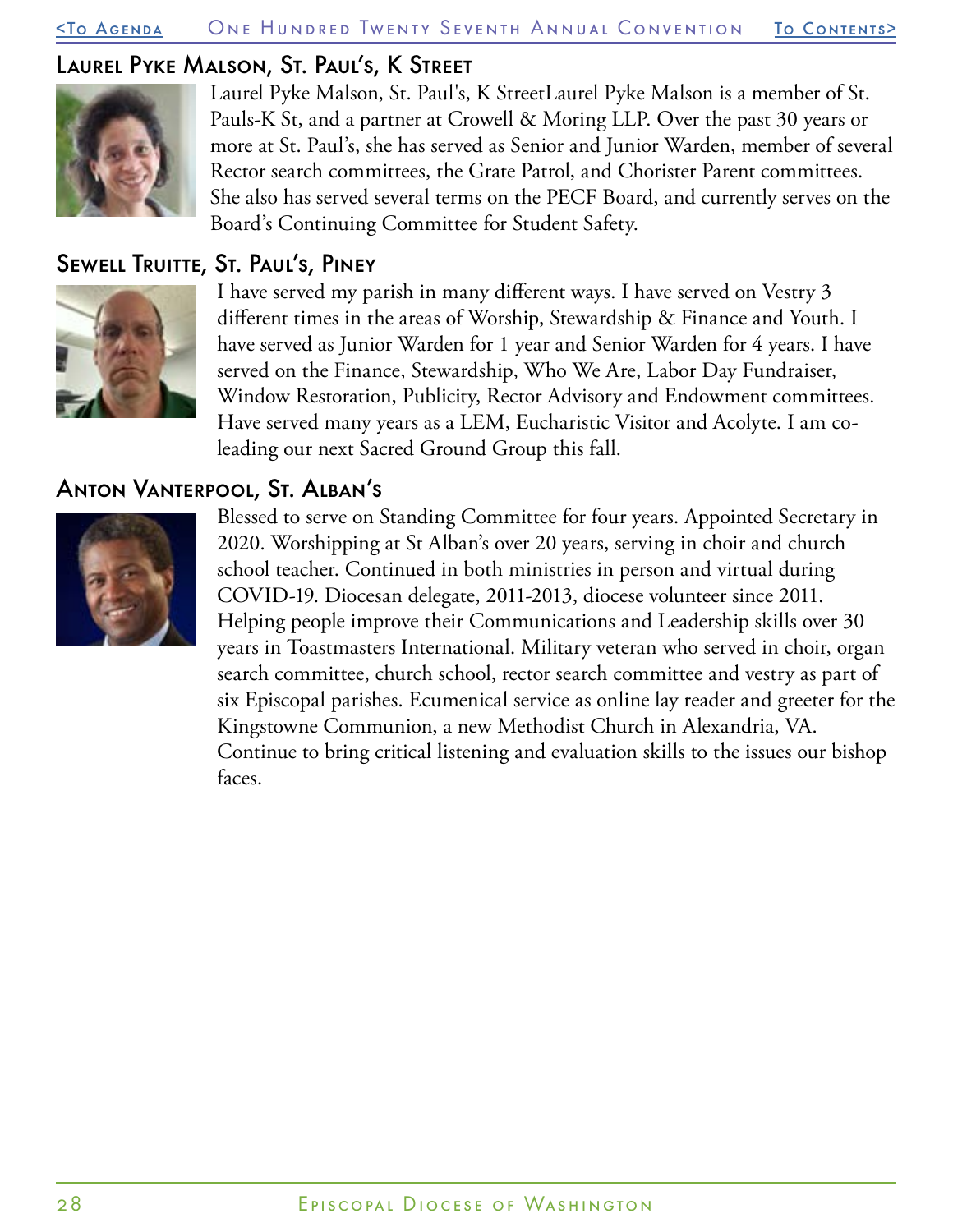## PROPOSED 2022 OPERATING BUDGET

<span id="page-28-0"></span>

|                                              |                  |                   |               | <b>VARIANCE</b>  |
|----------------------------------------------|------------------|-------------------|---------------|------------------|
|                                              | 2021             | 2021 Y/E          | 2022          | 2021 VS 2022     |
|                                              | <b>BUDGET</b>    | <b>PROJECTION</b> | <b>BUDGET</b> | <b>BUDGET</b>    |
| <b>REVENUE</b>                               |                  |                   |               |                  |
| <b>Congregational Giving</b>                 | 2,000,000        | 2,364,378         | 2,300,000     | 300,000          |
| Soper Income (Operating)                     | 1,563,564        | 1,155,095         | 1,752,169     | 188,605          |
| <b>Undesignated Funds</b>                    | 200,000          | $\boldsymbol{0}$  | $\theta$      | (200,000)        |
| Lilly Endowment Grant Funding                | 243,600          | 243,600           | 247,200       | 3,600            |
| (Including Parish Participation Fees)        |                  |                   |               |                  |
| <b>Corten Education Fund</b>                 | 65,000           | 65,000            | 65,000        | $\boldsymbol{0}$ |
| <b>Bishop's Annual Appeal</b>                | 180,000          | 130,734           | 180,000       | $\boldsymbol{0}$ |
| Interest & Dividend Income                   | 100,000          | 145,663           | 100,000       |                  |
| Other Income                                 |                  |                   |               | $\boldsymbol{0}$ |
|                                              | 90,000           | 208,860           | 90,000        | $\boldsymbol{0}$ |
| TEC Grant for Latino Church Plant            | 10,000           | 10,000            | 10,000        | $\boldsymbol{0}$ |
| Latino Ministry Support From Reserves        | 15,000           | 15,000            | 15,000        | $\boldsymbol{0}$ |
| <b>TOTAL REVENUE</b>                         | 4,467,164        | 4,338,330         | 4,759,369     | 292,205          |
| <b>EXPENSE</b>                               |                  |                   |               |                  |
| <b>Diocesan Ministries</b>                   |                  |                   |               |                  |
| <b>Congregational Support</b>                |                  |                   |               |                  |
| Salaries & Benefits                          | 896,935          | 916,382           | 997,868       | 100,933          |
| General & Administrative Expenses            | 131,892          | 131,892           | 174,532       | 42,640           |
| $(G\acute{c}\acute{c}A)$ Allocation          |                  |                   |               |                  |
| Strategic Advisors                           | 15,000           | 26,250            | 25,000        | 10,000           |
| New Worshipping Communities                  | 0                | $\theta$          | 24,000        | 24,000           |
| <b>Congregational Grants</b>                 | 200,000          | 200,000           | 200,000       | $\boldsymbol{0}$ |
| Aid to Congregations in Transition:          | 65,000           | 87,225            | 65,000        | $\boldsymbol{0}$ |
| Transitions/Strategic Opportunities          |                  |                   |               |                  |
| <b>Total Congregational Support</b>          | 1,308,827        | 1,361,749         | 1,486,401     | 177,574          |
| Christian Faith & Leadership                 |                  |                   |               |                  |
| Salaries & Benefits                          | 218,225          | 189,997           | 242,166       | 23,941           |
| <b>G&amp;A</b> Allocation                    | 32,089           | 32,089            | 42,356        | 10,267           |
| <b>Academic Ministries</b>                   | 125,174          | 113,353           | 104,000       | (21, 174)        |
| Lilly Endowment Grant Expenditures           | 278,982          | 278,982           | 296,943       | 17,961           |
| Organization Structure & Curriculum          | 30,000           | 0                 | 30,000        | $\theta$         |
| Development                                  |                  |                   |               |                  |
| Youth Ministry                               | 2,500            | 320               | 5,000         |                  |
| Young Adult Ministry                         | 2,500            | $\overline{0}$    | 5,000         | 2,500<br>2,500   |
| Total Christian Faith & Leadership           | 689,470          | 614,741           | 725,465       | 35,995           |
|                                              |                  |                   |               |                  |
| <b>Ministry Development &amp; Deployment</b> |                  |                   |               |                  |
| Salaries & Benefits                          | 265,851          | 217,117           | 262,339       | (3,512)          |
| G&A Allocation                               | 39,093           | 39,093            | 41,282        | 2,189            |
| Commission On Ministry                       | 2,500            | 2,469             | 2,500         | $\bf{0}$         |
| Seminarian Support                           | 15,000           | 5,000             | 15,000        | $\boldsymbol{0}$ |
| <b>Ordination Process Expense</b>            | 7,000            | 26,104            | 15,000        | 8,000            |
| <b>Vocational Deacons</b>                    | 12,750           | 10,308            | 17,750        | 5,000            |
| Deployment/Clergy Transition                 | 2,500            | 685               | 2,500         | $\boldsymbol{0}$ |
| Diocesan Confirmation                        | $\boldsymbol{0}$ | 7,941             | 20,000        | 20,000           |
| <b>Clergy Development</b>                    | 10,000           | 34,891            | 13,000        | 3,000            |
| <b>Education for Ministry</b>                | 1,500            | 800               | 2,000         | 500              |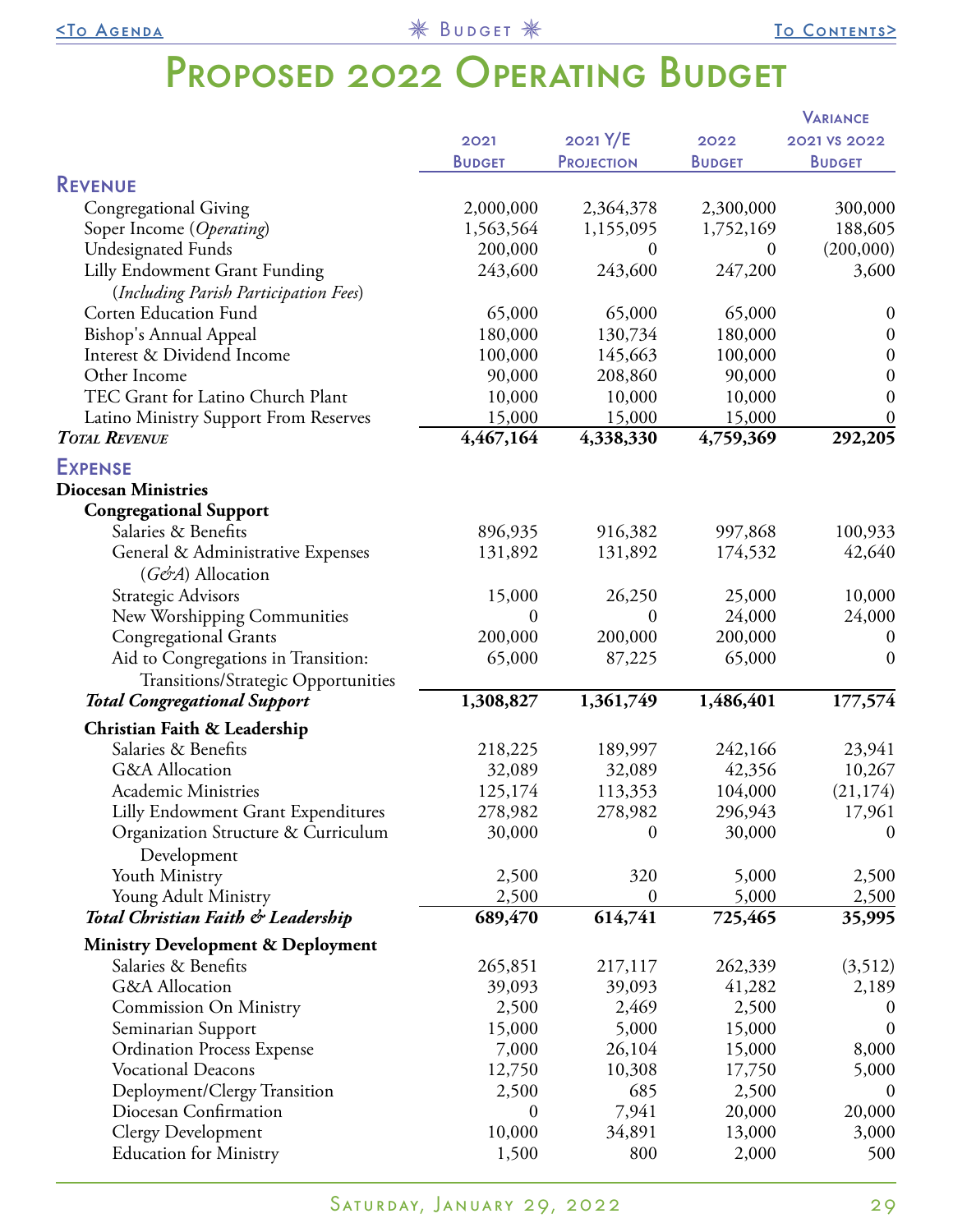|                                                    |               |                   |                  | <b>VARIANCE</b>  |
|----------------------------------------------------|---------------|-------------------|------------------|------------------|
|                                                    | 2021          | 2021 Y/E          | 2022             | 2021 VS 2022     |
|                                                    | <b>BUDGET</b> | <b>PROJECTION</b> | <b>BUDGET</b>    | <b>BUDGET</b>    |
| <b>Multicultural Ministries</b>                    | 2,500         | 7,080             | 2,500            | $\boldsymbol{0}$ |
| <b>Total Ministry Development &amp; Deployment</b> | 358,694       | 351,488           | 393,871          | 35,177           |
| <b>Latino Ministry</b>                             |               |                   |                  |                  |
| Salaries & Benefits                                | 109,719       | 103,427           | 128,559          | 18,840           |
| Latino Ministry Grants                             | 150,906       | 129,885           | 130,836          | (20,070)         |
| Administrative Support/G&A Allocation              | 16,134        | 16,134            | 22,486           | 6,352            |
| Program Support                                    | 5,736         | $\boldsymbol{0}$  | 10,000           | 4,264            |
| <b>Total Latino Ministry</b>                       | 282,495       | 249,446           | 291,880          | 9,385            |
| Social Justice & Advocacy                          |               |                   |                  |                  |
| Salaries & Benefits                                | 125,267       | 130,474           | 122,351          | (2,916)          |
| G&A Allocation                                     | 18,420        | 18,420            | 21,400           | 2,980            |
| Equity & Justice                                   | 15,000        | $\boldsymbol{0}$  | 20,000           | 5,000            |
| Other                                              | 0             | $\Omega$          | $\boldsymbol{0}$ | $\boldsymbol{0}$ |
| Total Social Justice & Advocacy                    | 158,687       | 148,894           | 163,750          | 5,063            |
| <b>Total Diocesan Ministries</b>                   | 2,798,173     | 2,726,318         | 3,061,367        | 263,194          |
|                                                    |               |                   |                  |                  |
| <b>National &amp; International Ministries</b>     |               |                   |                  |                  |
| <b>TEC</b>                                         | 585,880       | 585,880           | 573,071          | (12,809)         |
| Provincial Synod                                   | 11,500        | 15,909            | 13,372           | 1,872            |
| Total National & International Ministries          | 597,380       | 601,789           | 586,443          | (10, 937)        |
| <b>General Administration</b>                      |               |                   |                  |                  |
| Salaries & Benefits                                | 522,300       | 472,655           | 545,075          | 22,775           |
| Advisers                                           | 25,000        | 32,000            | 30,000           | 5,000            |
| <b>Bank Fees</b>                                   | 20,000        | 31,449            | 30,000           | 10,000           |
| Audit                                              | 55,000        | 61,273            | 65,000           | 10,000           |
| <b>Investment Expense</b>                          | 10,000        | 9,500             | 7,500            | (2,500)          |
| Parking                                            | 31,500        | 25,000            | 31,500           | $\theta$         |
| Telecom                                            | 42,000        | 42,000            | 42,000           | $\boldsymbol{0}$ |
| Custodial                                          | 2,400         | $\boldsymbol{0}$  | $\boldsymbol{0}$ | (2,400)          |
| <b>Building Maintenance</b>                        | 6,000         | 25,469            | 17,500           | 11,500           |
| Lease & Maintenance of Peripherals                 | 19,000        | 13,801            | 15,000           | (4,000)          |
| Equipment                                          | 7,500         | 5,482             | 5,000            | (2,500)          |
| Depreciation                                       | 35,000        | 27,801            | 45,000           | 10,000           |
| <b>Property Taxes</b>                              | 24,500        | 22,500            | 30,000           | 5,500            |
| Insurance                                          | 65,000        | 61,250            | 75,000           | 10,000           |
| Postage & Mailing                                  | 7,500         | 5,571             | 7,500            | $\boldsymbol{0}$ |
| Office Supplies                                    | 12,000        | 12,611            | 20,000           | 8,000            |
| Archival                                           | 3,000         | 6,928             | 6,000            | 3,000            |
| <b>Legal Services</b>                              | 20,000        | 27,000            | 20,000           | $\boldsymbol{0}$ |
| Cloud Based Service & Software                     | 35,000        | 60,000            | 55,000           | 20,000           |
| Staff Development & Travel                         | 12,500        | 27,739            | 12,500           | $\theta$         |
| Catering for Meetings & Church House               | 3,000         | 9,618             | 12,000           | 9,000            |
| Functions                                          |               |                   |                  |                  |
| Staff Sabbatical Expense/Reserve                   | 5,000         | 2,982             | 5,000            | $\theta$         |
| Miscellaneous/Reserve                              | 35,000        | 19,825            | 30,000           | (5,000)          |
| G&A Allocation                                     | (272, 882)    | (272, 882)        | (334, 876)       | (61, 994)        |
| <b>Total General Administration</b>                | 725,318       | 729,572           | 771,699          | 46,381           |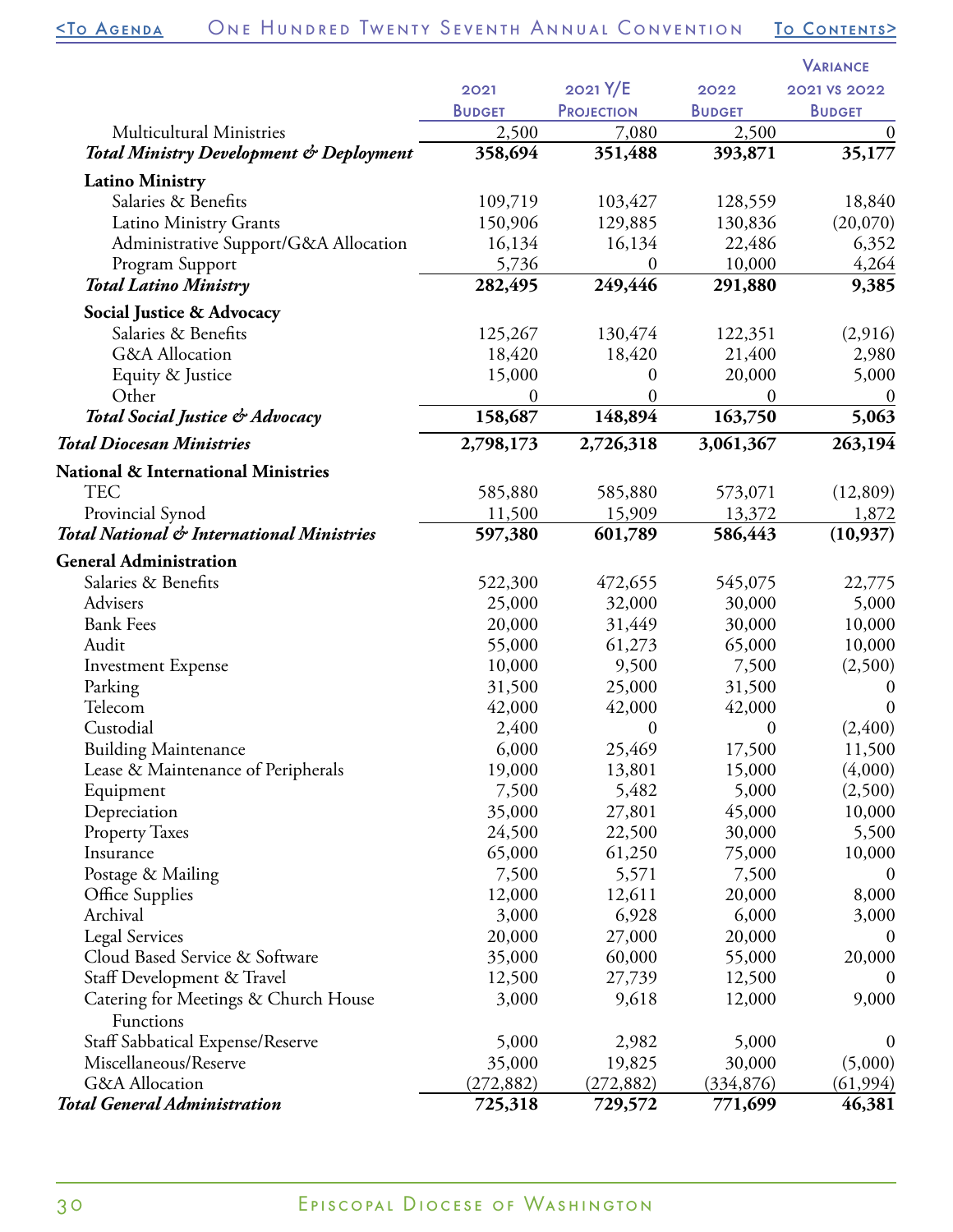| <u> <to agenda<="" u=""></to></u>           | <b>※ BUDGET ※</b> |                   |               | <u>TO CONTENTS&gt;</u>          |
|---------------------------------------------|-------------------|-------------------|---------------|---------------------------------|
|                                             | 2021              | 2021 Y/E          | 2022          | <b>VARIANCE</b><br>2021 VS 2022 |
|                                             | <b>BUDGET</b>     | <b>PROJECTION</b> | <b>BUDGET</b> | <b>BUDGET</b>                   |
| Governance                                  |                   |                   |               |                                 |
| Salaries & Benefits                         | 109,105           | 78,656            | 76,850        | (32, 255)                       |
| <b>G&amp;A</b> Allocation                   | 16,044            | 16,044            | 13,441        | (2,603)                         |
| <b>General Convention Deputies</b>          | 1,000             | 150               | 21,000        | 20,000                          |
| Diocesan Convention Expense                 | 27,000            | 26,230            | 60,000        | 33,000                          |
| Diocesan Council Expense                    | 7,500             | 0                 | 7,500         | $\theta$                        |
| Diocesan Standing Committee Expense         | 600               | $\mathbf{0}$      | 600           | $\theta$                        |
| Diocesan Regional Assemblies                | 2,000             | 3,000             | 2,000         | $\theta$                        |
| Committees of Convention & Council          | 1,000             | 0                 | 1,000         | 0                               |
| Interpreter for Deaf                        | 7,500             | 300               | 7,500         |                                 |
| <b>Total Governance</b>                     | 171,749           | 124,380           | 189,891       | 18,142                          |
| Communications                              | 164,843           | 156,271           | 145,174       | (19,669)                        |
| Development                                 |                   |                   |               |                                 |
| Bishop's Annual Appeal                      | 9,700             | $\boldsymbol{0}$  | 4,795         | (4,905)                         |
| <b>Total Development</b>                    | 9,700             | $\bf{0}$          | 4,795         | (4,905)                         |
| <b>TOTAL EXPENSE</b>                        | 4,467,164         | 4,338,331         | 4,759,369     | 292,205                         |
| <b>CHANGE IN NET ASSETS FROM OPERATIONS</b> | $\bf{0}$          | $\bf{0}$          | $\bf{0}$      | $\bf{0}$                        |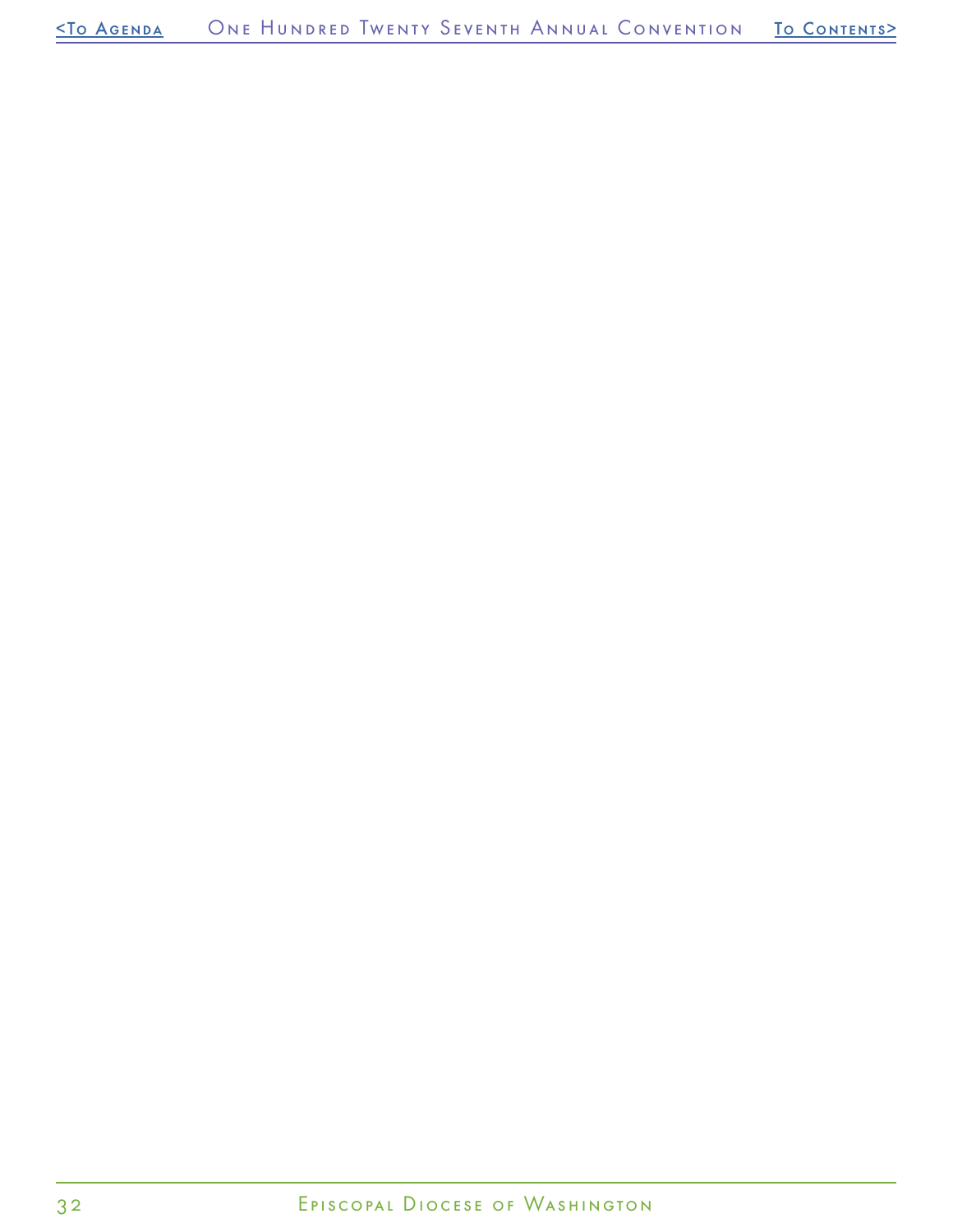## <span id="page-32-0"></span>Report of the Committee on the Constitution and Canons for the 127th Annual Convention

The Committee on the Constitution and Canons has several proposed amendments to the Constitution and Canons for this year. Many of the items are in response to the COVID-19 pandemic and there are items that have been delayed because of the limited agenda at the remote electronic annual meeting in January 2021. There are five items amending the Constitution that will *not* be debated or voted upon today. Those items will require two votes of approval at successive meetings of the Convention. The proposed text and explanations of those items are included in this report for preparation for discussion and voting at the next meeting of the Convention. The Chair of the Committee and the Chancellor of the Diocese encourage you to contact them with any questions or possible amendments to those items before that special meeting. There will be no debate or voting on any of these five items at the remote annual meeting today.

There are two items amending the Canons that the Committee will propose for debate and voting at today's remote electronic meeting.

## ITEMS TO BE VOTED ON AT JANUARY 29TH REMOTE MEETING

First, the Committee submits a proposed technical and conforming amendment to strike St. John's Parish of Accokeek, Maryland, known as Christ Church Accokeek, from the Southern Maryland Region of the Diocese of Washington.

**Second**, the Committee submits proposed amendments to the Canons to authorize each Regional Assembly to conduct the annual business of the Regional Assembly by its choice of traditional meetings, remote electronic meetings, or any combination of traditional or electronic means. These amendments would incorporate the elements of the pilot program conducted by regions over the last four years to be permanent options for Regional Assemblies to conduct the annual business of the region.

## Items not Voted on at January 29th Remote Meeting

First, the Committee will propose an amendment to the Constitution to authorize remote electronic meetings of the Convention and amendments to the Canons to carry out the authorization. These amendments are a response to the COVID-19 pandemic and the ongoing public health threat. This item was discussed in the report of the Committee to the Convention at the annual meeting in January 2021. No votes were taken on any Committee items at that remote electronic meeting.

**Second**, the Committee will propose an amendment to the Constitution to authorize an expedited amendment process in the case of emergencies. This amendment is also a response to the COVID-19 pandemic and the ongoing public health threat. This amendment would authorize the Convention to amend the Constitution without taking a second vote of approval in the following year, if the Convention determines that an emergency exists that requires the extraordinary action.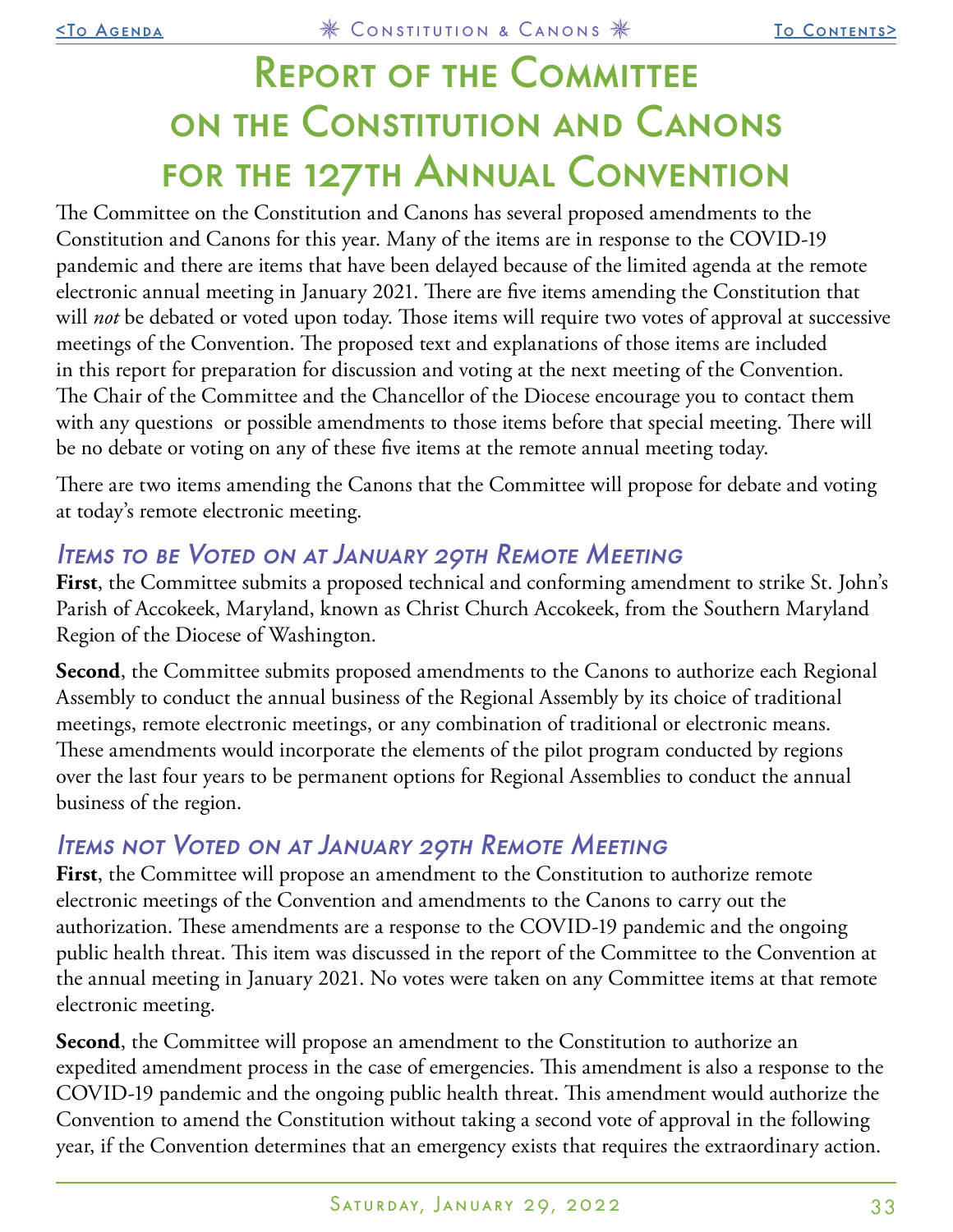This item was also discussed in the report of the Committee to the Convention at the annual meeting in January 2021.

**Third**, the Committee will propose an amendment to the Constitution to provide for the waiver of any procedural requirement relating to the conduct of a meeting of the Convention by unanimous consent. The procedures for conducting the meetings of the Convention are governed by four sets of complementary rules arranged in a hierarchy of interpretive priority. This constitutional amendment provides a means of waiving technical rules when there is no objection by any member of the Convention to speed up the conduct of meetings. This item was also discussed in the report of the Committee to the Convention at the annual meeting in January 2021.

**Fourth**, the Committee will propose technical and conforming amendments to the Constitution and the Canons relating to the use of the term "disability". The amendments remove references to "disability" as a reason to apply certain provisions and clarify the intended meaning that the provisions apply when a person is unable to perform the duties of an office.

**Fifth**, the Committee will propose amendments to the Constitution and the Canons to restructure the Standing Committee to provide for Regional Assemblies to nominate an individual from the respective region to stand for election to the Standing Committee at the annual meetings of the Convention.

## PART I - ITEMS FOR JANUARY 29TH REMOTE MEETING St. John's Parish of Accokeek, Maryland

#### St. John's Parish of Accokeek, Maryland, known as Christ Church Accokeek, is no longer a parish in the Southern Maryland Region of the Diocese of Washington. That congregation decided to reorganize as a church community unaffiliated with the Diocese of Washington and The Episcopal Church. The proposed amendment recognizes this fact by striking the parish from the list of parishes in the Canons.

#### **Therefore, the Committee on the Constitution and the Canons moves an amendment to the Canons, taking effect on the day after the last day of the annual meeting of the Diocesan Convention in calendar year 2022, as follows:**

1 The Canons are amended in section 2301(b)(8) (relating to the Southern Maryland Region) by striking 2 "St. John's Parish,".

## Annual Business of the Regional Assemblies

On January 27, 2018, the 123rd Convention passed a resolution that amended the Canons to establish a pilot program for alternatives to Regional Assembly meetings. The authority to conduct the pilot program will expire on February 15, 2022. Under the pilot program every Regional Assembly has initiated and implemented a plan to conduct the business of the region using an alternative plan, such as conducting one or more remote electronic meetings and the use of electronic voting. The use of the alternative plan was critical during the pandemic when in-person meetings were severely limited. Over the last four years since the beginning of the pilot program we have become more accustomed to, and appreciative of, the benefits of remote electronic meetings and alternative electronic means to carry out our work. The pilot program also demonstrated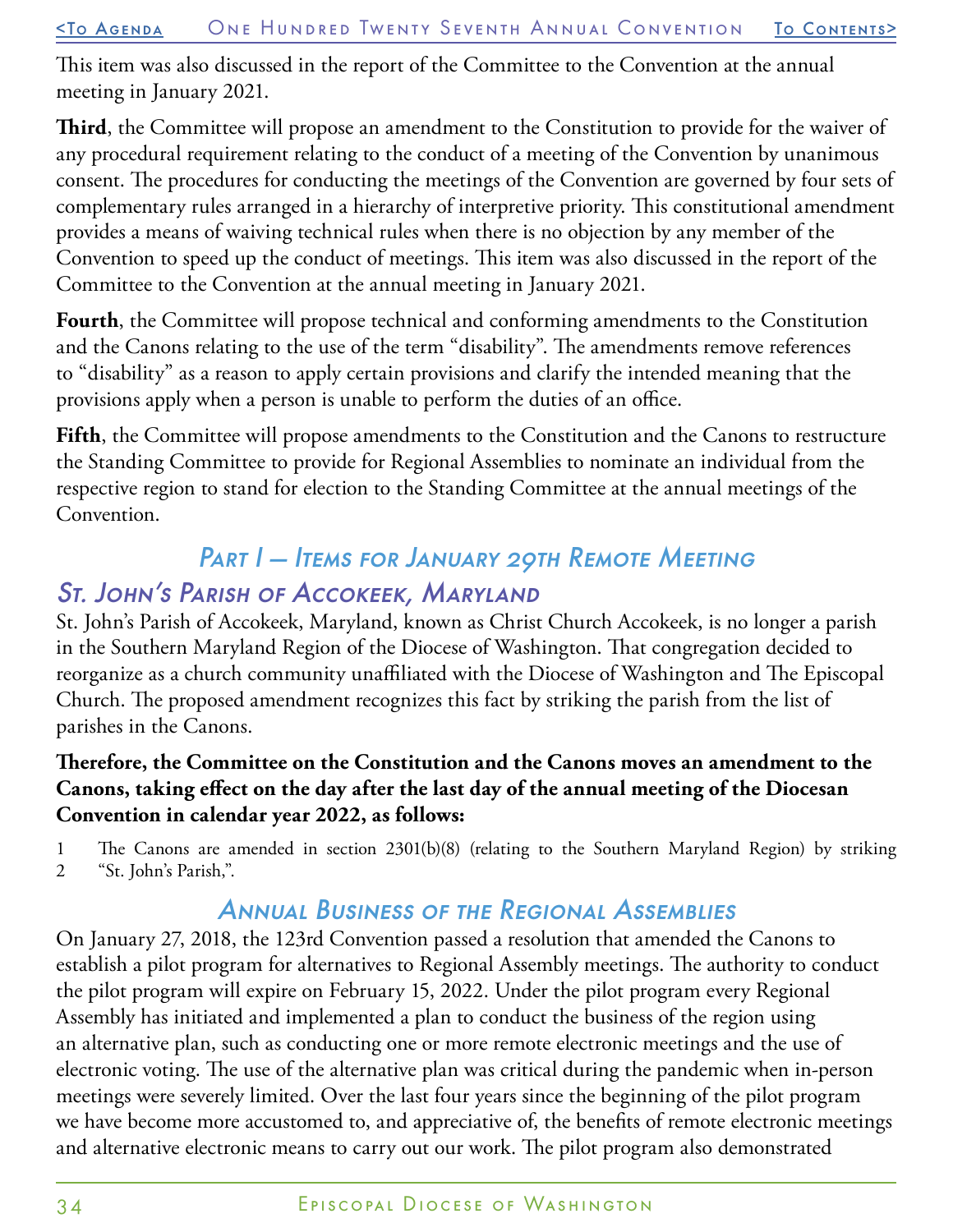the ability of the Regional Assemblies to do much of the technical work of the assemblies – nominations, elections, budget presentations – in a form that did not require a formal meeting.

The proposed amendment to the Canons makes the options authorized under the pilot program a permanent choice for the way in which a Regional Assembly conducts its annual business. Every year each Regional Assembly may choose to hold a single, traditional, in-person meeting, one or more remote electronic meetings, or any combination of traditional and remote electronic meetings. The proposed amendment also authorizes electronic means as an option for communications, nominations, and voting.

The proposed amendment provides greater flexibility and options for the Regional Assemblies to do their work. Instead of a process in which all the yearly work of the Regional Assembly was finalized on an agenda that was voted on at a single in-person meeting, the proposed amendment is based on a process of the Regional Assembly addressing its annual business on a flexible time schedule with meeting and communication options as long as the annual business is completed in a timely manner before the annual meeting of the Convention. The work of the Regional Assembly may be conducted with multiple traditional or remote electronic meetings and using other electronic means that facilitate the completion of the annual business.

#### **Therefore, the Committee on the Constitution and the Canons moves the adoption of a resolution amending the Canons as follows:**

#### *Resolved,*

| 1<br>$\overline{2}$ | <b>SECTION 1. REGIONAL ASSEMBLIES.</b><br>IN GENERAL. - Canon 23 (relating to Regional Assemblies) is amended-<br>(a)                                                                          |
|---------------------|------------------------------------------------------------------------------------------------------------------------------------------------------------------------------------------------|
| 3                   | by striking section 2306 (relating to the pilot program);<br>(1)                                                                                                                               |
| 4                   | by redesignating section 2304 (relating to nominations and elections) and section 2305<br>(2)                                                                                                  |
| 5                   | (relating to voting and balloting) as sections 2306 and 2307, respectively;                                                                                                                    |
| 6                   | in section 2306, as redesignated, (relating to nominations and elections) —<br>(3)                                                                                                             |
| 7                   | $(A)$ in subsection $(a)$ —                                                                                                                                                                    |
| 8                   | in paragraph (1), by striking "The Bishop shall receive in writing or by electronic<br>(i)                                                                                                     |
| 9                   | means nominations for each position to be voted on at the annual meeting of the Regional                                                                                                       |
| 10<br>11            | Assembly." and inserting "The Bishop shall establish a process for receiving nominations for                                                                                                   |
|                     | each position to be voted on by the Regional Assembly."; and                                                                                                                                   |
| 12                  | by striking paragraph (3);<br>(ii)                                                                                                                                                             |
| 13<br>14            | (B) in subsection (b), by striking "A Regional Assembly" and inserting "Subject to the<br>qualifications for the position to which a nomination or election relates, a Regional Assembly"; and |
| 15                  | in subsection (c), by striking "At the annual meeting of each Regional Assembly, the<br>(C)                                                                                                    |
| 16                  | Regional Assembly" and inserting "Every year each Regional Assembly"; and                                                                                                                      |
| 17                  | by striking section 2303 (relating to meetings, President, procedures, and agenda) and inserting<br>(4)                                                                                        |
| 18                  | the following:                                                                                                                                                                                 |
| 19                  | "Sec. 2303. President of the Regional Assemblies.                                                                                                                                              |
| 20                  | "(a) BISHOP.— The Bishop shall be the President of each Regional Assembly.                                                                                                                     |
| 21                  | "(b) BISHOP COADJUTOR.—The Bishop Coadjutor shall be the President of a Regional Assembly, if—                                                                                                 |
| 22                  | "(1) the office of Bishop is vacant; or                                                                                                                                                        |
| 23                  | "(2) the Bishop is absent or unable to perform the duties of the office.                                                                                                                       |
|                     |                                                                                                                                                                                                |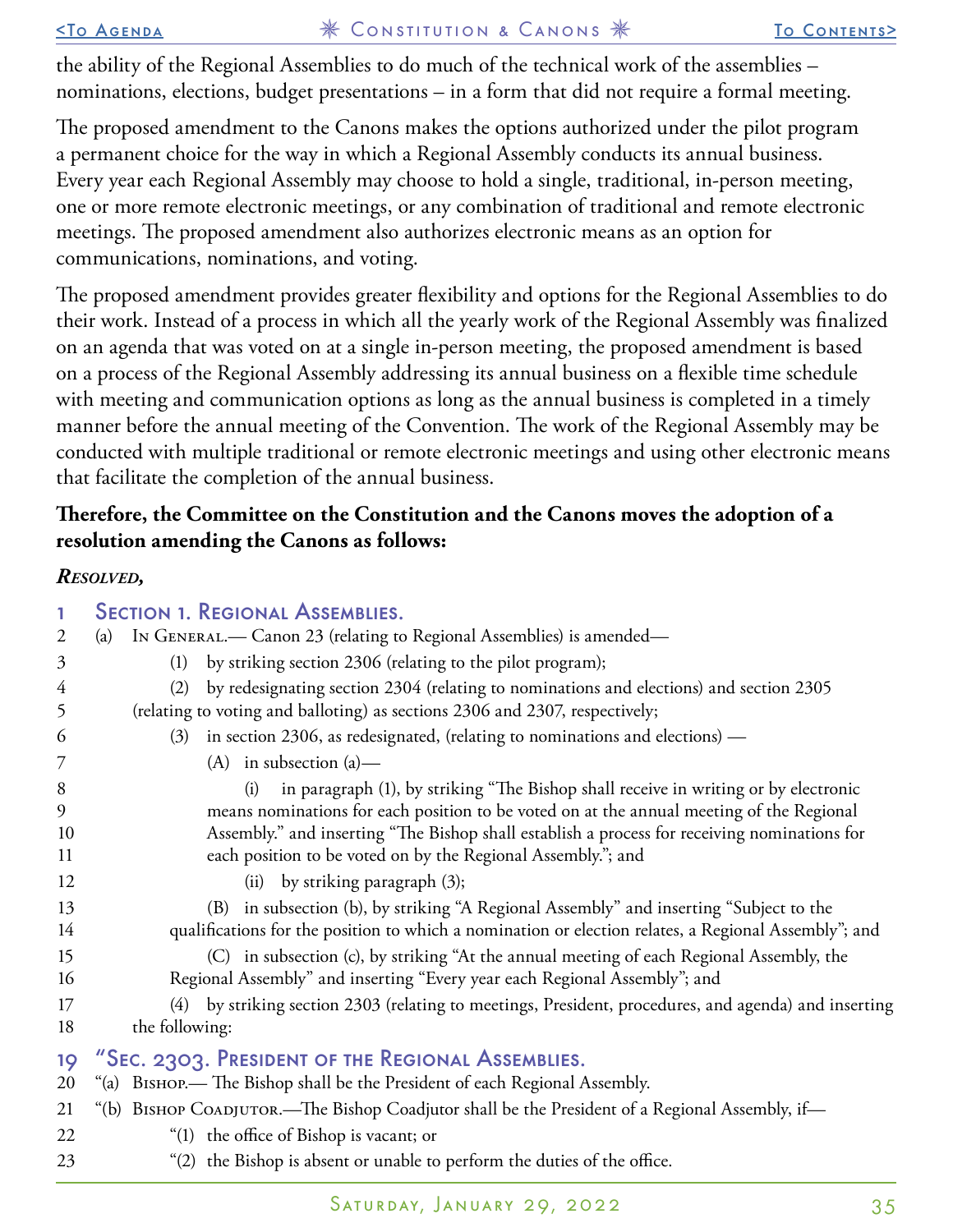|                      | ONE HUNDRED TWENTY SEVENTH ANNUAL CONVENTION<br><b><to agenda<="" b=""><br/>TO CONTENTS&gt;</to></b>                                                                                                                                                                                            |
|----------------------|-------------------------------------------------------------------------------------------------------------------------------------------------------------------------------------------------------------------------------------------------------------------------------------------------|
| $\mathbf{1}$         | "(c) BISHOP SUFFRAGAN.—                                                                                                                                                                                                                                                                         |
| $\overline{2}$       | "(1) In GENERAL.— The Bishop Suffragan shall be the President of a Regional Assembly, if—                                                                                                                                                                                                       |
| 3                    | the office of Bishop is vacant; or<br>" $(A)$ (i)                                                                                                                                                                                                                                               |
| 4                    | "(ii) the Bishop is absent or unable to perform the duties of the office; and                                                                                                                                                                                                                   |
| 5                    | the office of Bishop Coadjutor is vacant; or<br>$\degree$ (B) (i)                                                                                                                                                                                                                               |
| 6                    | "(ii) the Bishop Coadjutor is absent or unable to perform the duties of the office.                                                                                                                                                                                                             |
| 7                    | "(2) MULTIPLE BISHOPS SUFFRAGAN.— If there is more than 1 Bishop Suffragan, paragraph (1) shall                                                                                                                                                                                                 |
| 8                    | apply to-                                                                                                                                                                                                                                                                                       |
| 9                    | "(A) the Bishop Suffragan with the most seniority based on the date of consecration to the                                                                                                                                                                                                      |
| 10                   | episcopate; or                                                                                                                                                                                                                                                                                  |
| 11<br>12             | "(B) if the Bishop Suffragan with the most seniority is absent or unable to perform the duties<br>of the office, the Bishop Suffragan with the next most seniority.                                                                                                                             |
| 13                   | "(d) ABSENCE. For purposes of this section, the Bishop, Bishop Coadjutor, or Bishop Suffragan shall-                                                                                                                                                                                            |
| 14<br>15             | "(1) determine any period in which that Bishop, Bishop Coadjutor, or Bishop Suffragan<br>(respectively) is absent; and                                                                                                                                                                          |
| 16<br>17<br>18       | "(2) provide written notice of that determination to the appropriate Bishop Coadjutor or Bishop<br>Suffragan who shall be the President of the Regional Assembly in accordance with this section during<br>that period.                                                                         |
| 19<br>20<br>21       | "(e) APPOINTMENT OF THE REGIONAL ASSEMBLY PRESIDENT.— If no Bishop, Bishop Coadjutor, or Bishop<br>Suffragan is the President of a Regional Assembly, the Ecclesiastical Authority shall appoint the President of<br>the Regional Assembly.                                                     |
| 22<br>23<br>24<br>25 | "Sec. 2304. Regional Assembly Annual Business.<br>"(a) CONDUCT AND COMPLETION OF BUSINESS.— In each calendar year each Regional Assembly shall<br>conduct and complete the annual business of that Regional Assembly no later than 60 days before the next<br>annual meeting of the Convention. |
| 26                   | "(b) ANNUAL BUSINESS OF A REGIONAL ASSEMBLY.— The annual business of each Regional Assembly—                                                                                                                                                                                                    |
| 27                   | "(1) shall include-                                                                                                                                                                                                                                                                             |
| 28                   | "(A) a report by the President of the Regional Assembly;                                                                                                                                                                                                                                        |
| 29<br>30             | "(B) a review and recommendations respecting the proposed Diocesan operating budget to be<br>adopted by the Council;                                                                                                                                                                            |
| 31                   | "(C) adoption of resolutions; and                                                                                                                                                                                                                                                               |
| 32                   | "(D) any other matter determined by the President; and                                                                                                                                                                                                                                          |
| 33                   | "(2) may include-                                                                                                                                                                                                                                                                               |
| 34                   | "(A) an election of representatives to the Council;                                                                                                                                                                                                                                             |
| 35                   | "(B) nomination of an individual for election as a member of the Standing Committee; or                                                                                                                                                                                                         |
| 36                   | "(C) nomination of individuals for election as Deputies and Alternate Deputies to the General                                                                                                                                                                                                   |
| 37                   | Convention.                                                                                                                                                                                                                                                                                     |
| 38<br>39             | "(c) AGENDA FOR MEETINGS.— The agenda for any meeting of a Regional Assembly shall include all or part of<br>the business of the Regional Assembly.                                                                                                                                             |
| 40<br>41             | "Sec. 2305. MEETINGS AND PROCEDURES.<br>"(a) MEETINGS.-                                                                                                                                                                                                                                         |
| 42                   | "(1) SINGLE OR MULTIPLE MEETINGS AND ELECTRONIC MEANS.— The annual business of a                                                                                                                                                                                                                |
| 43                   | Regional Assembly may be conducted—                                                                                                                                                                                                                                                             |
| 44                   | "(a) in 1 or more meetings of that Regional Assembly; or                                                                                                                                                                                                                                        |
| 45                   | "(b) through other electronic means that facilitate the completion of the annual business.                                                                                                                                                                                                      |
|                      |                                                                                                                                                                                                                                                                                                 |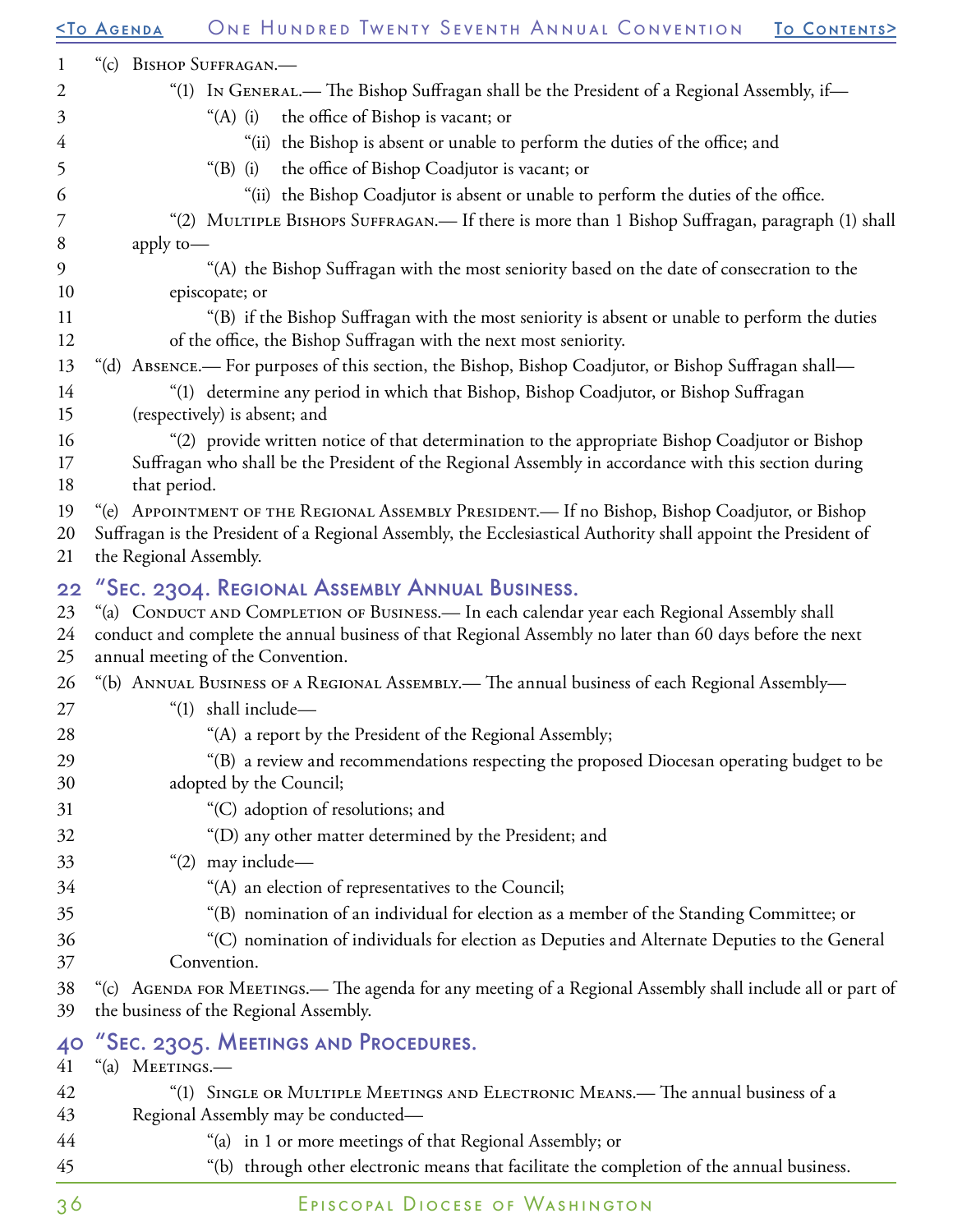|                   | <b><to agenda<="" b=""></to></b> | * CONSTITUTION & CANONS *                                                                                                                                                    | TO CONTENTS> |
|-------------------|----------------------------------|------------------------------------------------------------------------------------------------------------------------------------------------------------------------------|--------------|
| $\mathbf{1}$<br>2 | be held-                         | "(2) IN-PERSON OR REMOTE ELECTRONIC MEETINGS.— Any meeting of a Regional Assembly may                                                                                        |              |
| 3                 |                                  | "(A) in a single location where all the participants are physically present; or                                                                                              |              |
| 4                 |                                  | "(B) as a remote electronic meeting.                                                                                                                                         |              |
| 5                 |                                  | "(3) COORDINATION OF MEETINGS.— The President of the Regional Assembly shall coordinate                                                                                      |              |
| 6                 |                                  | setting the date of 1 or more meetings of the Regional Assembly in each calendar year.                                                                                       |              |
| 7                 | "(b) Procedures.—                |                                                                                                                                                                              |              |
| 8                 |                                  | "(1) RULES OF ORDER.— Robert's Rules of Order shall apply to<br>meetings of the Regional                                                                                     |              |
| 9                 | Assemblies.                      |                                                                                                                                                                              |              |
| 10                |                                  | "(2) OPEN MEETINGS.— Any meeting of a Regional Assembly is open to any member of the                                                                                         |              |
| 11                | Episcopal Church.                |                                                                                                                                                                              |              |
| 12                |                                  | "(3) ACTIONS TAKEN BY MAJORITY.—                                                                                                                                             |              |
| 13<br>14          |                                  | "(A) In GENERAL.— Except as provided under subparagraph (B), any action of a Regional<br>Assembly shall be taken by a majority of the votes of all those present and voting. |              |
| 15                |                                  | "(B) EXCEPTIONS.— Subparagraph (a) shall not apply to a nomination or election under section                                                                                 |              |
| 16                | $2307(a)$ .                      |                                                                                                                                                                              |              |
| 17                |                                  | "(C) MINUTES.— Minutes shall be kept at each meeting of a Regional Assembly.                                                                                                 |              |
| 18                |                                  | "(4) REMOTE ELECTRONIC MEETINGS.— Each Regional Assembly may adopt procedures that-                                                                                          |              |
| 19                |                                  | "(A) provide for conducting a meeting of the Regional Assembly as a remote electronic                                                                                        |              |
| 20                |                                  | meeting; and                                                                                                                                                                 |              |
| 21                |                                  | "(B) include procedures for electronic voting for elections.".                                                                                                               |              |
| 22                | (b)                              | QUALIFICATIONS FOR REGIONAL REPRESENTATION FOR DIOCESAN COUNCIL. - Section 2703(b) of the                                                                                    |              |
| 23                | Canons is amended-               |                                                                                                                                                                              |              |
| 24                | (1)                              | in paragraph (1), by striking section "2304(b)(1)" and inserting section "2306(b)(1)"; and                                                                                   |              |
| 25                | (2)                              | in paragraph (2), by striking section "2304(b)(2)" and inserting section "2306(b)(2)".                                                                                       |              |
| 26                | (c)                              | TECHNICAL AMENDMENT.— The Resolution of January 25, 2020 relating to the Pilot Program for                                                                                   |              |
| 27                |                                  | Alternatives to Regional Assembly Meetings is amended by striking section 2.                                                                                                 |              |
| 28                | (d)                              | EFFECTIVE DATE.— This resolution shall take effect on the day after the last day of the annual meeting of                                                                    |              |

#### 29 the Diocesan Convention in calendar year 2022.

## PART II– ITEMS NOT VOTED ON AT JANUARY 29TH REMOTE MEETING Remote Electronic Meetings

The Diocese is still responding to the unanticipated challenges presented by the health emergencies resulting from the COVID-19 pandemic. The pandemic ended in-person meetings such as the annual meetings of Convention and required compliance with certain Federal, State, and local laws. Organizations and corporations throughout the country faced similar legal and business problems, including a lack of clear authorization to hold certain kinds of meetings and conduct certain kinds of business. The proposed amendment to the Constitution provides the express authorization for an option to hold meetings of the Convention as remote electronic meetings. The proposed amendment to the Canons provides for the Convention to make rules of order for remote electronic meetings of the Convention and expressly authorizes Diocesan committees, councils, and other entities to hold remote electronic meetings.

#### **Therefore, the Committee on the Constitution and the Canons will move at the next meeting of the Convention—**

#### **(1) the adoption of a resolution to amend the Constitution of the Diocese with this being the first of two Conventions to approve it; and**

**(2) the adoption of a resolution amending the Canons, as follows:**

*Resolved,*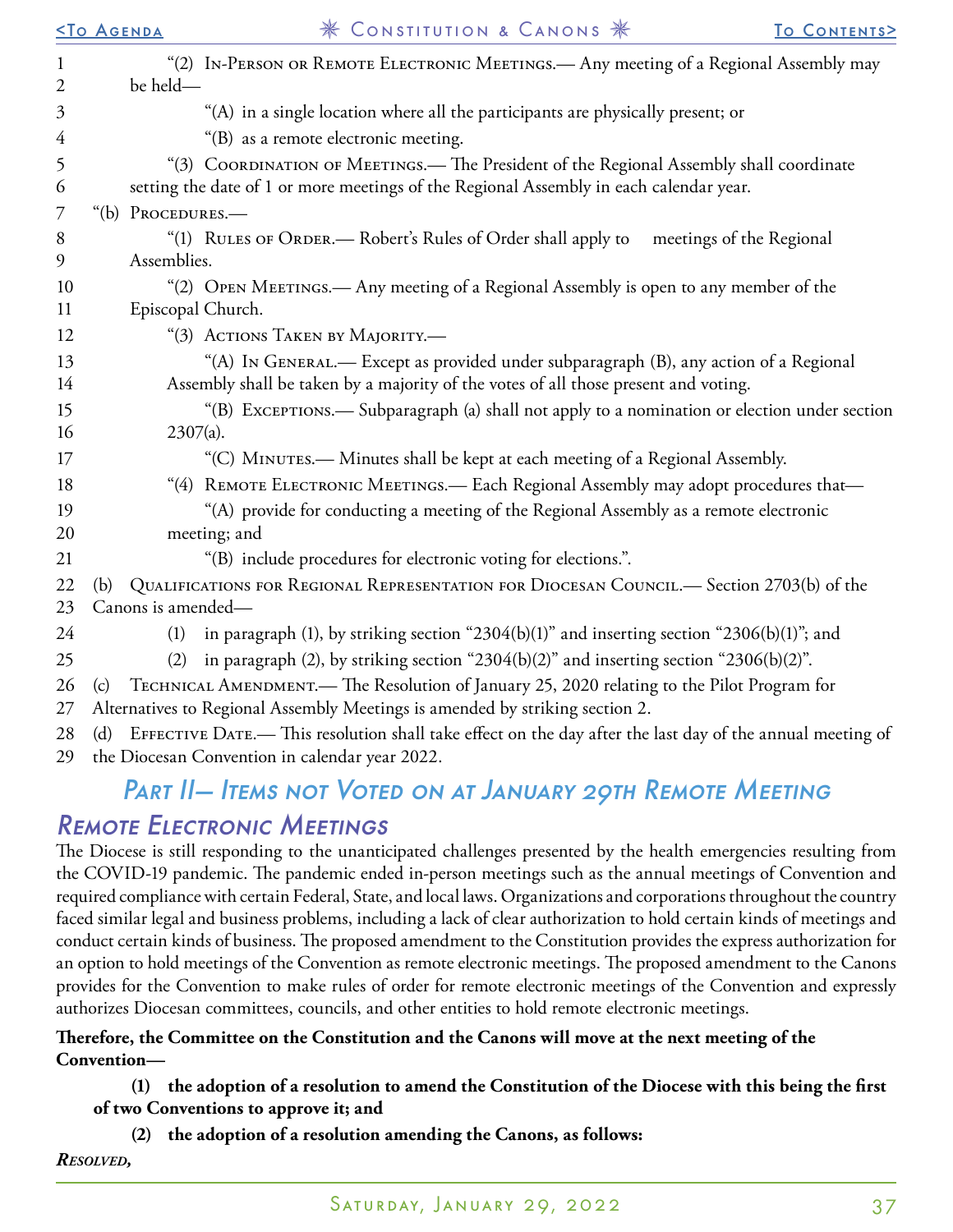|              | <u>STO AGENDA</u> | ONE HUNDRED TWENTY SEVENTH ANNUAL CONVENTION<br>TO CONTENTS>                                                                                                                                          |
|--------------|-------------------|-------------------------------------------------------------------------------------------------------------------------------------------------------------------------------------------------------|
| 1            |                   | <b>SECTION 1. AMENDMENTS TO THE CONSTITUTION TO AUTHORIZE REMOTE ELECTRONIC</b>                                                                                                                       |
| $\mathbf{2}$ | <b>MEETINGS.</b>  |                                                                                                                                                                                                       |
| 3            |                   | Article 2 of the Constitution is amended—                                                                                                                                                             |
| 4            | (1)               | in the heading, by striking "ANNUAL"; and                                                                                                                                                             |
| 5            | (2)               | by adding at the end the following:                                                                                                                                                                   |
| 6<br>7       |                   | "SEC. 202. REMOTE ELECTRONIC MEETINGS.<br>"The Convention may hold any meeting of the Convention as a remote electronic meeting.".                                                                    |
| 8            | RESOLVED,         |                                                                                                                                                                                                       |
|              |                   | SECTION 1. AMENDMENTS TO THE CANONS TO AUTHORIZE REMOTE ELECTRONIC MEETINGS.                                                                                                                          |
| 9<br>10      | (a)               | DEFINITIONS. - Section 101(b) of the Canons is amended-                                                                                                                                               |
| 11           | (1)               | by redesignating paragraphs (5) through (7) as paragraphs (7) through (9); and                                                                                                                        |
| 12           | (2)               | inserting after paragraph (4) the following:                                                                                                                                                          |
| 13           |                   | "(5) DIOCESAN ENTITY.— The term 'Diocesan entity' means-                                                                                                                                              |
| 14           |                   | "(A) the Standing Committee;                                                                                                                                                                          |
| 15           |                   | "(B) any Regional Assembly;                                                                                                                                                                           |
| 16           |                   | "(C) the Council;                                                                                                                                                                                     |
| 17           |                   | "(D) the Committee on Finance for the Diocesan Council, the Committee on Investments for                                                                                                              |
| 18           |                   | the Diocecan Council, or the Committee on Audits of the Diocese for the Diocesan Council;                                                                                                             |
| 19           |                   | "(E) the Commission on Ministry;                                                                                                                                                                      |
| 20           |                   | "(F) the Committee on the Constitution and Canons;                                                                                                                                                    |
| 21           |                   | "(G) the Committee on Resolutions;                                                                                                                                                                    |
| 22           |                   | "(H) any committee that is established by-                                                                                                                                                            |
| 23           |                   | a resolution of the Convention, the Council, or the Standing Committee; or<br>" $(i)$                                                                                                                 |
| 24           |                   | "(ii) the Ecclesiastical Authority; or                                                                                                                                                                |
| 25           |                   | "(I) any Disciplinary Board or Panel relating to clerical discipline under Canon 66.                                                                                                                  |
| 26           |                   | "(6) REMOTE ELECTRONIC MEETING.— The term 'remote electronic meeting' means any meeting                                                                                                               |
| 27           |                   | of the Convention or a Diocesan entity that-                                                                                                                                                          |
| 28           |                   | "(A) is not held in a single location where all the participants are physically present; and                                                                                                          |
| 29           |                   | "(B) uses electronic means for communication among the participants.".                                                                                                                                |
| 30           | (b)               | AUTHORITY.-Title II of the Canons is amended-                                                                                                                                                         |
| 31           | (1)               | by redesignating Canons 6 and 7 as Canons 7 and 8, respectively;                                                                                                                                      |
| 32           | (2)               | by redesignating sections 601 and 701 as sections 701 and 801, respectively; and                                                                                                                      |
| 33           | (3)               | by inserting after section 501 the following:                                                                                                                                                         |
| 34           |                   | "CANON 6                                                                                                                                                                                              |
| 35           |                   | "REMOTE ELECTRONIC MEETINGS                                                                                                                                                                           |
| 36           |                   | "Sec. 601. REMOTE ELECTRONIC MEETINGS.                                                                                                                                                                |
| 37           |                   | "(a) MEETINGS OF THE CONVENTION. - The Convention may prescribe procedures in the Rules of Order                                                                                                      |
| 38           |                   | of the Convention for holding any meeting of the Convention as a remote electronic meeting, including                                                                                                 |
| 39           |                   | procedures for holding any election at that meeting.                                                                                                                                                  |
| 40           |                   | "(b) MEETINGS OF DIOCESAN ENTITIES.—                                                                                                                                                                  |
| 41<br>42     |                   | "(1) In GENERAL.— A Diocesan entity may prescribe procedures for holding any meeting of that<br>Diocesan entity as a remote electronic meeting, including procedures for holding any election at that |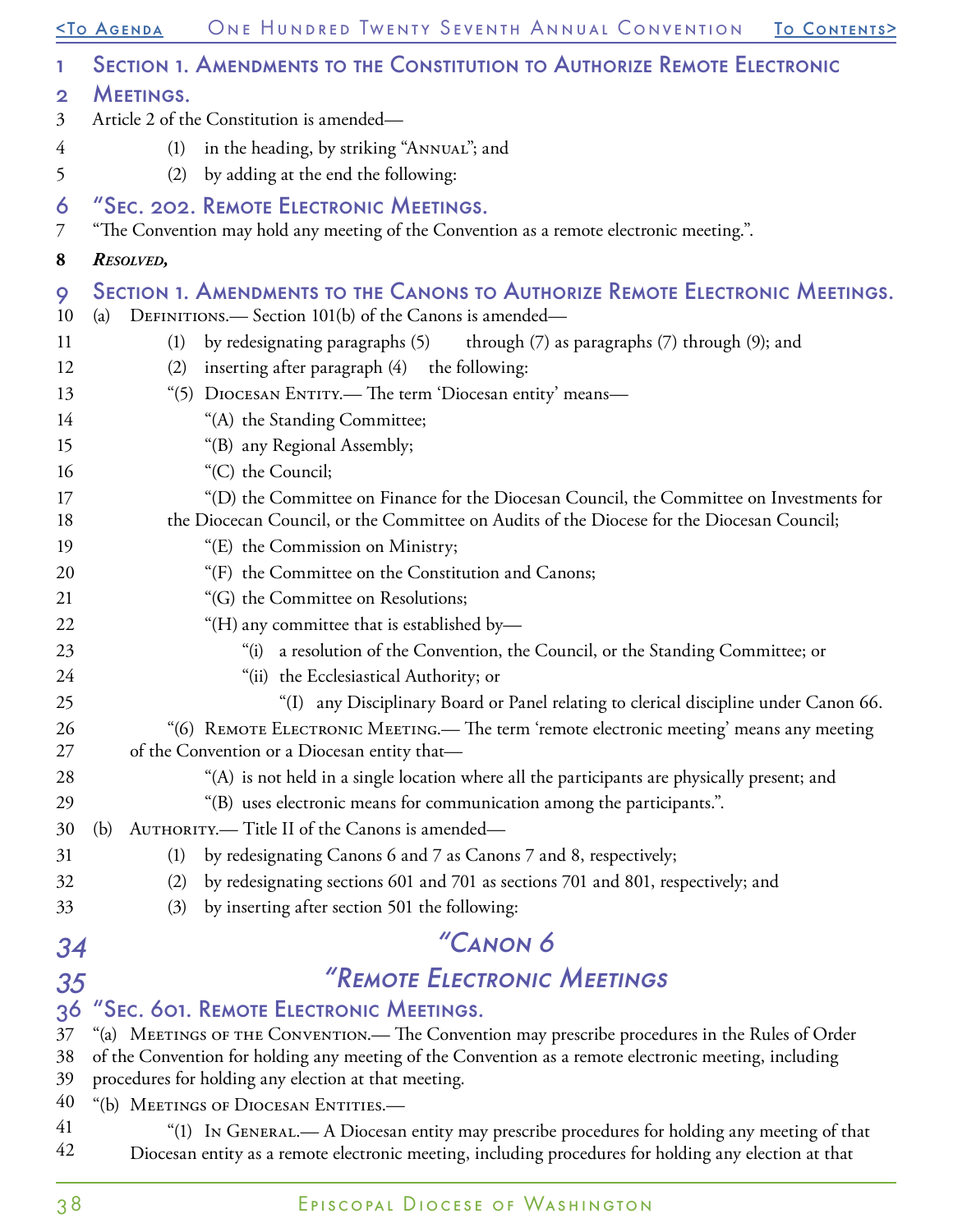|   | <b>STO AGENDA</b> | * CONSTITUTION & CANONS *                                                                              | TO CONTENTS> |
|---|-------------------|--------------------------------------------------------------------------------------------------------|--------------|
|   | meeting.          |                                                                                                        |              |
| 2 |                   | "(2) REQUIREMENTS.— Any procedures prescribed under paragraph (1) shall provide that—                  |              |
| 3 |                   | "(A) in any remote electronic meeting every member participating in the meeting is capable of          |              |
|   |                   | simultaneously communicating with every other member participating in the meeting; and                 |              |
|   |                   | "(B) in the case of a Regional Assembly, in any remote electronic meeting every member                 |              |
| 6 |                   | participating in the meeting is capable of simultaneously communicating with every other member        |              |
|   |                   | participating in the meeting when recognized to speak.".                                               |              |
| 8 | (c)               | EFFECTIVE DATE.— This resolution shall take effect on the day after the last day of the annual meeting |              |
|   |                   | $\mathcal{L}$ the Diegreen Commission in edge for the 2022                                             |              |

#### 9 of the Diocesan Convention in calendar year 2022.

### Expedited Constitutional Amendment Process

Article 13 of the Diocesan Constitution provides for the exclusive process for amending the Constitution. It requires the amendment to be in writing and approved by a majority vote at Convention, for the approved text to be sent to each parish, and a second majority vote of approval at the following meeting of the Convention. The COVID-19 pandemic demonstrated that emergencies of long durations can create unforeseen problems in the Convention acting as a body quickly. The requirement that there are two successive votes of approval means as a practical matter that it takes two years to amend the Constitution. The proposed expedited process to amend the Constitution on a single vote at a single meeting is reserved for only the most pressing emergencies requiring immediate action. The process is not to be used as a matter of convenience.

The expedited process amendment has safeguards to protect the process from being misused For any proposed amendment under the expedited process, the Bishop would be responsible for providing to the vestry of each parish before a meeting of the Convention (1) notice of the amendment and a description of the emergency to be addressed, and (2) the written text of the proposed amendment. Before the proposed amendment could be considered at the meeting of the Convention, the members of the Convention would formally decide whether there was an applicable emergency. To use the expedited process, the Convention would be required to pass a separate resolution stating that the Convention determines that there is an emergency that necessitates the use of the expedited process. The vote would require a 67 percent supermajority of members for approval. If the resolution is approved the Convention would consider the proposed constitutional amendment under all usual procedures, including any amendments proposed on the floor. The final vote of approval for the proposed amendment would also require a 67 percent supermajority of members.

Generally, the COVID-19 pandemic was an unanticipated emergency. It is very difficult to accurately predict the exact nature of future emergencies. Some possible scenarios include another pandemic, a climate change related crisis, a natural or humanmade disaster (including mass terrorist attacks or war), or other issues, such as an emergency related requirement from the General Convention that needs immediate implementation (*i.e.* in less than two years), or an emergency authorization enacted in State or Federal law (*e.g.* relating to an exception applicable to religious organizations) that needs clarification by the Diocese in order to apply. All these scenarios seem unlikely. Hopefully, the expedited emergency process will not be needed for decades.

#### **Therefore, the Committee on the Constitution and the Canons will move at the next meeting of the Convention the adoption of an amendment to the Constitution of the Diocese with this being the first of two Conventions to approve it:**

| 10 Article 13 of the Constitution is amended in section 1301 by adding at the end the following: |  |  |  |
|--------------------------------------------------------------------------------------------------|--|--|--|
|                                                                                                  |  |  |  |

- 11 "(d) Emergency Amendment Process.—
- 12 "(1) In General.— Notwithstanding subsection (b), a proposed amendment shall take effect if—
- 13 "(A) the Ecclesiastical Authority—
- 14 15 16 "(i) provides notice to the vestry of each of the parishes and separate congregations of the Diocese and the members of the Convention that describes the emergency that the Ecclesiastical Authority has determined necessitates the use of the amendment process under this subsection;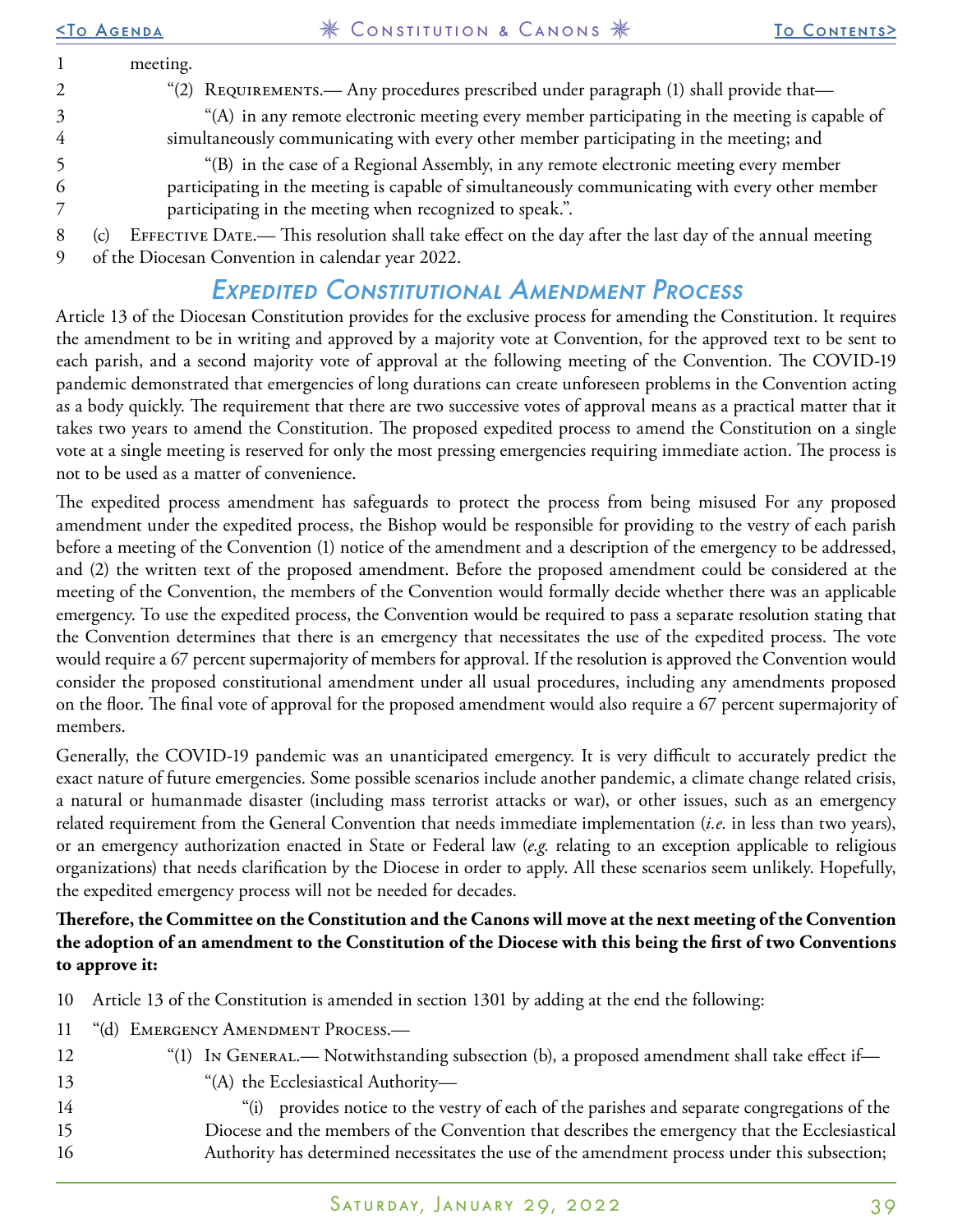| <b><to agenda<="" b=""></to></b> | ONE HUNDRED TWENTY SEVENTH ANNUAL CONVENTION<br>TO CONTENTS>                                       |
|----------------------------------|----------------------------------------------------------------------------------------------------|
| $\mathbf{1}$                     | "(ii) includes in the notice the text of the proposed amendment; and                               |
| $\overline{2}$                   | "(iii) introduces the proposed amendment in writing at a meeting of the Convention;                |
| 3                                | "(B) at the meeting of the Convention a resolution stating that the Convention determines that     |
| 4                                | there is an emergency that necessitates the use of the amendment process under this subsection is- |
| 5                                | "(i) voted on before the consideration of the proposed amendment; and                              |
| 6                                | "(ii) approved by 67 percent of the votes of all members of the Convention present and             |
| 7                                | voting; and                                                                                        |
| 8                                | "(C) the proposed amendment is approved by 67 percent of the votes of all members of the           |
| 9                                | Convention present and voting.                                                                     |
| 10                               | "(2) VOTING AS A SINGLE BODY.— Section 501(b) shall not apply to any vote under paragraph (1).     |
| 11                               | "(3) EFFECTIVE DATE.— Notwithstanding subsection (c), a proposed amendment shall take effect—      |
| 12                               | "(A) on the date following the last day of the meeting of the Convention that approved the         |
| 13                               | amendment; or                                                                                      |
| 14                               | "(B) any date that is provided with the proposed amendment.".                                      |

### Unanimous Consent Requests

Formal rules of procedure are indispensable for meetings of the Convention. The rules are intended to aid the efficiency and productivity of the meetings. The rules should never impede the procedural conduct of the meeting when all members are in agreement. The proposed constitutional amendment provides that any participant of the Convention (which by definition in the Constitution includes voting members of the Convention and persons who have seat and voice) may make a unanimous consent request that waives any procedural requirement that relates to the conduct of the meeting. The obvious safeguard for this proposed amendment is that any agreement would be truly unanimous. Any single participant may object to the request on the basis of any reason. Although a unanimous consent request under the proposed amendment may be made at any time during the meeting, it is very useful at the end of the day in a meeting to finish up business quickly. (A motion to suspend the rules or a motion for unanimous consent under Robert's Rules does not have the same affect and can raise issues of parliamentary interpretations).

A rule for a unanimous consent request is needed in the Diocesan Constitution because it is the authority that has priority over the other three sets of rules of procedure applicable to meetings of the Convention. Each set of procedural rules is in an established hierarchy that takes precedence and govern all the other following sets of rules. The hierarchy within the Diocese is the Constitution, the Canons, the Rules of Procedure adopted by the Convention, and Robert's Rules of Order.

A motion to suspend the rules under Robert's Rules of Order (followed by another motion to take a certain action) cannot suspend or vacate a procedural requirement of the Constitution, Canons, or Rules of Order of the Convention. It would be bad precedent to suspend the rules under Robert's Rules of Order and violate a higher requirement that governs. In fact, Robert's Rules of Order recognizes this very problem under "RULES THAT CANNOT BE SUSPENDED" page 263. Unanimous consent is presently available under Robert's Rules of Order, but even without a motion to suspend the rules, the unanimous consent request under Robert's Rules of Order cannot waive a constitutional or canonical procedural requirement.

The proposed amendment provides for a procedure to simplify and expedite the conduct of meetings when the members of the Convention are unanimous.

**Therefore, the Committee on the Constitution and the Canons will move at the next meeting of the Convention the adoption of an amendment to the Constitution of the Diocese with this being the first of two Conventions to approve it, as follows:**

- 15 Article 8 of the Constitution is amended—
- 16 (1) by redesignating section 804 as section 805; and
	- (2) by inserting after section 803 the following:

17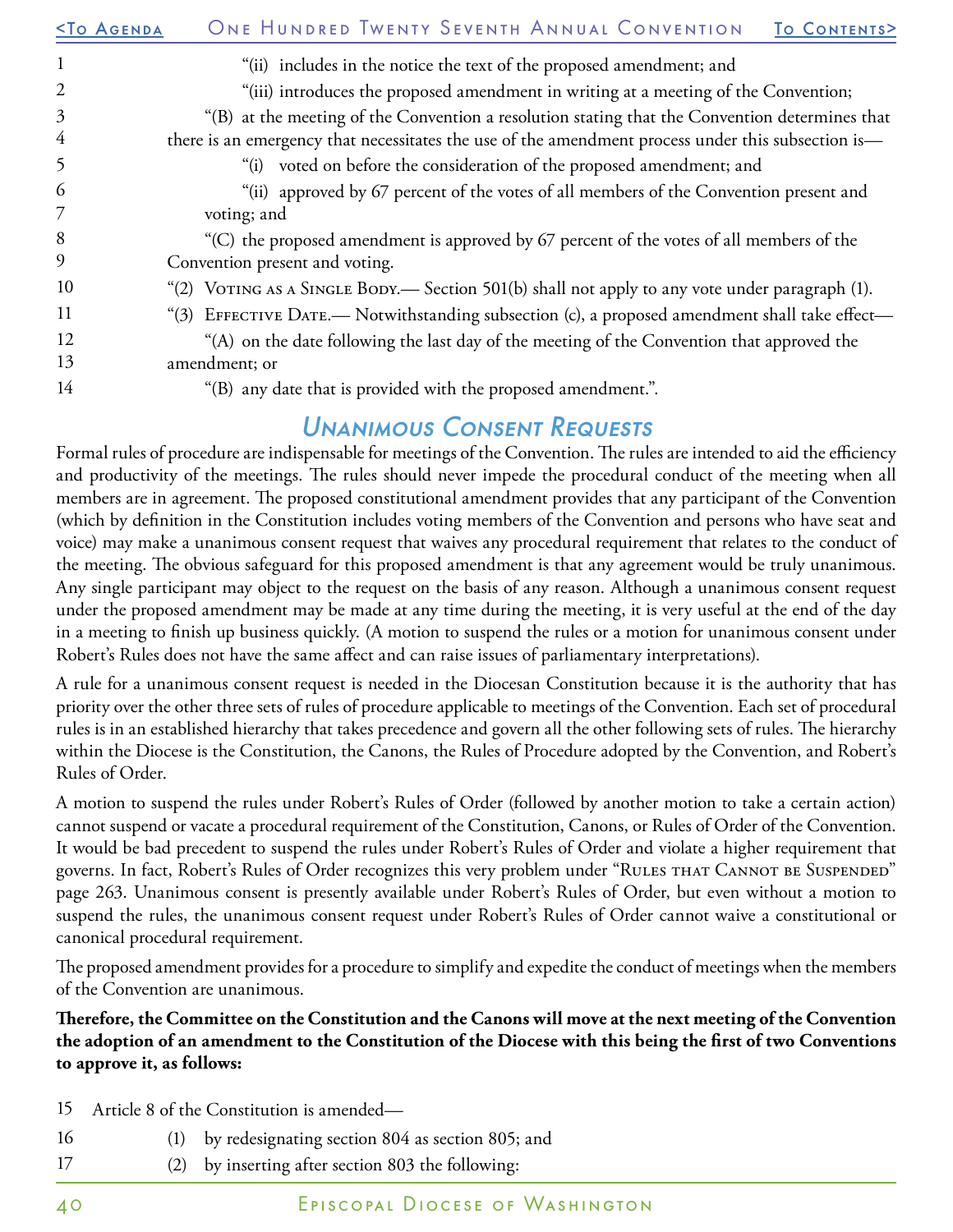| 2        | "(a) In GENERAL.— The Convention may waive any provision of this Constitution, the Canons, or rule of                                                                                                                                                                                                                                                                                                                                                                                                                                                                                                                                                                                                                                                           |
|----------|-----------------------------------------------------------------------------------------------------------------------------------------------------------------------------------------------------------------------------------------------------------------------------------------------------------------------------------------------------------------------------------------------------------------------------------------------------------------------------------------------------------------------------------------------------------------------------------------------------------------------------------------------------------------------------------------------------------------------------------------------------------------|
| 3        | procedure at any meeting of the Convention, if-                                                                                                                                                                                                                                                                                                                                                                                                                                                                                                                                                                                                                                                                                                                 |
| 4        | "(1) any participant of the Convention makes a unanimous consent request to waive the provision;                                                                                                                                                                                                                                                                                                                                                                                                                                                                                                                                                                                                                                                                |
| 5        | "(2) no participant of the Convention present at the meeting objects to the request; and                                                                                                                                                                                                                                                                                                                                                                                                                                                                                                                                                                                                                                                                        |
| 6        | "(3) the provision relates to any procedure for the conduct of the meeting, including elections.                                                                                                                                                                                                                                                                                                                                                                                                                                                                                                                                                                                                                                                                |
| 7<br>8   | "(b) APPLICABILITY OF PROCEDURES.— The Convention may adopt canons relating to the applicability of any<br>procedure under subsection (a).".                                                                                                                                                                                                                                                                                                                                                                                                                                                                                                                                                                                                                    |
|          | <b>AMENDMENTS RELATING TO DISABILITIES</b>                                                                                                                                                                                                                                                                                                                                                                                                                                                                                                                                                                                                                                                                                                                      |
|          | The Constitution and the Canons have many provisions that use the term "disability" and that are inaccurately<br>worded and could be misapplied in a way that was never intended. This issue came to light in 2021 during the regional<br>community listening sessions on amending Canon 54 relating to Diocesan stewardship and parish viability. Many<br>provisions in the Constitution and Canons state that a certain rule will apply if an individual who holds an office is<br>"disabled or absent". The rule uses the term "disability" in an inaccurate way. The proposed amendments are technical<br>and conforming and provide that the particular rule will apply only if the individual is absent or unable to perform<br>the duties of the office. |
|          | Therefore, the Committee on the Constitution and the Canons will move at the next meeting of the<br>Convention-                                                                                                                                                                                                                                                                                                                                                                                                                                                                                                                                                                                                                                                 |
|          | the adoption of a resolution to amend the Constitution of the Diocese with this being the first<br>(1)                                                                                                                                                                                                                                                                                                                                                                                                                                                                                                                                                                                                                                                          |
|          | of two Conventions to approve it; and                                                                                                                                                                                                                                                                                                                                                                                                                                                                                                                                                                                                                                                                                                                           |
|          | the adoption of a resolution amending the Canons, as follows:<br>(2)                                                                                                                                                                                                                                                                                                                                                                                                                                                                                                                                                                                                                                                                                            |
|          | <b>RESOLVED,</b>                                                                                                                                                                                                                                                                                                                                                                                                                                                                                                                                                                                                                                                                                                                                                |
|          |                                                                                                                                                                                                                                                                                                                                                                                                                                                                                                                                                                                                                                                                                                                                                                 |
| 9        | <b>SECTION 1. AMENDMENTS TO THE CONSTITUTION RELATING TO DISABILITIES.</b><br>The Constitution is amended—                                                                                                                                                                                                                                                                                                                                                                                                                                                                                                                                                                                                                                                      |
| 10       | in section 201-<br>(1)                                                                                                                                                                                                                                                                                                                                                                                                                                                                                                                                                                                                                                                                                                                                          |
| 11       | (A) in subsection $(b)(2)(B)(ii)(II)$ by striking "disabled or absent" and inserting "absent or                                                                                                                                                                                                                                                                                                                                                                                                                                                                                                                                                                                                                                                                 |
| 12       | unable to perform the duties of the office"; and                                                                                                                                                                                                                                                                                                                                                                                                                                                                                                                                                                                                                                                                                                                |
| 13       | (B) in subsection(c)(3)(B) by striking "disabled or absent" and inserting "absent or unable to                                                                                                                                                                                                                                                                                                                                                                                                                                                                                                                                                                                                                                                                  |
| 14       | perform the duties of the office";                                                                                                                                                                                                                                                                                                                                                                                                                                                                                                                                                                                                                                                                                                                              |
| 15       | in section 601-<br>(2)                                                                                                                                                                                                                                                                                                                                                                                                                                                                                                                                                                                                                                                                                                                                          |
| 16       | (A) in subsection (b)(2) by striking "disabled or absent" and inserting "absent or unable to                                                                                                                                                                                                                                                                                                                                                                                                                                                                                                                                                                                                                                                                    |
| 17<br>18 | perform the duties of the office"; and                                                                                                                                                                                                                                                                                                                                                                                                                                                                                                                                                                                                                                                                                                                          |
| 19       | (B) in subsection (c)-                                                                                                                                                                                                                                                                                                                                                                                                                                                                                                                                                                                                                                                                                                                                          |
|          | in paragraph $(1)$ —<br>(i)                                                                                                                                                                                                                                                                                                                                                                                                                                                                                                                                                                                                                                                                                                                                     |
| 20       |                                                                                                                                                                                                                                                                                                                                                                                                                                                                                                                                                                                                                                                                                                                                                                 |
| 21<br>22 |                                                                                                                                                                                                                                                                                                                                                                                                                                                                                                                                                                                                                                                                                                                                                                 |
|          | in subparagraph (A)(ii) by striking "disabled or absent" and inserting "absent or<br>(I)<br>unable to perform the duties of the office"; and                                                                                                                                                                                                                                                                                                                                                                                                                                                                                                                                                                                                                    |
|          |                                                                                                                                                                                                                                                                                                                                                                                                                                                                                                                                                                                                                                                                                                                                                                 |
| 23       | (II) in subparagraph (B)(ii) by striking "disabled or absent" and inserting "absent or<br>unable to perform the duties of the office"; and                                                                                                                                                                                                                                                                                                                                                                                                                                                                                                                                                                                                                      |
| 24       | in paragraph (2)(B) by striking "disabled or absent" and inserting "absent or unable<br>(ii)                                                                                                                                                                                                                                                                                                                                                                                                                                                                                                                                                                                                                                                                    |
| 25<br>26 | to perform the duties of the office";                                                                                                                                                                                                                                                                                                                                                                                                                                                                                                                                                                                                                                                                                                                           |
| 27       | in section 802-<br>(3)                                                                                                                                                                                                                                                                                                                                                                                                                                                                                                                                                                                                                                                                                                                                          |
| 28       | $(A)$ in subsection $(b)(2)(B)$ by striking "disabled or absent" and inserting "absent or unable to                                                                                                                                                                                                                                                                                                                                                                                                                                                                                                                                                                                                                                                             |
| 29       | perform the duties of the office"; and<br>(B) in subsection $(c)$ —                                                                                                                                                                                                                                                                                                                                                                                                                                                                                                                                                                                                                                                                                             |

[<To Agenda](#page-20-0) Constitution & Canons [To Contents](#page-0-0)>

"Sec. 804. Unanimous Consent Requests to Waive Procedural Provisions.

1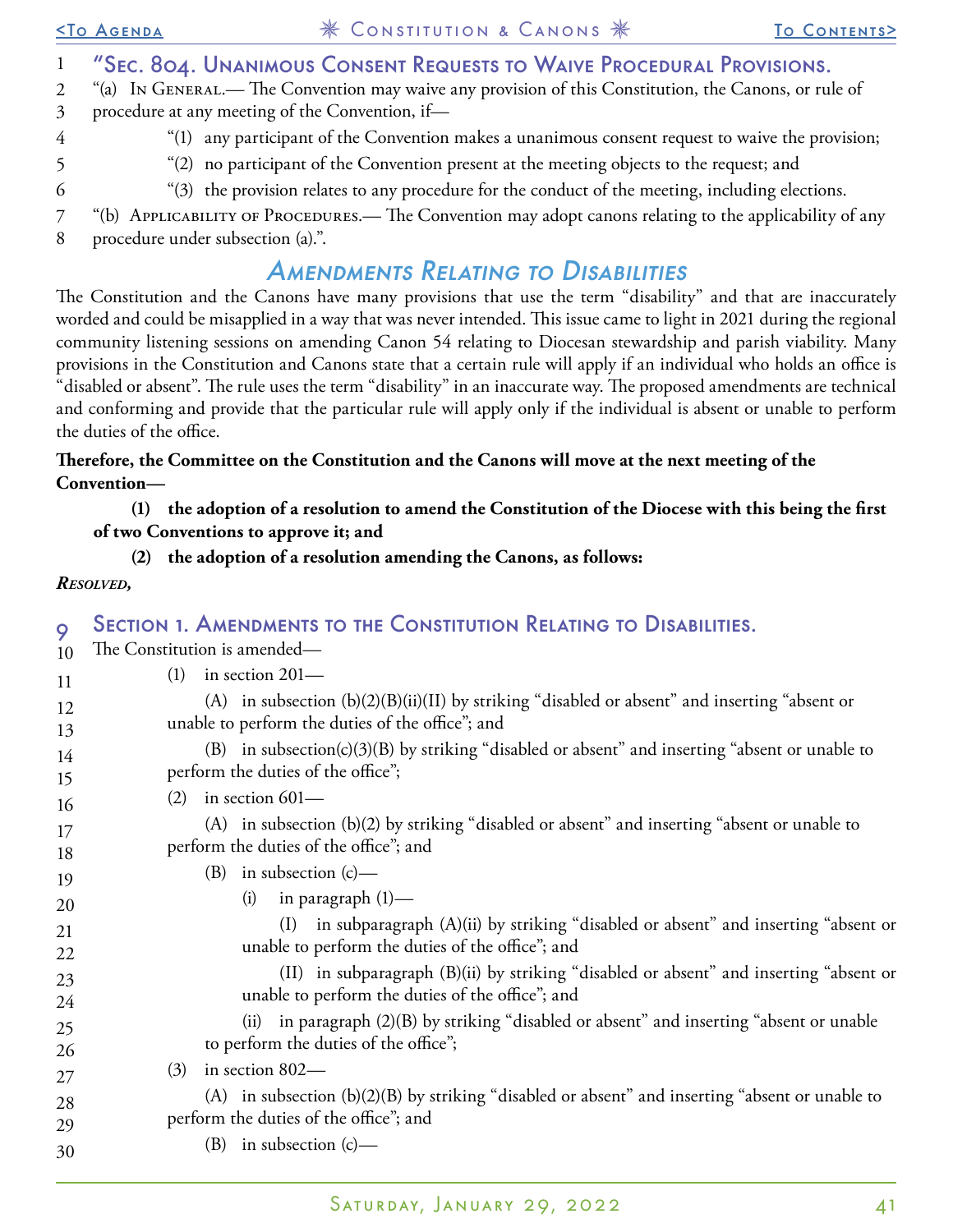|                | ONE HUNDRED TWENTY SEVENTH ANNUAL CONVENTION<br><b><to agenda<="" b=""><br/>TO CONTENTS&gt;</to></b>                                      |
|----------------|-------------------------------------------------------------------------------------------------------------------------------------------|
| $\mathbf{1}$   | in paragraph $(2)$ —<br>(i)                                                                                                               |
| $\mathfrak{2}$ | (I) in subparagraph (A)(ii) by striking "disabled or absent" and inserting "absent or                                                     |
| $\mathfrak{Z}$ | unable to perform the duties of the office"; and                                                                                          |
| $\overline{4}$ | (II) in subparagraph (B)(ii) by striking "disabled or absent" and inserting "absent or                                                    |
| 5              | unable to perform the duties of the office"; and                                                                                          |
| 6              | in paragraph (3)(B) by striking "disabled or absent" and inserting "absent or unable<br>(ii)                                              |
| 7              | to perform the duties of the office"; and                                                                                                 |
| 8              | in section 902-<br>(4)                                                                                                                    |
| 9              | (A) in subsection (a)(2)(B) by striking "disabled or absent" and inserting "absent or unable to                                           |
| 10             | perform the duties of the office"; and                                                                                                    |
| 11             | (B) in subsection (b)(2)(B) by striking "disabled or absent" and inserting "absent or unable to                                           |
| 12             | perform the duties of the office".                                                                                                        |
|                | <b>RESOLVED,</b>                                                                                                                          |
| 13             | SECTION 1. AMENDMENTS TO THE CANONS RELATING TO DISABILITIES.                                                                             |
| 14             | IN GENERAL.— The Canons are amended—<br>(a)                                                                                               |
| 15             | in section 203(b)(2) by striking "disabled or absent" and inserting "absent or unable to perform<br>(1)                                   |
| 16             | the duties of the office";                                                                                                                |
| 17             | in section 302(b)(2)(B) by striking "disabled or absent" and inserting "absent or unable to<br>(2)                                        |
| 18             | perform the duties of the office";                                                                                                        |
| 19             | in section 1103-<br>(3)                                                                                                                   |
| 20             | (A) in subsection (a)(2)(B) by striking "disabled or absent" and inserting "absent or unable to                                           |
| 21             | perform the duties of the office"; and                                                                                                    |
| 22<br>23       | (B) in subsection (b)(2)(B) by striking "disabled or absent" and inserting "absent or unable to                                           |
|                | perform the duties of the office";                                                                                                        |
| 24             | in section 1203-<br>(4)                                                                                                                   |
| 25<br>26       | (A) in subsection (a)(2)(B) by striking "disabled or absent" and inserting "absent or unable to<br>perform the duties of the office"; and |
| 27             | (B) in subsection (b)(2)(B) by striking "disabled or absent" and inserting "absent or unable to                                           |
| 28             | perform the duties of the office";                                                                                                        |
| 29             | in section 1205-<br>(5)                                                                                                                   |
| 30             | (A) in subsection (b)(2)(B) by striking "disabled or absent" and inserting "absent or unable to                                           |
| 31             | perform the duties of the office"; and                                                                                                    |
| 32             | (B) in subsection (d)(2)(B) by striking "disabled or absent" and inserting "absent or unable to                                           |
| 33             | perform the duties of the office";                                                                                                        |
| 34             | $(6)$ in section 1302—                                                                                                                    |
| 35             | (A) in subsection (a)(2)(B) by striking "disabled or absent" and inserting "absent or unable to                                           |
| 36             | perform the duties of the office"; and                                                                                                    |
| 37             | (B) in subsection (b)(2)(B) by striking "disabled or absent" and inserting "absent or unable to                                           |
| 38             | perform the duties of the office";                                                                                                        |
| 39             | in section 1304-<br>(7)                                                                                                                   |
| 40             | (A) in subsection (b)(2)(B) by striking "disabled or absent" and inserting "absent or unable to                                           |
| 41             | perform the duties of the office"; and                                                                                                    |
| 42             | (B) in subsection $(d)(2)(b)$<br>by striking "disabled or absent" and inserting "absent or unable                                         |
| 43             | to perform the duties of the office";                                                                                                     |
| 44             | in section $2303(b)$ —<br>(8)                                                                                                             |
|                |                                                                                                                                           |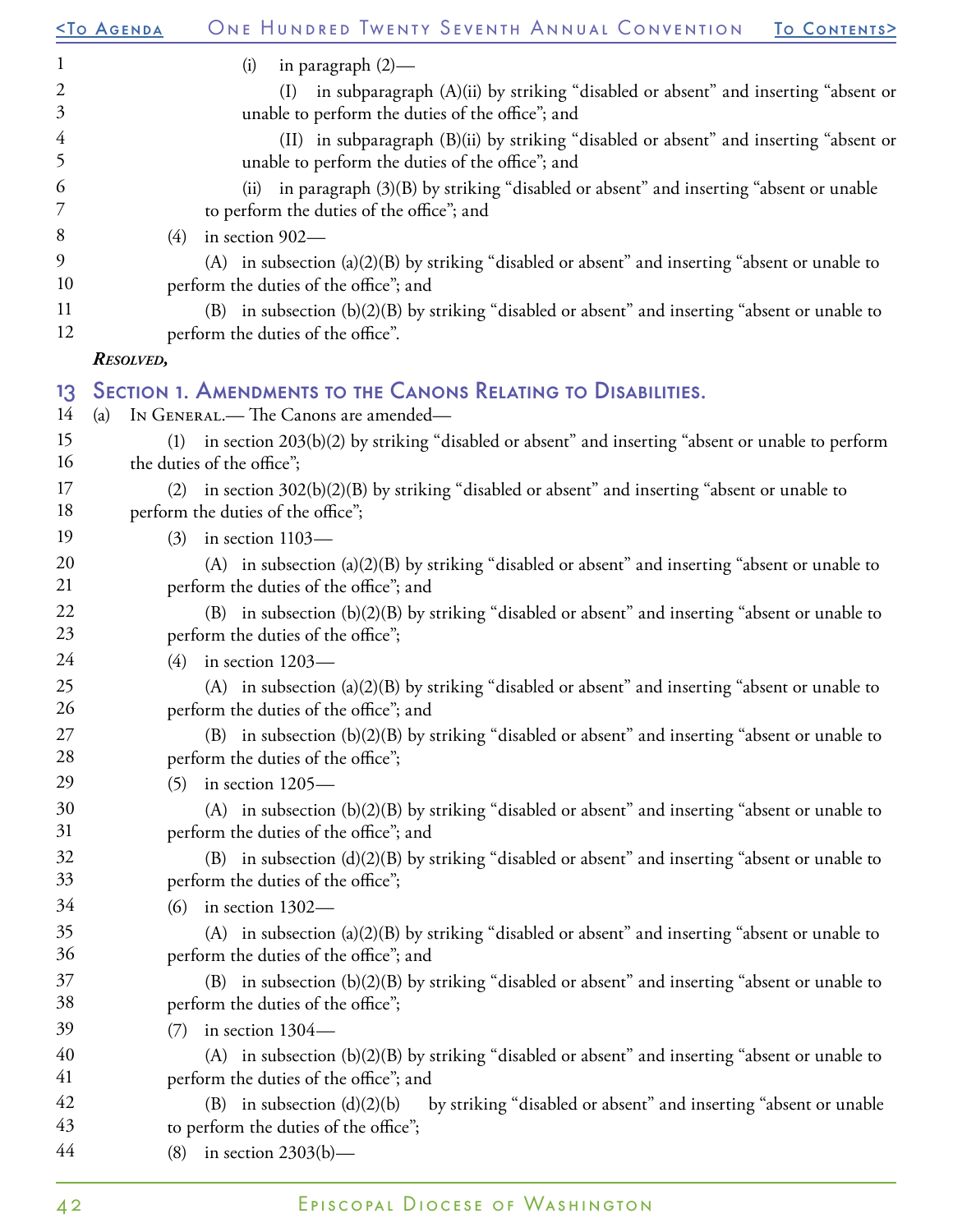|                | <b><to agenda<="" b=""></to></b>               | * CONSTITUTION & CANONS *                                                                                                              | TO CONTENTS> |
|----------------|------------------------------------------------|----------------------------------------------------------------------------------------------------------------------------------------|--------------|
| $\mathbf{1}$   |                                                | (A) in paragraph (2)(b) by striking "disabled or absent" and inserting "absent or unable to                                            |              |
| $\mathfrak{2}$ | perform the duties of the office"; and         |                                                                                                                                        |              |
| $\mathfrak{Z}$ | (B) in paragraph (3)-                          |                                                                                                                                        |              |
| $\overline{4}$ | (i)                                            | in subparagraph $(A)$ —                                                                                                                |              |
| 5<br>6         |                                                | (I) in clause (i)(II) by striking "disabled or absent" and inserting "absent or unable to<br>perform the duties of the office"; and    |              |
| 7<br>8         |                                                | (II) in clause (ii)(II) by striking "disabled or absent" and inserting "absent or unable<br>to perform the duties of the office"; and  |              |
| 9<br>10        |                                                | (ii) in subparagraph (B)(ii) by striking "disabled or absent" and inserting "absent or<br>unable to perform the duties of the office"; |              |
| 11             | (9)                                            | in section 2802(c) by striking "disabled" and inserting "unable to perform the duties of the                                           |              |
| 12             | office";                                       |                                                                                                                                        |              |
| 13<br>14       | office";                                       | (10) in section 2902(c) by striking "disabled" and inserting "unable to perform the duties of the                                      |              |
| 15             |                                                | (11) in section 3002(c) by striking "disabled" and inserting "unable to perform the duties of the                                      |              |
| 16             | office";                                       |                                                                                                                                        |              |
| 17<br>18       | office";                                       | (12) in section 4102(c) by striking "disabled" and inserting "unable to perform the duties of the                                      |              |
| 19             |                                                | (13) in section 4202(c) by striking "disabled" and inserting "unable to perform the duties of the                                      |              |
| 20             | office";                                       |                                                                                                                                        |              |
| 21             |                                                | (14) in section 4302(c) by striking "disabled" and inserting "unable to perform the duties of the                                      |              |
| 22             | office"; and                                   |                                                                                                                                        |              |
| 23             | (15) in section $4403(e)(4)$ —                 |                                                                                                                                        |              |
| 24<br>25       | the office";                                   | (A) in subparagraph (A) by striking "disabled" and inserting "unable to perform the duties of                                          |              |
| 26<br>27       | the office"; and                               | (B) in subparagraph (B) by striking "disabled" and inserting "unable to perform the duties of                                          |              |
| 28<br>29       | the office".                                   | (C) in subparagraph (C) by striking "disabled" and inserting "unable to perform the duties of                                          |              |
| 30             | (b)                                            | EFFECTIVE DATE.- This resolution shall take effect on the day after the last day of the special meeting of                             |              |
| 31             | the Diocesan Convention in calendar year 2022. |                                                                                                                                        |              |

### Standing Committee Restructuring for Broader Regional Membership

The Standing Committee of the Diocese is composed of members who are nominated from the Regional Assemblies (or from nominations made on the floor at meetings of the Convention). The members are required to be elected by the Convention. (Article IV of the Constitution of the General Convention of the Episcopal Church states that "In every Diocese a Standing Committee shall be elected by the Convention thereof…"). The current Constitution and Canons of the Diocese sets the number of members at eight, provides four members will be priests and four members will be lay individuals, and provides for Regional Assemblies to submit multiple nominations for the Standing Committee. Currently there are eight regions. The number of regions may only be changed by amending the Canons.

Over the years the prevailing membership of the Standing Committee has not been a representative sample of membership from the eight regions. The members (both clerical and lay) have disproportionately been elected from certain regions more than others. The proposed amendments to the Constitution and the Canons would provide that each Regional Assembly would nominate one individual for the Standing Committee. The individual could be clerical or lay and would be from that region. In addition, any number of floor nominations could be made for Standing Committee at a meeting of the Convention. The floor nominations could be for qualified individuals from the applicable region regardless of being clerical or lay.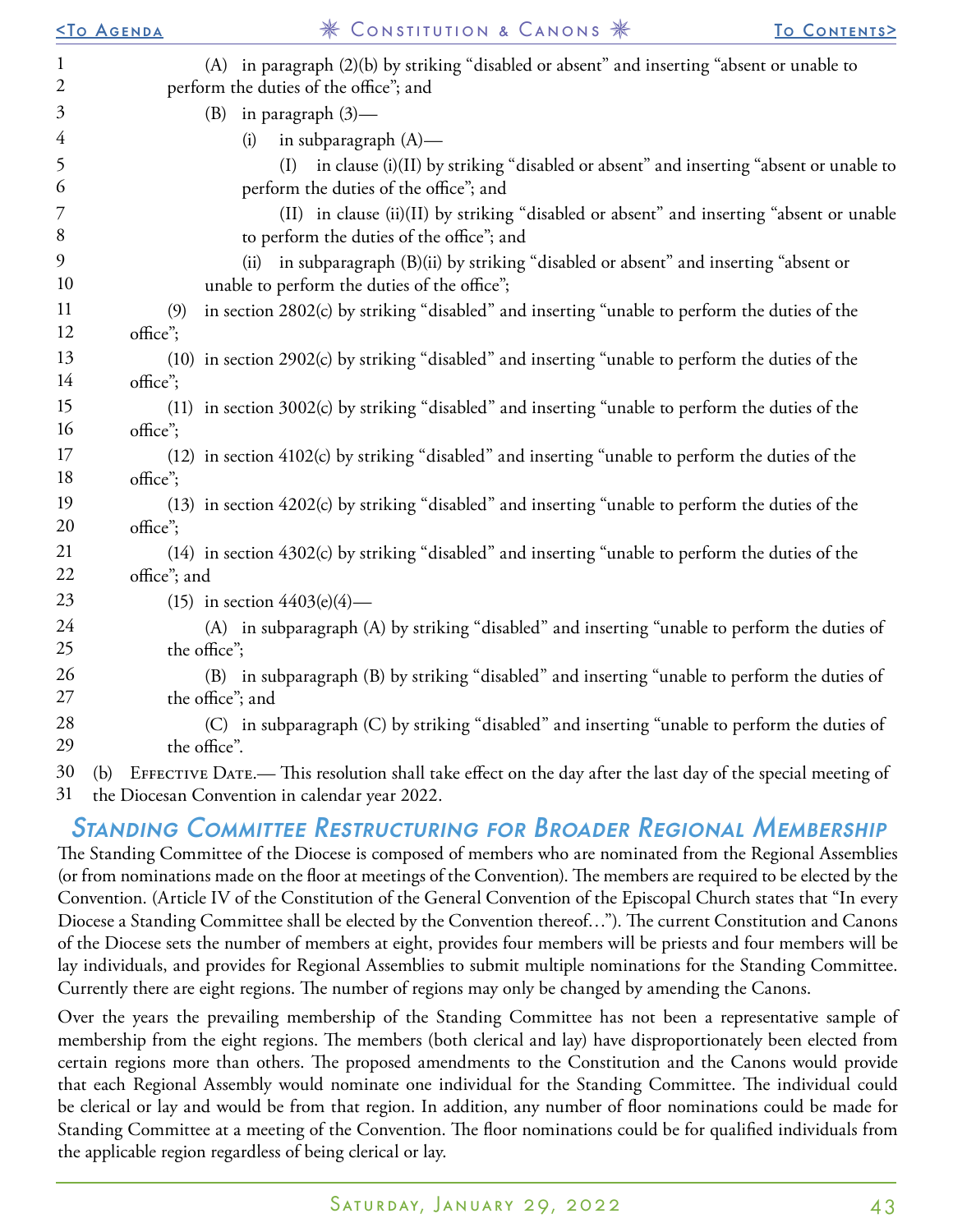#### [<To Agenda](#page-20-0) One Hundred Twenty Seventh Annual Convention [To Contents](#page-0-0)>

Each Regional Assembly may choose any qualified individual to be a nominee. A qualified individual is any cleric canonically resident in the Diocese from the region or lay communicant of this Diocese in good standing who is from the region and at least 18 years of age. The proposed amendment requires that each Regional Assembly will consider the balance of clerical and lay membership on the Standing Committee when making the nomination and authorizes the Regional Assemblies to coordinate efforts to maintain clerical and lay membership on the Standing Committee. The proposed amendment does not restrict a Regional Assembly's choice of nominee, such as a requirement that Regional Assemblies alternate clerical and lay nominations. However, it is anticipated that the Regional Assemblies will develop a custom or practice to maintain both clerical and lay membership, such as alternating clerical and lay nominations each year that nominations are made.

The proposed amendments consolidate the provisions relating to membership in the Canons. This will have the related provisions grouped together and facilitate any future adjustments made by amendments that the Convention may decide to make.

#### **Therefore, the Committee on the Constitution and the Canons will move at the next meeting of the Convention—**

#### **(1) the adoption of a resolution to amend the Constitution of the Diocese with this being the first of two Conventions to approve it; and**

#### **(2) the adoption of a resolution amending the Canons, as follows:**

#### *Resolved,*

3

15 16

- 1 Section 1. Amendments to the Constitution on the Standing Committee.
- 2 Article 10 of the Constitution of the Diocese is amended to read as follows:

## "Article 10 "Standing Committee

#### 4 5 "Sec. 1001. Establishment.

6 "There is established a Standing Committee.

#### 7 "Sec. 1002. First Meeting.

- 8 9 "(a) In General.— The Standing Committee shall meet on the last day of the annual meeting of the Convention, or as soon after that annual meeting as practicable.
- 10 "(b) ELECTION OF PRESIDENT AND SECRETARY.— At the meeting of the Standing Committee described
- 11 under subsection (a), the Standing Committee shall elect 1 of the members to be President and another
- 12 member to be Secretary.

#### 13 "Sec. 1003. Rules and Proceedings.

- 14 "(a) RULES.— The Standing Committee may establish and modify rules that—
	- (1) relate to the proceedings of the Committee; and
	- (2) are consistent with the Constitution and Canons of the Diocese.
- 17 "(b) NOTICE OF MEETINGS.— The members of the Standing Committee shall be given reasonable notice of
- 18 any meeting of the Committee.
- 19 "(c) Quorum.—
- 20 21 "(1) In General.— Except as provided under paragraph (2), a majority of the members shall constitute a quorum.
- 22 23 "(2) Exceptions.— The rules of the Standing Committee or a Canon may require a quorum that is greater than a majority.

#### 24 "(d) MINUTES.— The Standing Committee shall keep regular minutes of the proceedings of the Committee.". *Resolved,*

#### 44 Episcopal Diocese of Washington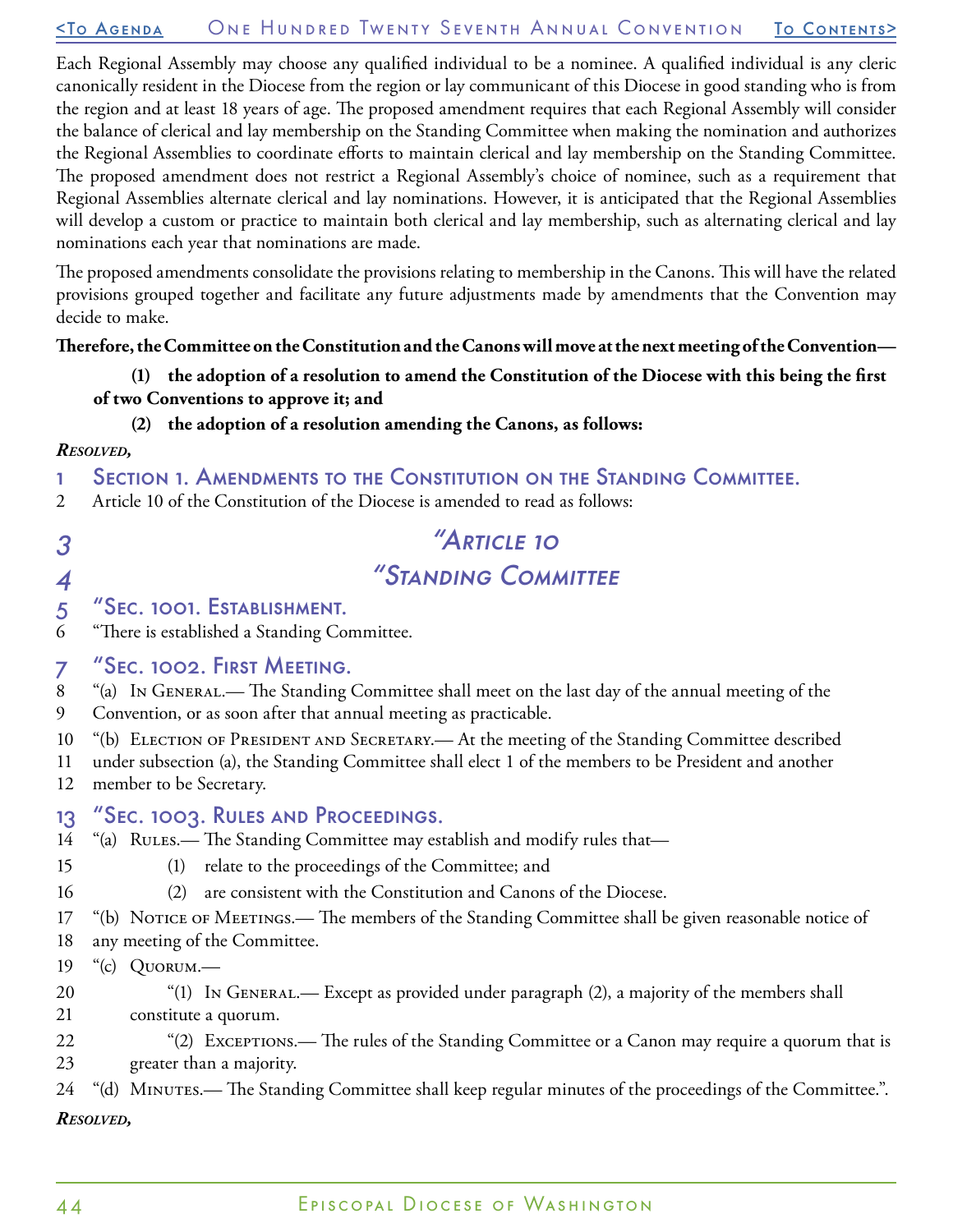| 1<br>$\overline{2}$ | <b>SECTION 1. STANDING COMMITTEE.</b><br>IN GENERAL.— Canon 7 is amended to read as follows:<br>(a)                                                                                                                                         |
|---------------------|---------------------------------------------------------------------------------------------------------------------------------------------------------------------------------------------------------------------------------------------|
| 3                   | "CANON <sub>7</sub>                                                                                                                                                                                                                         |
| $\overline{4}$      | "STANDING COMMITTEE                                                                                                                                                                                                                         |
| 5<br>6<br>7         | "SEC. 701. MEMBERSHIP.<br>"(a) NUMBER OF MEMBERS.— The number of members of the Standing Committee shall be equal to the<br>number of regions in the Diocese.                                                                               |
| 8<br>9              | "(b) NOMINATION BY REGIONAL ASSEMBLIES. - Each Regional Assembly shall nominate an individual for<br>election as a member of the Standing Committee.                                                                                        |
| 10<br>11            | "(c) QUALIFICATIONS.— An individual is qualified to be a nominee for election to the Standing Committee, if<br>that individual is-                                                                                                          |
| 12                  | "(1) a priest or deacon of this Church who is-                                                                                                                                                                                              |
| 13                  | "(A) canonically resident in this Diocese; and                                                                                                                                                                                              |
| 14                  | "(B) from the applicable region as determined under section 2302(b)(2); or                                                                                                                                                                  |
| 15                  | "(2) a lay communicant of this Diocese in good standing who is-                                                                                                                                                                             |
| 16                  | "(A) at least 18 years of age; and                                                                                                                                                                                                          |
| 17<br>18            | "(B) a member of a parish, separate congregation, organized mission, cathedral or college<br>chaplaincy within the applicable region.                                                                                                       |
| 19                  | "(d) CLERICAL AND LAY MEMBERSHIP.— When making a nomination for election to the Standing                                                                                                                                                    |
| 20                  | Committee, each Regional Assembly may-                                                                                                                                                                                                      |
| 21                  | "(1) nominate any qualified individual described under subsection (b)(1) or (2);                                                                                                                                                            |
| 22                  | "(2) consider the balance of the number of clerical and lay members of the Standing Committee;                                                                                                                                              |
| 23                  | and                                                                                                                                                                                                                                         |
| 24<br>25            | "(3) act in coordination with any other Regional Assembly to maintain an equal or approximately<br>equal number of clerical members relative to the number of lay members.                                                                  |
|                     | 26 "SEC. 702. TERMS.                                                                                                                                                                                                                        |
| 28                  | 27 "(a) STAGGERED 2-YEAR TERMS.— The term for each member of the Standing Committee is 2 years. The terms<br>of the members shall be staggered in 2 classes.                                                                                |
| 29<br>30<br>31      | "(b) TERM LIMITATIONS.— A member of the Standing Committee shall not be eligible for reelection until after<br>the lapse of 1 year, if that member has served continuously on the Standing Committee for-<br>"(1) $3$ full 2-year terms; or |
| 32                  | "(2) 2 full 2-year terms and any part of an additional 2-year term.                                                                                                                                                                         |
| 33<br>34            | "(c) SERVICE UNTIL SUCCESSORS ELECTED. - Each member of the Standing Committee shall serve until a<br>successor is elected.                                                                                                                 |
| 35<br>36<br>37      | "Sec. 703. VACANCIES.<br>"(a) In GENERAL.— If there is a vacancy in the membership of the Standing Committee, the remaining<br>members -                                                                                                    |
| 38<br>39            | "(1) shall be notified of the vacancy and the time and place of a meeting of the Standing Committee<br>to fill the vacancy; and                                                                                                             |
| 40                  | "(2) subject to subsection (d), shall vote at the meeting to fill the vacancy.                                                                                                                                                              |
| 41<br>42            | "(b) QUALIFICATIONS.— An individual is qualified to fill a vacancy, if that individual meets the qualifications<br>under section 701(c).                                                                                                    |
| 43<br>44            | "(c) TIMELINESS.— A vacancy shall be filled under subsection (a) as soon as practicable after the vacancy<br>occurs.                                                                                                                        |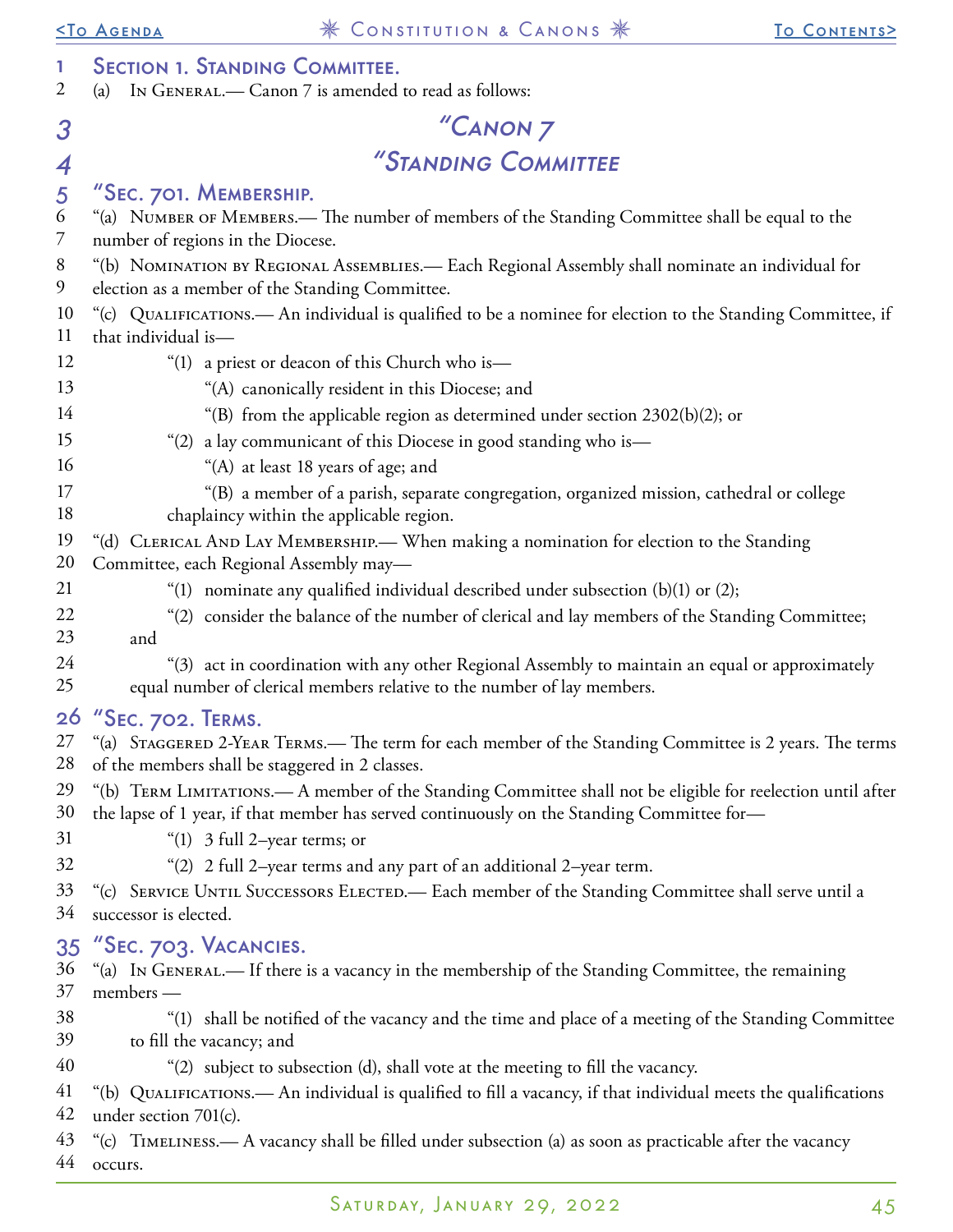#### [<To Agenda](#page-20-0) One Hundred Twenty Seventh Annual Convention [To Contents](#page-0-0)> 1 2 3 4 5 6 7 8 9 10 11 12 13 14 15 16 17 18 "(d) Service.— "(1) In General.— An individual who is elected by the Standing Committee to fill a vacancy under this section shall serve until the first annual meeting of the Convention following that election. "(2) REMAINDER OF TERM.— If there is any time remaining in the applicable term— "(A) the applicable Regional Assembly shall nominate an individual to fill the vacancy for the remainder of the term; and "(B) Canon 4 shall apply to the election. "Sec. 704. Reports And Records. "(a) Report.— The Standing Committee shall make an annual report to the Convention of the official acts of the Standing Committee. "(b) EXAMINATION OF RECORDS.— The Bishop may examine any record of the Standing Committee, including any record of the proceedings of the Standing Committee.". (b) Conforming Amendment Including Deacons as Assistant Clergy.— Section 4702 of the Canons is amended— (1) by redesignating subsection (c) as subsection (b); and (2) in paragraph (1)(A) of the redesignated subsection (b), by inserting "or deacon" after "priest". (c) Effective Date.— This resolution (amending the Canons) shall take effect on the day after the date of the second vote of approval of the amendment to amend Article 10 of the Constitution of the Diocese first

19 approved in calendar 2022.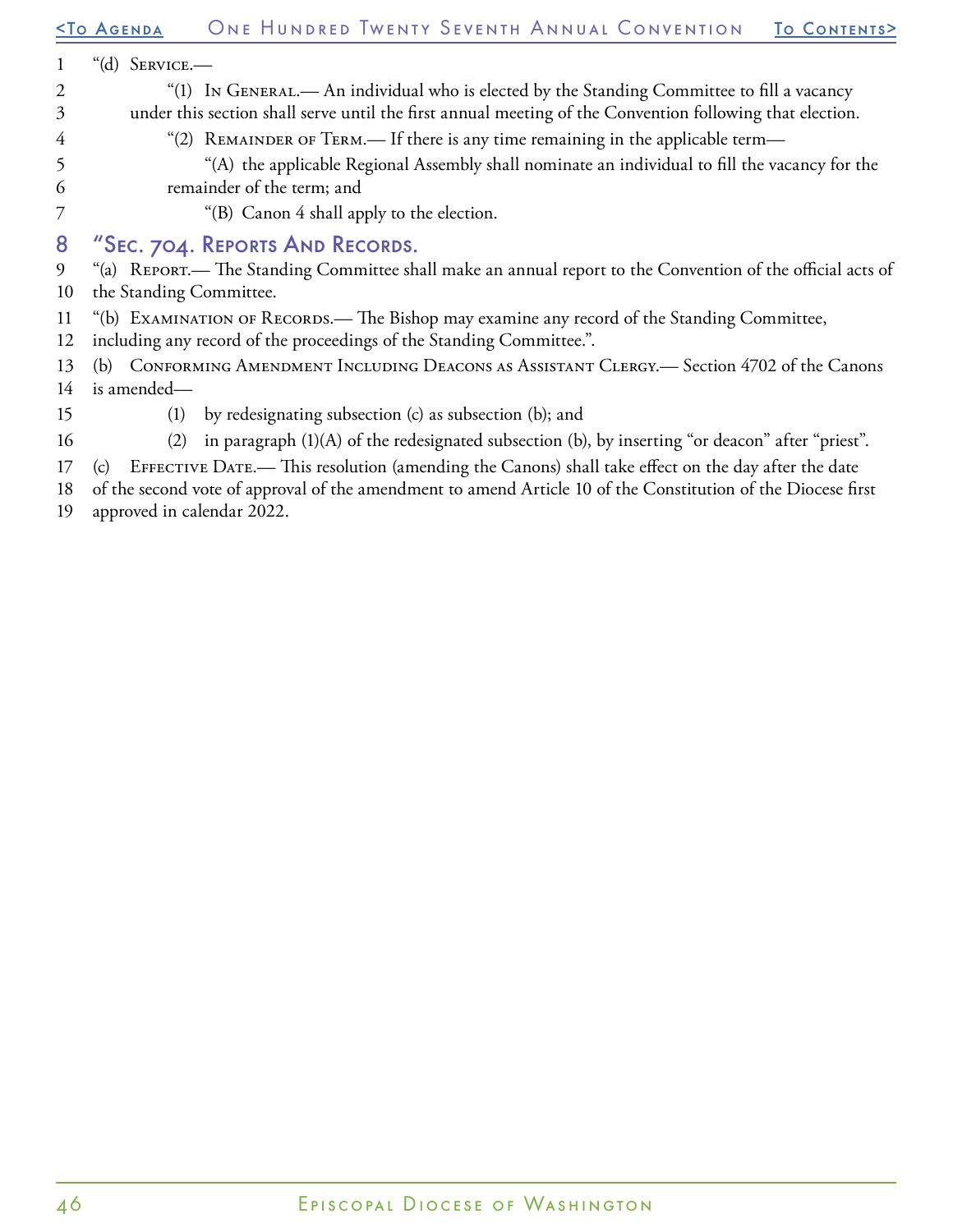## <span id="page-46-0"></span>Speaking to Resolutions or Other Motions

Parliamentary procedure and rules of order are simply ways in which 400 people can talk without resulting in chaos. Above all else, please remember that we are gathered in Christian fellowship and should at all times be open to the Holy Spirit. Remember, 400 people are never going to agree on anything, and all views are to be respected and given a chance to be voiced.

Speaking to resolutions or amendments will be managed by using the Raise Hand feature in Zoom. First, click "Raise Hand" to be recognized. You will be recognized by the chair in the order in which you raise your hand.

The host will be notified that you've raised your hand. Click Lower Hand to lower it if needed.

Once you are recognized, you will be invited to unmute. Click the unmute button to speak.

*Windows*: You can also use the Alt+Y keyboard shortcut to raise or lower your hand.

*Mac*: You can also use the Option+Y keyboard shortcut to raise or lower your hand.

If there is an amendment on the floor, your hand will be lowered. If you wish to speak to the amendment, you may raise your hand again. Once the Amendment has passed or failed, you may speak to the resolution again.

When recognized by the chair, address the chair and state your name and congregation (or position that gives you your rights, such as committee chair, Standing Committee, *etc*.). You would begin, "Thank you, Bishop Budde, my name is John Doe, a delegate from St. Swithin's".

Speak into the microphone so that all can hear you. Speak for yourself, using "I" statements, and be concise and focused, always addressing your remarks respectfully to the chair.

Our Rules of Order allow the principal sponsor of a resolution to be the first to speak to it. That person may do so for up to five minutes the first time, and up to three minutes the second time. All other members may speak up to three minutes twice in any single debate. Remember that you must wait your turn each time you speak. Be aware that our Rules of Order state that if you make a motion with financial implications, you must identify a funding source.

If you are making a motion, begin your motion with "I move that we do…" Someone will need to second the motion.

If it is seconded, then it is on the floor (open for discussion), otherwise the motion will not be considered.

When a vote is called for in debate, it is our custom to do a show of hands.

## **SOME FREQUENT SOURCES OF CONFUSION IN DEBATE**

The most common confusion occurs when there have been many amendments on a particular resolution. If there is an amendment on the floor, it is the amendment only that is then under debate. At any one time there may be one, but no more than one, amendment to that amendment, and it is not proper to make an amendment to some other part of the resolution until the current motion has been decided. When debate has ended on the amendment to the amendment, a vote is taken on that, in which case, one of two things happens:

- if it passes, then that becomes the amendment on the floor and debate re-opens; or
- if it doesn't pass, then the original amendment is what is on the floor. If you remember that you are only voting on one layer at a time, then it makes it easier to understand.

If you are unclear as to what's under vote at any time, you have the right to ask for clarification, and the chair will explain.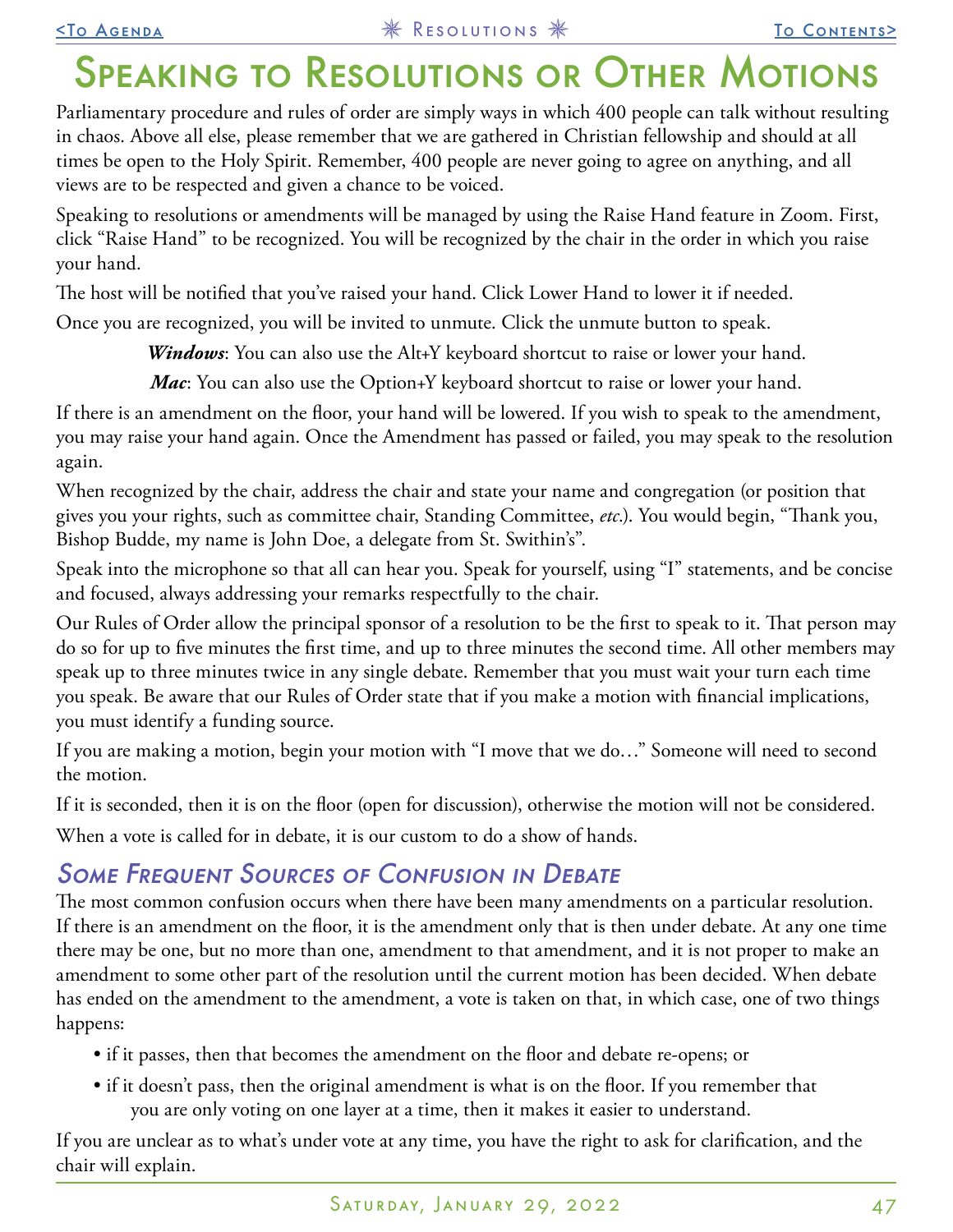# <span id="page-47-0"></span>Resolution 1: on Christ Church, Accokeek's **SEPARATION FROM THE DIOCESE OF WASHINGTON**

*Submitted by*: The Rev. Ethan Bishop-Henchman, Deacon, St. Paul's, K Street; Mr. Nathan Brown, member and Lay Delegate, St. Paul's, K Street; The Rev. Joan Crittenden, Deacon, Christ Church Port Tobacco; The Rev. Elizabeth Dixon, Deacon, St. Thomas, P.G. County; The Rev. Martha Eldredge, Deacon, Church of the Ascension & St. George's Churches; The Rev. Susan Fritz, Deacon, St. James', Indian Head & Christ Church, Durham; The Rev. Steve Seely, Deacon, St. Paul's, Piney.

- 1 *Resolved*, that the Convention commends the leadership of Bishop Mariann and the Standing
- 2 Committee for showing gracious restraint and pastoral leadership in the matter of Christ Church
- 3 Accokeek amicably separating from the Episcopal Diocese of Washington; and be it further,
- 4 *Resolved*, that the Convention endorses and affirms Bishop Mariann's public statement
- 5 on April 29th, 2021 saying, "I am personally grateful to Father Brian Vander Wel, Mr. Frank
- 6 McDonough, and all the leaders of Christ Church for the spirit in which we entered and completed
- 7 this process together. May God bless and guide them and those they lead in their lives and
- 8 ministries."

#### **EXPLANATION**

On April 29th, 2021 it was publicly announced that the Episcopal Diocese of Washington and Christ Church Accokeek reached terms of an amicable separation. Amicable parish departures in the Episcopal Church are rare, especially those involving property. In recent years more often than not parties involved have entered into pitched legal battles and messy public spats. Bishop Mariann and the Standing Committee showed exceptional leadership in rising above a situation that all too easily could have devolved into a publicly tense and legally adversarial relationship. While a parish's departure from the Church is inherently regrettable, such a deterioration would have caused even greater harm to the Body of Christ. Such adversarial departures take place at a great financial cost and serve to deepen existing entrenched divisions. Because the outcome here is so rare in the Church, it is important that the Diocese as a whole via this resolution of convention formally and concretely lift up, affirm, and praise both the substance and form of this separation. If such separations are to happen, then we hope such a resolution will encourage leaders here and elsewhere to follow in these footsteps.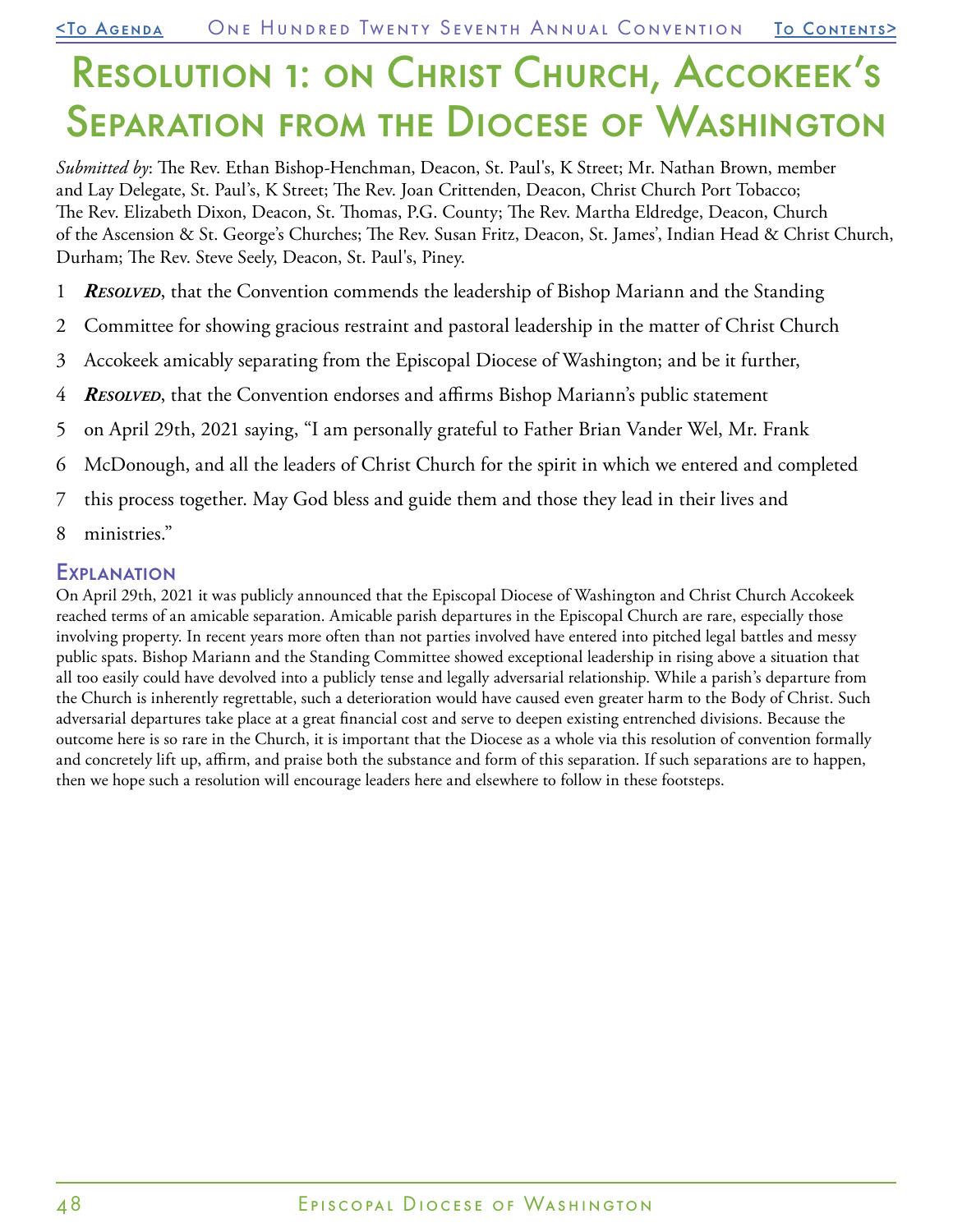## <span id="page-48-0"></span>Resolution 2: to Include the Name Bishop Barbara Clementine Harris in the Lesser Feasts & Fasts Calendar

*Submitted by*: The Rev. Carol Cole Flanagan, Christ Church, Rockville; The Rev. Meg Ingalls, Christ Church, Rockville; The Rev. Nan Peete, St. John's, Norwood Parish; The Rev. Preston Hannibal, Washington National Cathedral; Paul E. Cooney, Washington National Cathedral; The Rev. Vincent Harris, retired; Del Glover, Washington National Cathedral; The Rev. Sarah Motley, retired; The Rev. Paul R. Abernathy, retired; The Rev. Canon Rose Duncan, Washington National Cathedral

- 1 *Resolved*, the House of \_\_\_\_\_\_\_\_\_\_\_\_\_\_\_\_\_\_ concurring, that this 80th General Convention
- 2 of the Episcopal Church hereby directs the inclusion the name Bishop Barbara Clementine Harris
- 3 in the Lesser Feasts & Fasts Calendar of The Episcopal Church, and authorize trial use of the proper
- 4 for the triennial 2023-2024 to be celebrated on March 13; and be it further
- 5 *Resolved*, that this 80th General Convention approve the appropriate proper to be prepared
- 6 by the Standing Commission on Liturgy and Music.

#### Explanation

The Episcopal Church publishes Lesser Feasts & Fasts, which contains feast days for the various men and women the Church wishes to honor. Bishop Harris died on March 13, 2020. While the typical process calls for such a resolution, seeking to add a name to the Calendar, be presented at two successive General Conventions, there have been exceptions to this rule. For example, the Episcopal Church added Jonathan Myrick Daniels to its Lesser Feasts and Fasts calendar of commemorations in 1994. His feast day is August 14, the day of his arrest. It seems appropriate in this case since Bishop Harris was a woman of color as well as the first woman ordained bishop, which will not change over time.

Barbara C. Harris (1930 – 2020) became the first woman to be ordained a bishop in the worldwide Anglican Communion on February 11, 1989. Her years of episcopal leadership were filled with traveling and witnessing, preaching, and teaching and administering the sacraments. A gifted storyteller known for her quick wit and raspy-voiced delivery, she was also a spirited and sought-after preacher of hymn laced, Gospel-grounded sermons, and an outspoken advocate for, in her words, "the least, the lost and the left out." With great grace, she worked tirelessly serving the people of the Episcopal Diocese of Massachusetts as their Suffragan Bishop for 13 years, until her retirement in 2002.

After her retirement, she served from 2003 until 2007 as an Assisting Bishop in the Diocese of Washington (D.C.) where she won many friends and colleagues.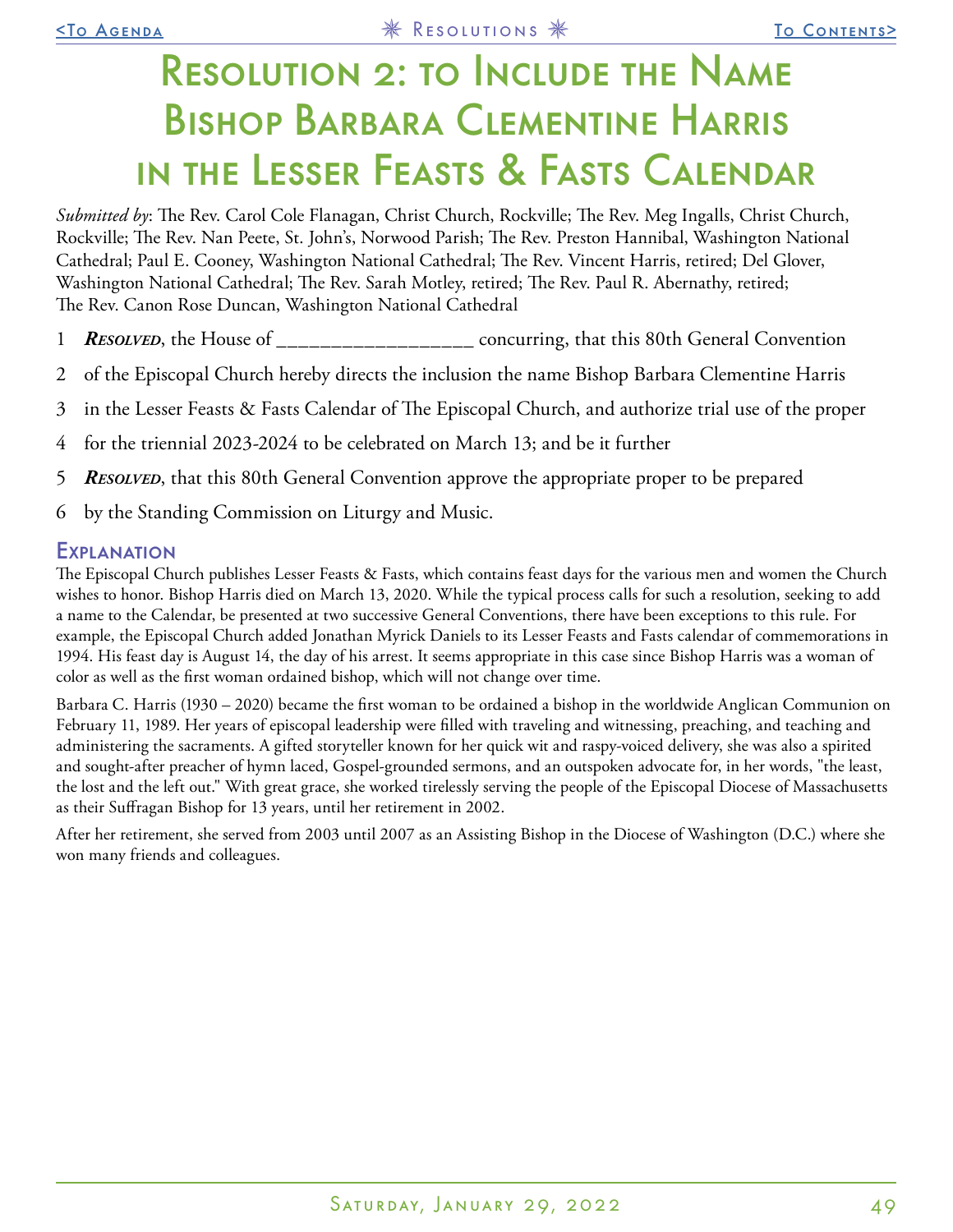## <span id="page-49-0"></span>Resolution 3: on Creation of a Task Force on Black Ministries for the Diocese of Washington

*Submitted by*: The Rev. Antonio J. Baxter, Atonement; the Rev. Ricardo Sheppard, Atonement.

- 1 *Resolved*, that the 127th Convention of the Diocese of Washington establish a Task Force on Black
- 2 Ministries to study the revitalization of Black Churches in the Episcopal Diocese of Washington;
- 3 and be it further
- 4 *Resolved*, that a Task Force on Black Ministries be appointed by the Diocesan Council
- 5 consisting of members of churches (task force of ten) that are historically black or who
- 6 have a significant Black membership; and be it further
- 7 *Resolved*, that this Task Force on Black Ministries will complete its work by September 1, 2022
- 8 and make recommendations to the Diocesan Council to enhance, revitalize, and empower Black
- 9 churches and Black parishioners in the Diocese of Washington; and be it further
- 10 *Resolved*, that This Task Force on Black Ministries will examine issues such as racism and its impact
- 11 on the vitality of Black Churches in the Diocese of Washington, strategies needed specifically
- 12 to ensure vitality of Black Churches in the Diocese of Washington, and specific resources needed
- 13 to make these strategies successful.

#### **EXPLANATION**

The National Episcopal Church has an Office of Black ministries with the mission to inspire, transform and empower the people of the African Diaspora to live fully into the Jesus Movement. The missional priorities of this office include the following: To provide an overview of and/or processes for developing congregations' vitality through investment in people, to educate and empower congregations and leaders to engage in processes for strategic revitalization, and to develop and support lay and ordained leadership.

The Task Force on Black Ministries would be charged using these missional priorities to look at past injustices and to develop strategies and the resources needed to make Black parishes viable in the diocese. There have been some historically Black Episcopal Churches that have closed or that face significant challenges in vitality. It is critical to maintain their vitality because as noted in a report in the Philadelphia Tribune, 75 percent of Black priest come from Black parishes<sup>1</sup>. Their vitality is critical to ensure the representation of Black clergy in the diocese. Also, the Task Force on Black Ministries would examine practices and models in evangelism, worship, and mission that would be more conducive to their revitalization from the Black church perspective.

The initial creation of the Task Force on Black Ministries will not require funding at this time if the Task Force is established via the resolution. However, there may be budget implications with the recommendations that the Task Force on Black Ministries may recommend. These recommendations will be submitted via resolution for the Diocesan Convention in 2023 in accordance with the provision that outline resolutions that have fiscal/budget impact.

<sup>1</sup> Yonat Shimron. "Worries About Black Episcopal Churches Surface" accessed November 30, 2021, [https://www.phillytrib.com/religion/worries-about-black-episcopal-churches-surface/article\\_5304facb-a4e7-5a56-bd76-d8119a59bb61.](https://www.phillytrib.com/religion/worries-about-black-episcopal-churches-surface/article_5304facb-a4e7-5a56-bd76-d8119a59bb61.html) [html](https://www.phillytrib.com/religion/worries-about-black-episcopal-churches-surface/article_5304facb-a4e7-5a56-bd76-d8119a59bb61.html)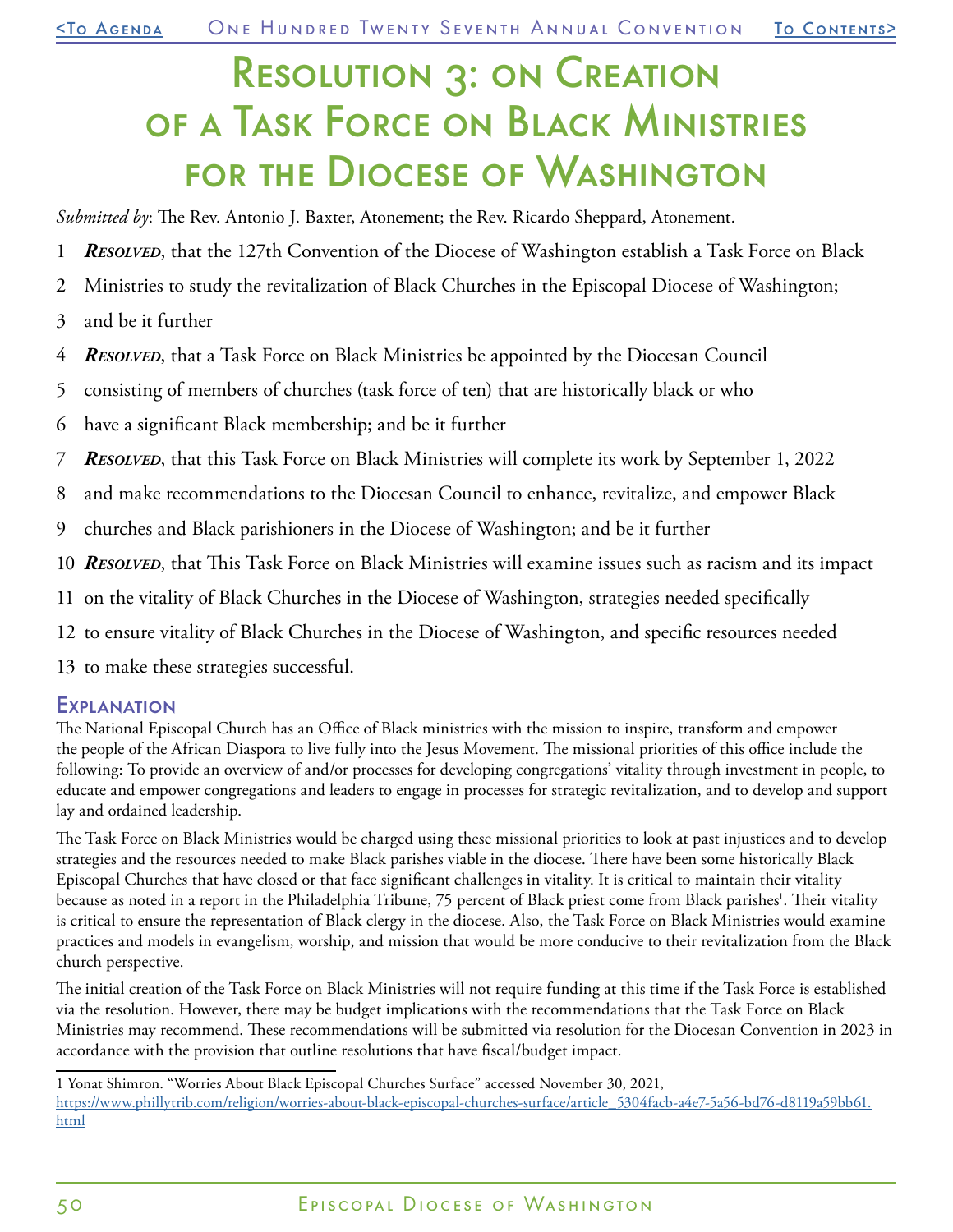# <span id="page-50-0"></span>Resolution 4: on Confronting Christian Zionism

*Lead Sponsor*: Rev. Sari Ateek, Rector, St. John's Norwood Parish.

*Co-Sponsors*: The Rev. Canon John Peterson, Washington National Cathedral; the Rev. Rick Miles, Interim Rector, Grace Church, Georgetown; the Rev. David Wacaster, Rector, Good Shepherd; Delegates: Thomas Getman, St. Mark's, DC; Mary Neznek, St. Mark's, DC; John W. Harbeson, Redeemer; James Hamilton, Grace Church, Georgetown.

- 1 *Resolved*, that the 127th Convention of the Diocese of Washington submit the following resolution
- 2 to the 80th General Convention of The Episcopal Church:
- 3 *Resolved*, the House of \_\_\_\_\_\_ concurring, that the 80th General Convention of the Episcopal
- 4 Church reject the theology of Christian Zionism as a modern misinterpretation of scripture having
- 5 no connection to the Creeds or the Prayer Book; and be it further
- 6 *Resolved*, that this Convention condemn the political policy positions promoted by such a theology.

#### **EXPLANATION**

Christian Zionism is the theological belief that the establishment of the modern Jewish State of Israel in 1948 is a biblically mandated precondition for the Second Coming of Christ.

It originates from a theology called dispensationalism, which was developed in the 1830s by John Nelson Darby, an ex-priest of the Church of Ireland. Through an excessively literalist reading of scripture, dispensationalism sections off the Bible into distinct, stand-alone periods (or dispensations) claiming that God has a different standard of dealings with humanity in each of these periods. The theological conclusion of dispensationalism is that God has a separate plan of salvation for the Jewish people than for the church. Also, according to Darby, the return of the Jewish people to their ancient land would trigger the events of the Second Coming of Christ.

Over the next few decades, dispensationalism grew in popularity both in England and the United States, and was the theological impetus for literalist Christians to support the creation of a Jewish homeland in Palestine (eventually referred to as Christian Zionism). With the establishment of the State of Israel in 1948, Christian Zionism spread dramatically as many literalist Christians believed themselves to be witnessing the fulfillment of Biblical prophecy, and the first clear sign that the countdown to Armageddon had begun.

Today, this theologically flawed, literalist approach continues to support the belief that loving God must go hand-in-hand with blind support of the State of Israel without necessarily understanding the biblically unsound and very recent theological roots of Christian Zionism. In addition, it is crucial for the Episcopal Church to recognize that Christian Zionist teachings arise entirely from a Western colonial interpretation of the Bible, which corrupts God's promises in the Hebrew Scriptures, the Gospel message of justice and love, and the Baptismal Covenant. Christian Zionism is a harmful, nationalistic theology that erroneously views the Jewish people from a purely instrumental and distorted perspective of Christian eschatology. Furthermore, Christian Zionism has a very tangible negative impact on both the indigenous Palestinians, whom it sees as mere bystanders, if not obstacles to the fulfillment of God's providence, and to any attempts at a peace process since returning annexed land to the Palestinians threatens the necessary conditions for the fulfilment of prophecy. Thus, Christian Zionism has been used to support the State of Israel's continued annexation of the entire land of Palestine-Israel, and the displacement and oppression of the indigenous Palestinian people, including our Christian and Muslim brothers and sisters. Cathedral Canon John Peterson, cosponsor of this resolution, spent 12 years living in Jerusalem, as Dean of St. George's College. Canon Peterson reports, "I have witnessed first-hand the destructive impact that Christian Zionists have on the Church in Jerusalem, upon all Palestinians of whatever faith or no faith, and upon the prospects of peace in the long-suffering Holy Land."

Adoption of this resolution has no impact on the diocesan budget.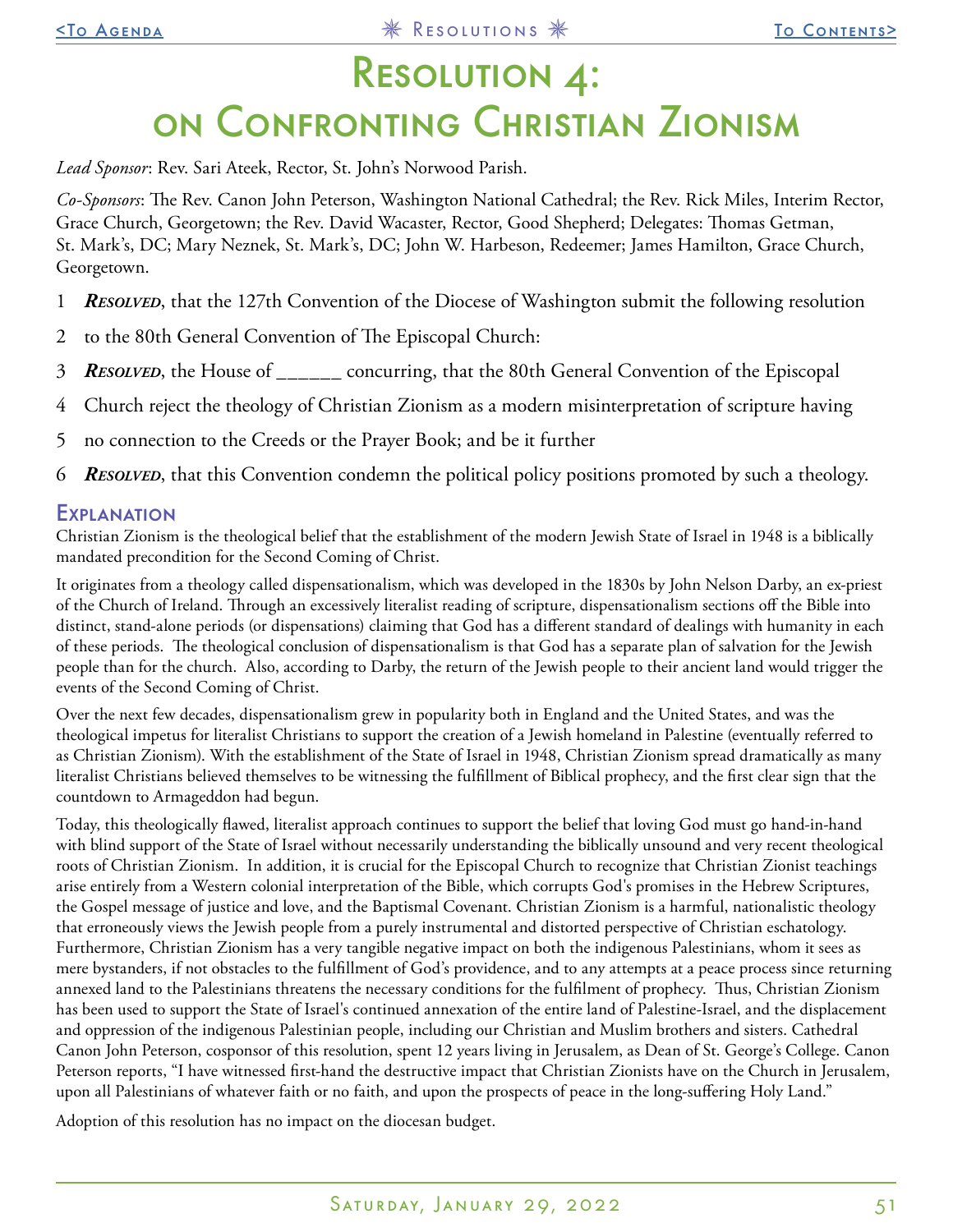# <span id="page-51-0"></span>Resolution 5: on Opposing Israel's Apartheid

*Lead Sponsor*: Thomas Getman, Delegate, St. Mark's, DC

*Co-Sponsors*: The Rev. Rick Miles, Interim Rector, Grace Church, Georgetown; the Rev. David Wacaster, Rector, Good Shepherd; James Hamilton, Delegate, Grace Church, Georgetown; Mary Neznek, Delegate, St. Mark's, DC; John W. Harbeson, Delegate, Redeemer.

- 1 *Resolved*, that the 127th Convention of the Diocese of Washington submit the following resolution
- 2 to the 80th General Convention of the Episcopal Church:
- 3 *Resolved*, that the House of \_\_\_\_\_\_\_\_\_\_ concurring, the General Convention of the
- 4 Episcopal Church recognize that Israel's discriminatory legal system and treatment of the
- 5 Palestinians correspond to the definitions of apartheid elaborated in the International
- 6 Convention on the Suppression and Punishment of the Crime of Apartheid and set out in
- 7 the Rome Statute of the International Criminal Court; and be it further
- 9 *Resolved*, that the General Convention condemn Israel's apartheid system as antithetical to the
- 8 Gospel message and to our Baptismal Covenant to "strive for justice and peace among all people
- 10 and respect the dignity of every human being;" and be it further
- 11 *Resolved*, that the General Convention, recognizing the complicity of the U.S. government
- 12 in supporting and protecting Israel in its apartheid practices against the Palestinians, and deeming
- 13 that support antithetical to America's fundamental values, call on the President and the U.S.
- 14 Congress to condemn and oppose Israel's apartheid by all appropriate means, including imposition
- 15 of sanctions and suspension of military aid.

#### **EXPLANATION**

The crime of apartheid is codified in international law. Article II of the International Convention on the Suppression and Punishment of the Crime of Apartheid summarizes it as "an institutionalized regime of systematic oppression and domination by one racial group over any other racial group or groups and committed with the intention of maintaining that regime." The Palestinian people qualify as a racial group under the Convention because they have been treated as a racial group.

Since the founding of the state of Israel in 1948, indigenous Palestinian Arabs who managed to avoid expulsion from their homeland have lived in Israel subject to a de facto regime of apartheid (until 1966, they were under martial law) because they lack Jewish "nationality". After Israel conquered East Jerusalem, the West Bank and Gaza in the 1967 War, Palestinians not excluded from remaining in those areas have lived under a military occupation of an even more severe apartheid-like nature.

Over the years many knowledgeable people argued that Israel should be deemed an apartheid state (*e.g.*, "Report of UN Special Rapporteur for Palestine", John Dugard, 2007; "Occupation, colonialism, apartheid?" 2012, Human Sciences Research Council, South Africa). Others objected that, unlike South Africa, Israel did not intend to maintain an apartheid regime. This objection is no longer tenable.

In 2018, Israel enacted the Nation State Law into its "Basic Law" (equivalent to its constitution), which declared that "the right to exercise national self-determination" in Israel is "unique to the Jewish people," made Arabic no longer an official language, and established "Jewish settlement as a national value" which the state "will labor to encourage and promote." In 2020, Israel declared its intention to permanently annex more than half of the West Bank. To date, it has delayed execution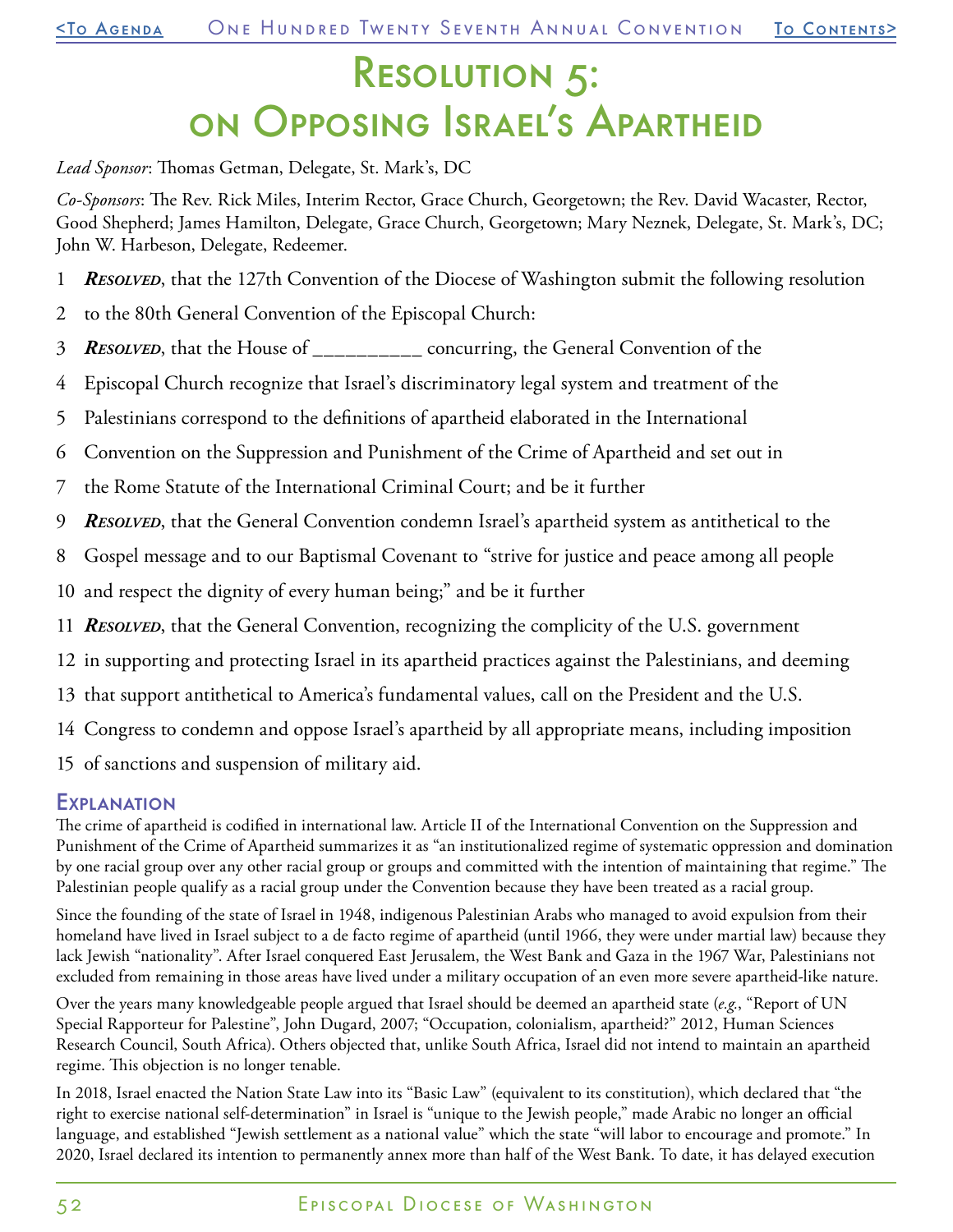of the decision, which would violate international law, but has not altered its intention. These two actions established beyond reasonable doubt that Israel intends to maintain an apartheid regime discriminating against all non-Jews it governs.

In response, leading human rights organizations (HROs) issued major reports documenting in detail how the term apartheid is fully applicable as a legal description of the human rights regime in Israel and the Occupied Palestinian Territories. 1

Christian Churches have formally condemned Israel's apartheid as a "sin against God's children" and condemned U.S. government "complicity". <sup>2</sup>

In May 2021, 93 American rabbinical students issued an open letter identifying a "spiritual crisis" in the fact that "Israel upholds two separate legal systems."

Beginning as early as 1976, the Episcopal Church ever more forcefully opposed apartheid in South Africa. Christian churches have a special responsibility to stand with Jews against bigotry and discrimination. Likewise, we have a duty to support Palestinians against apartheid.

Adoption of this resolution would not impact the diocesan budget.

1 Reports include, "This Is Apartheid," January 2021, by leading Israeli HRO B'Tselem; "A Threshold Crossed," April 2021, by global HRO Human Rights Watch; and "Legal Opinion," 2020, by Israeli HRO Yesh Din (only examining Occupied Palestinian Territories).

2 "Declaration for a Just Peace between Israel and Palestine," July 2021, General Synod of the United Church of Christ (passed by 83%); "Recognition of Apartheid in Israel/Palestine," November 2021, Episcopal Diocese of Vermont (passed 89-25-16); "Resolution F-184," November 2021, Episcopal Diocese of Chicago (passed 78% to 22%); "Cry for Hope: A Decisive Call for Action," July 2020, Global Kairos for Justice (ecumenical Palestinian Christian coalition urges an end to "exclusivity and apartheid".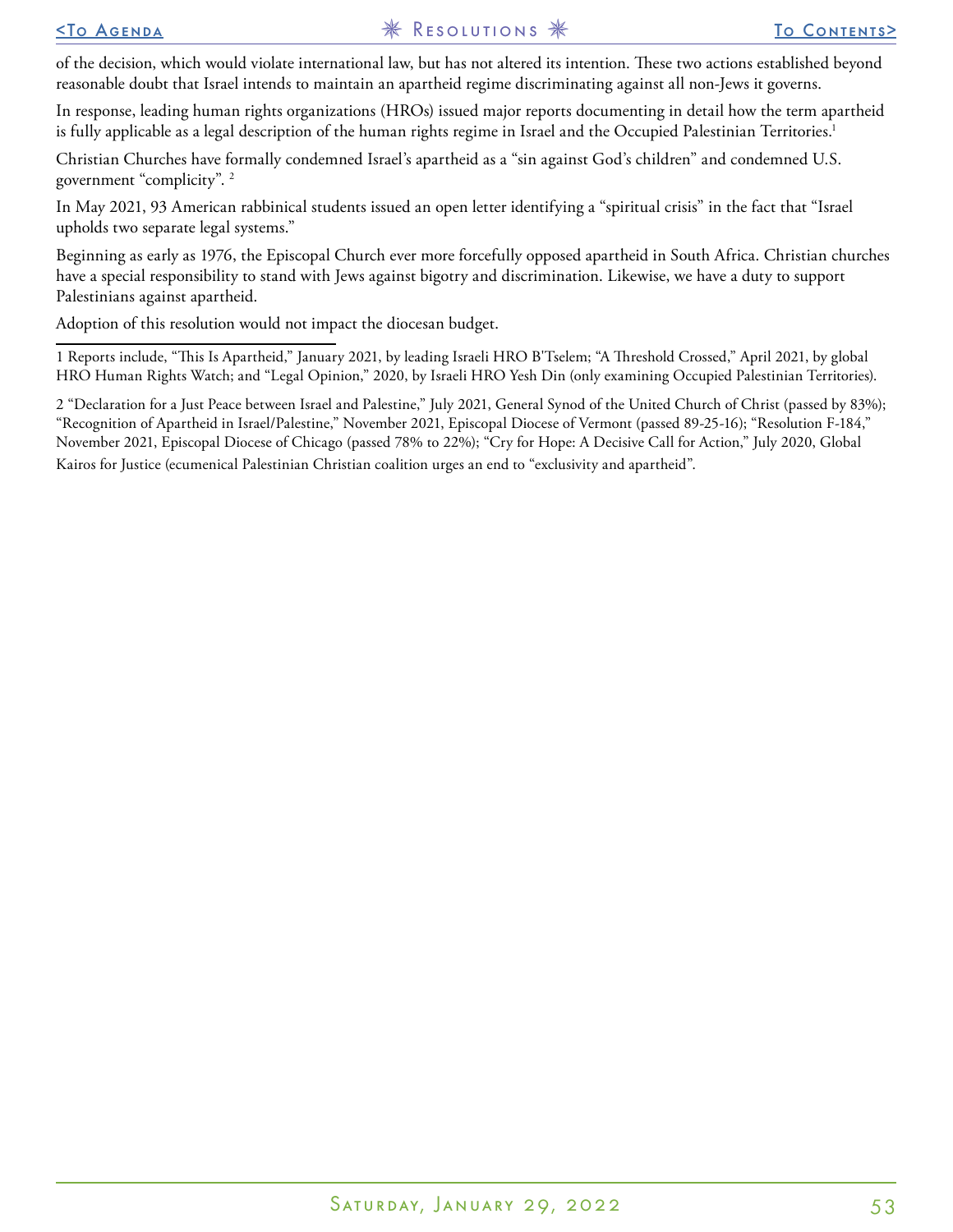## <span id="page-53-0"></span>Resolution 6: on Defending the Right to Boycott

*Lead Sponsor*: The Rev. David C. Wacaster, Rector; Good Shepherd.

*Co-Sponsors*: The Rev. Rick Miles, Interim Rector, Grace Church, Georgetown; Delegates Thomas Getman, St. Mark's, DC; Mary Neznek, St. Mark's, DC; John W. Harbeson, Redeemer; James Hamilton, Grace Church, Georgetown.

- 1 *Resolved*, that the 127th Convention of the Diocese of Washington submits the following resolution
- 2 to the 80th General Convention of the Episcopal Church:
- 3 *Resolved*, The House of \_\_\_\_\_\_\_\_\_ concurring, the 80th General Convention of The Episcopal
- 4 Church calls on the President of the United States and the U.S. Congress to oppose legislation
- 5 penalizing or criminalizing support for nonviolent boycotts, divestment and/or sanctions on behalf
- 6 of Palestinian human rights.

#### **EXPLANATION**

Boycotts (the refusal to buy products or services of a person, company or country as a way to protest policies and actions) are an important form of expression protected by the First Amendment. The Supreme Court has ruled governments may not dictate political beliefs as a condition for receiving public contracts. Nor may they punish those who engage in boycotts.

Boycotts as nonviolent political action to oppose injustice have an honorable history from Americans' pre-Revolutionary boycott of tea to the boycott of South Africa during apartheid, a boycott the Episcopal Church strongly supported.

The call for Boycott, Divestment, and Sanctions (BDS) issued by Palestinian civil society in 2005 launched a nonviolent movement patterned on the South African example. In its broadest form, BDS supports boycotts of and divestment from virtually all Israeli businesses and from businesses substantially involved with Israel. BDS does not call for the end of Israel but rather demands Israel comply with international law, respect human rights, and end the illegal occupation of Palestinian lands.

Over 100 measures have been introduced in state and local legislatures and in the U.S. Congress to punish BDS supporters, including those who merely refuse to pledge never to boycott Israel. To date, more than 30 states have enacted anti-BDS measures, including many governors' executive orders.

The American Civil Liberties Union, along with other civil liberties groups, has actively opposed anti-BDS legislation as an infringement of the constitutional right to boycott and inimical to the principles of free speech. Many cases have been filed challenging application of anti-BDS laws and orders, but without a definitive resolution of the controversy. Fear of retaliation and of the social opprobrium that often accompanies unfounded charges of antisemitism have chilled individual and corporate willingness to sue to uphold their rights. For example, Unilever Corporation, which owns Ben & Jerry's Ice Cream, has not defended itself against divestment of its stock by several state governments as punishment for Ben & Jerry's' decision to cease doing business in Jewish-only settlements on the West Bank. Consequently, others who may wish to boycott Israel are often afraid to do so. Anti-Semitism is hostility to or prejudice against Jewish people and Judaism. Criticism of the secular government of Israel and its policies is not Anti-Semitic.

Whatever one's stance on BDS, in view of the ongoing assault on the right to boycott, this resolution's defense of the First Amendment right to speak and to act nonviolently in accordance with one's conscience is required as a matter of honoring our baptismal vows.

Adoption of this resolution has no impact on the diocesan budget.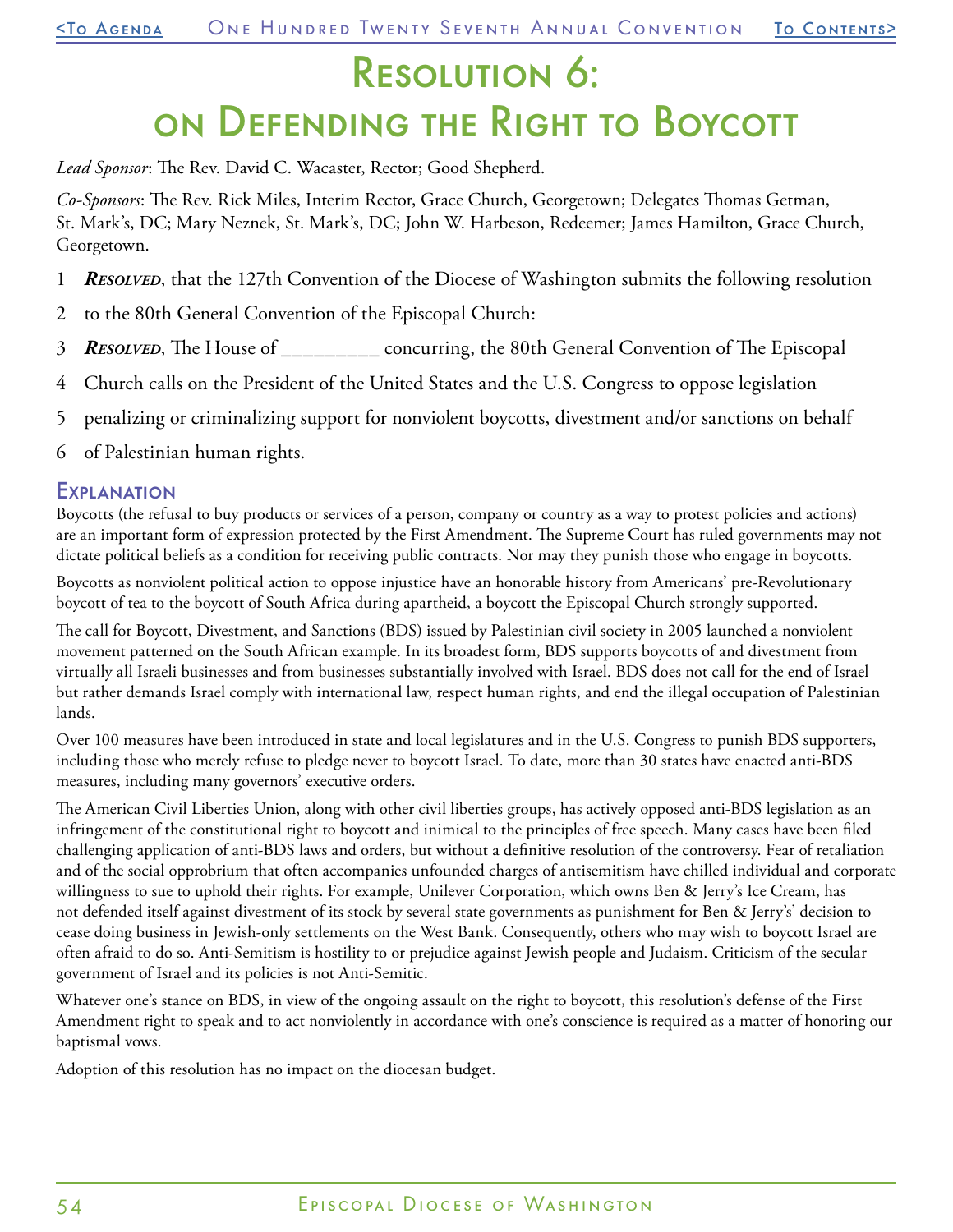## 2021 Annual Report

<https://edow.org/2021/12/09/2021-annual-report/>

<span id="page-54-0"></span>

| <b>CONTENTS</b>                                    |
|----------------------------------------------------|
|                                                    |
|                                                    |
| Highlights of 2021                                 |
| Vital Signs of Parish Health                       |
| Regional Deans & New Dean of Chaplains             |
| Revitalization: Pivoting to 2022                   |
|                                                    |
| The School for Christian Faith and Leadership      |
| The School in 2022                                 |
| Path of Discipleship                               |
| Discover-Embrace-Become                            |
| Tending Our Soil Thriving Congregations Initiative |
| Tending Our Soil in 2022                           |
|                                                    |
| What did we do this year?                          |
| Pivot to 2022                                      |
|                                                    |
| Bishop's Office                                    |
| Diocesan Staff Transitions                         |
| <b>Ordination Process</b>                          |
| <b>Clergy Transitions</b>                          |
| Latino/Hispanic Ministry                           |
| Diaconal Ministry                                  |
| Diocesan Liturgies                                 |
| Faith Formation                                    |
| <b>Business Affairs Office</b>                     |
| Communications & Technology                        |
|                                                    |
| <b>Finance Committee</b>                           |
| <b>Financial Resources Committee</b>               |
| <b>Grants Disbursed</b>                            |
| Highlights of 2021 and Pivot to 2022               |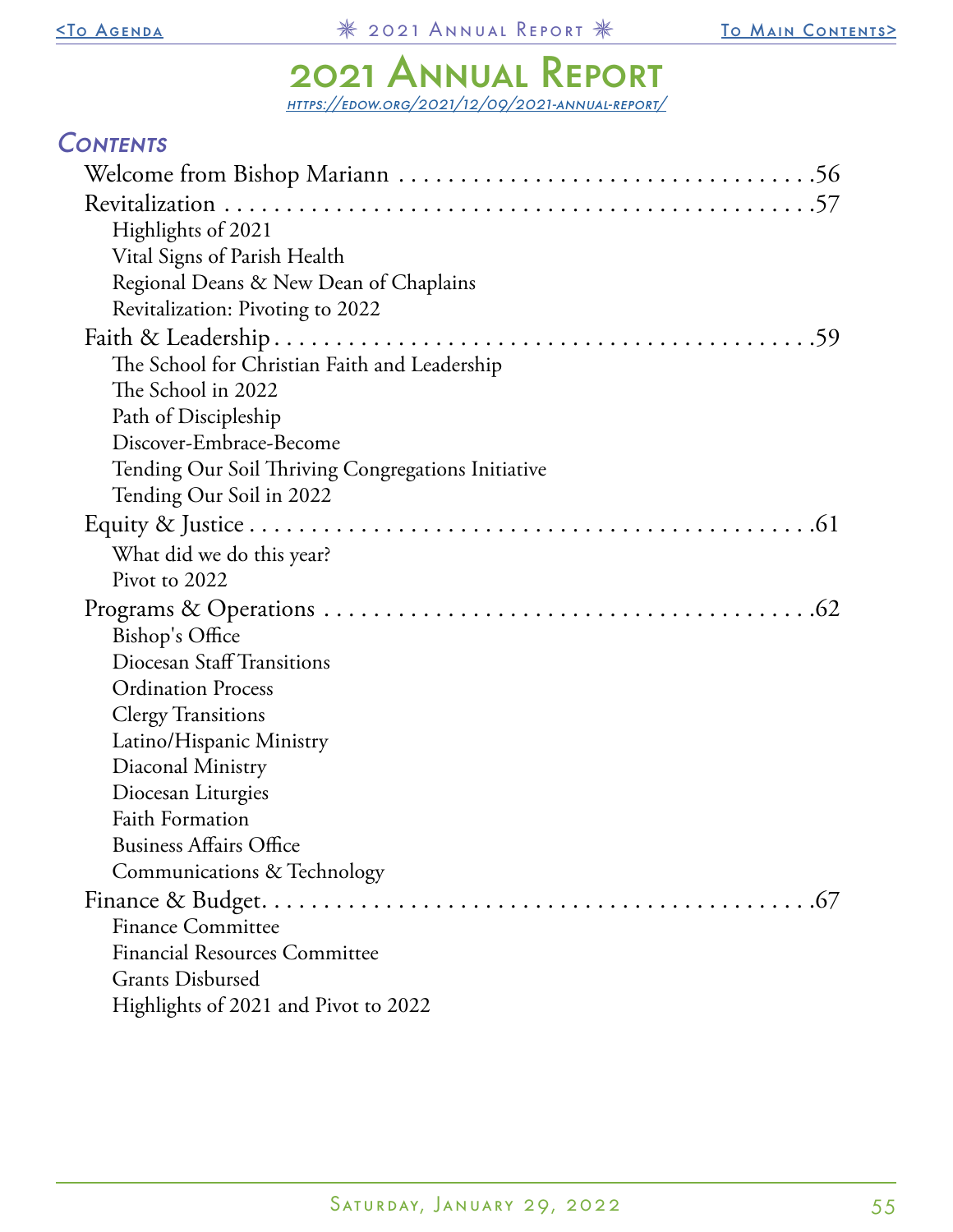## See–I am doing a new thing. Isaiah 43:19 Welcome from Bishop Mariann

<span id="page-55-0"></span>

Dear Diocesan Family,

In the season where God reminds us that all good things are still possible, and in anticipation of the third year of our diocesan strategic plan, I am grateful for the opportunity to reflect with you on the fruitfulness of our efforts in 2021. In the pages of this Annual Report, you will find the story of a diocesan community focused on growth and vitality. A diocese that is *drawing people to Jesus and embodying his love for the world by equipping faith communities, promoting spiritual growth and striving for justice.*

First I must acknowledge the context of our work, which has not been easy for anyone and especially difficult for some. The constant adjustment to an ever-changing pandemic reality has been challenging. The pastoral care needs within our congregations and the communities we serve remain high. The past two years have shined a spotlight on much that is not in our nation.

Yet within the pain and uncertainty, God is faithful. We have experienced the truth of St. Paul's words: *Faith, hope, and love remain. And the greatest of these is love.*

Carefully stewarding our resources and adhering to the path of strategic plan, as a diocese we are facing the challenges before us with clarity of purpose and hearts lightened by one another's witness.

I give thanks every day for the privilege of being your bishop and serving Christ with you. And I am grateful to share within this report all the good work we have begun in Jesus' name.

As we turn our collective gaze toward 2022, may God bless and guide us all.

Faithfully,

*Bishop Mariann*

The Rt. Rev. Mariann Edgar Budde Bishop of Washington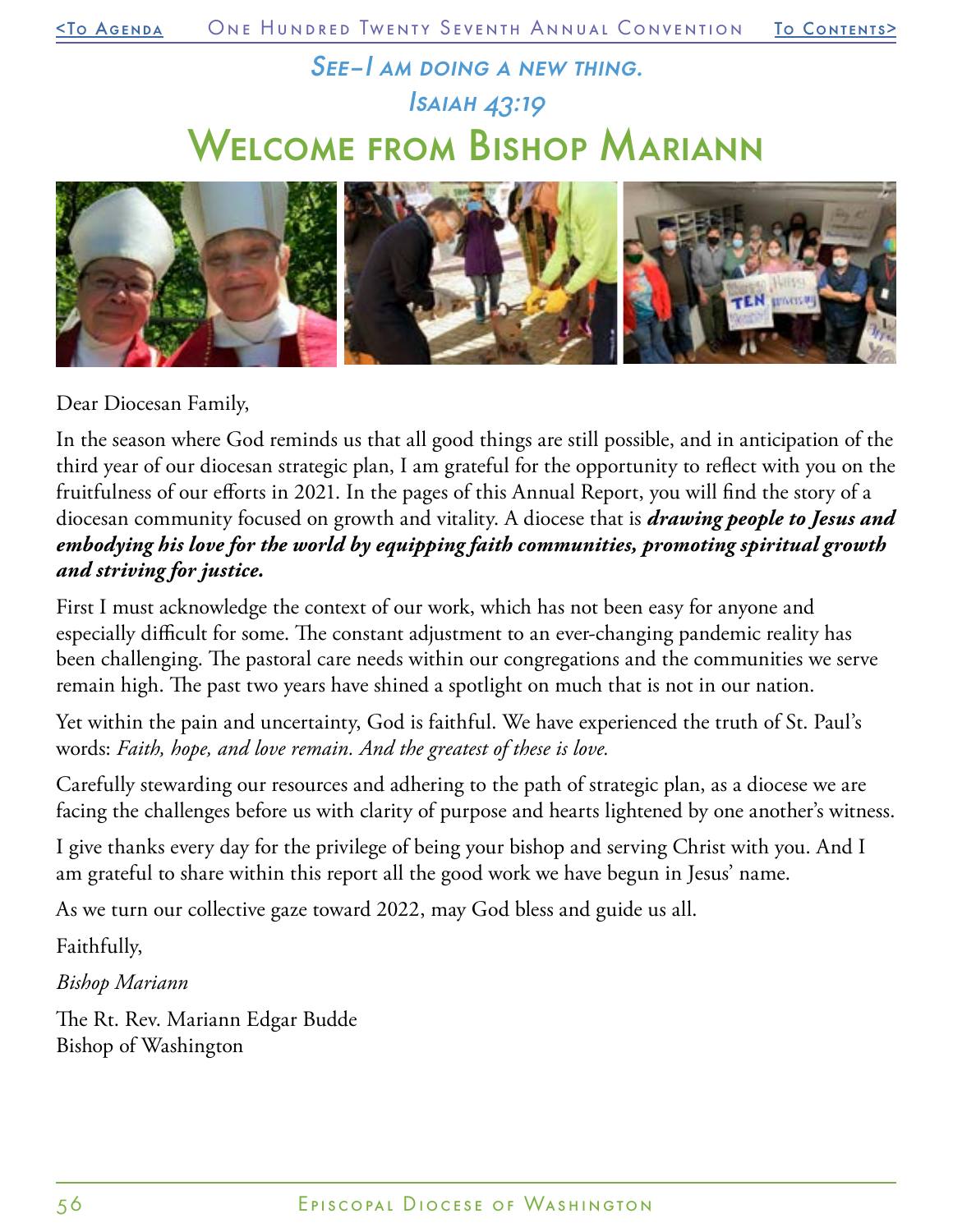## Revitalization

<span id="page-56-0"></span>





Church revitalization is one of the three key areas of focus in our diocesan strategic plan — and 2021 saw a tremendous amount of progress toward our year two objective for this priority: *engaging all congregations in the diocese with health assessments & revitalization strategies, including the implementation of the Tending Our Soil Thriving Congregations initiative.*

## Highlights of 2021

#### **TOGETHER, THIS YEAR WE:**

- Onboarded **The Rev. Canon Anne-Marie Jeffery** to serve as Canon for Congregational Vitality
- Passed the [Canon for Diocesan Stewardship and Parish Viability](https://media.edownetwork.org/wp-content/uploads/sites/2/2021/10/28221200/Canon_54_4-10-21_as_Amended.pdf) at the Special Convention held in April (also known as "Canon 54")
- Implemented Canon 54 for the first time by parish leadership request
- Created a pastoral approach to walking with congregations through the Canon 54 process
- Conducted 58 parish check-ins over the summer
- Developed and held warden and vestry trainings through the School for Christian Faith and Leadership
- Restructured the Parish Transitions process
- Partnered with the Diocese of Maryland and the Claggett Center to provide camp for our rising generations and retreat opportunities to our leaders and parish members
- Launched the first cohort of the Tending Our Soil Thriving Congregations Initiative with 12 participating congregations
- Called **The Rev. Lisa Barrowclough** as our first Dean of Chaplains
- Reconvened the Parish Vitality Working Group
- Expanded the dialogue about the Vital Signs of Parish Health with various offerings, including an evening of Sharing Vital Stories

## Vital Signs of Parish Health

First introduced in 2020, the [Vital Signs of Parish Health](https://edow.org/congregational-resources/congregational-vitality/parish-vital-signs-how-are-we-doing/) were forged in response to the question: **How do we grow?**

After much discernment and discussion with leaders across the diocese, the answer became clear: **We grow by being attentive to the areas that make a healthy church.**

As much as we might wish, we know there is no "magic wand" for revitalization, no single event that will cause people to start coming to a parish. Instead, it takes consistent work in the areas named by our diocesan community:

- Compelling Mission & Vision
- Clear Path of Discipleship
- Faithful Financial Practices
- Inspiring & Capable Leadership
- Welcome & Connecting Ministries
- Uplifting & Inviting Worship
- Blessing Our Community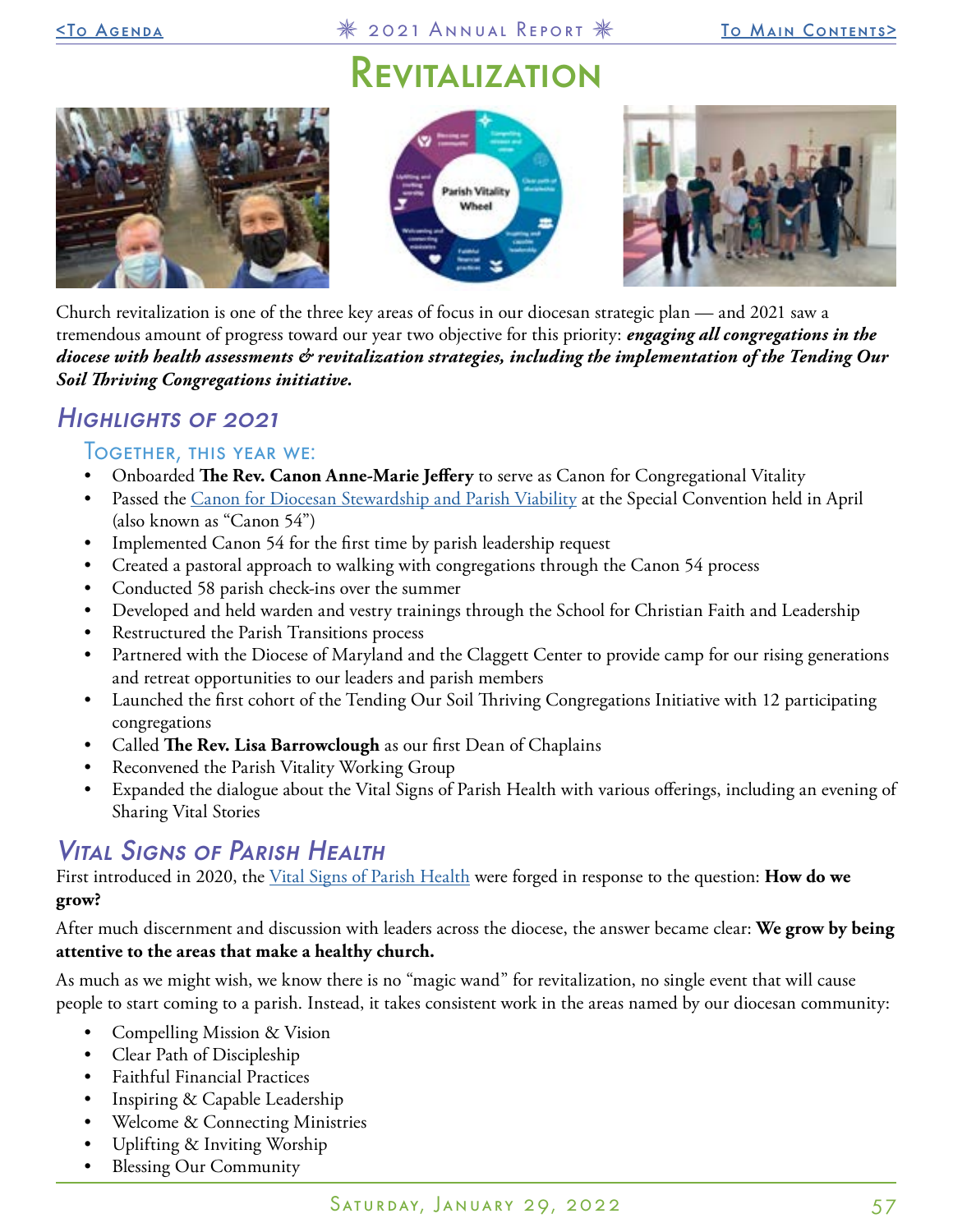In 2021, the Vital Signs of Parish Health became increasingly foundational to our work with congregations – they are becoming part of our diocesan language. We will continue using the Vital Signs for the foreseeable future and incorporate them into all of our revitalization work.

- The Vital Signs are integral in the Tending Our Soil Thriving Congregations Initiative
- Congregations now work through the Vital Signs as part of a revamped clergy transition process to help identify what is needed in new clergy leadership
- Leaders at 31 of the 58 parishes that participated in the parish check-in process this summer have either attended a Vital Signs-related School offering or used the Vital Signs during vestry discussions

Implementing a church revitalization strategy that leads to healthy, thriving congregations throughout the Diocese of Washington and reverses the trends of decline is one of the three key priorities of our diocesan strategic plan.

## Regional Deans & New Dean of Chaplains

Part of our commitment to congregational vitality is to strengthen relationships, foster collaborative efforts between congregations and provide a greater diocesan presence in each region of the diocese. Regional deans serve as a point of connection, not only between diocesan staff and the regions, but within the leadership of the regions themselves. 2021 was the first full year of service with the [regional dean structure](https://edow.org/diocesan-resources/diocesan-regions/#REGIONAL-STRUCTURE) fully in place.

#### **IHIS YEAR, OUR REGIONAL DEANS:**

- Met regularly with both diocesan staff and regional leaders
- Played a critical role in planning the fall Clergy Conference
- Helped set the agenda and served as hosts for the online regional gatherings in the October and November
- Were an integral communications link within regions and around the diocese
- Convened over 65 monthly meetings with regional parish clergy

#### In addition:

- **The Rev. Richard Wall** agreed to serve as co-dean of the Central DC region when the Rev. Rondesia Jarrett-Schell accepted a call to serve as interim rector at St. Stephen and the Incarnation
- **The Rev. Lisa Barrowclough** was commissioned to serve as our inaugural Dean of Chaplains

### Revitalization: Pivoting to 2022

In 2022, we will expand best practices for the Vital Signs of Parish Health with offerings from the School for Christian Faith and Leadership and in our work with individual congregations, as we lay the groundwork to address another key priority in our diocesan strategic plan: to "*launch or relaunch (up to) three worshiping communities focused on rising generations so that we become a spiritual home for our children and grandchildren.*"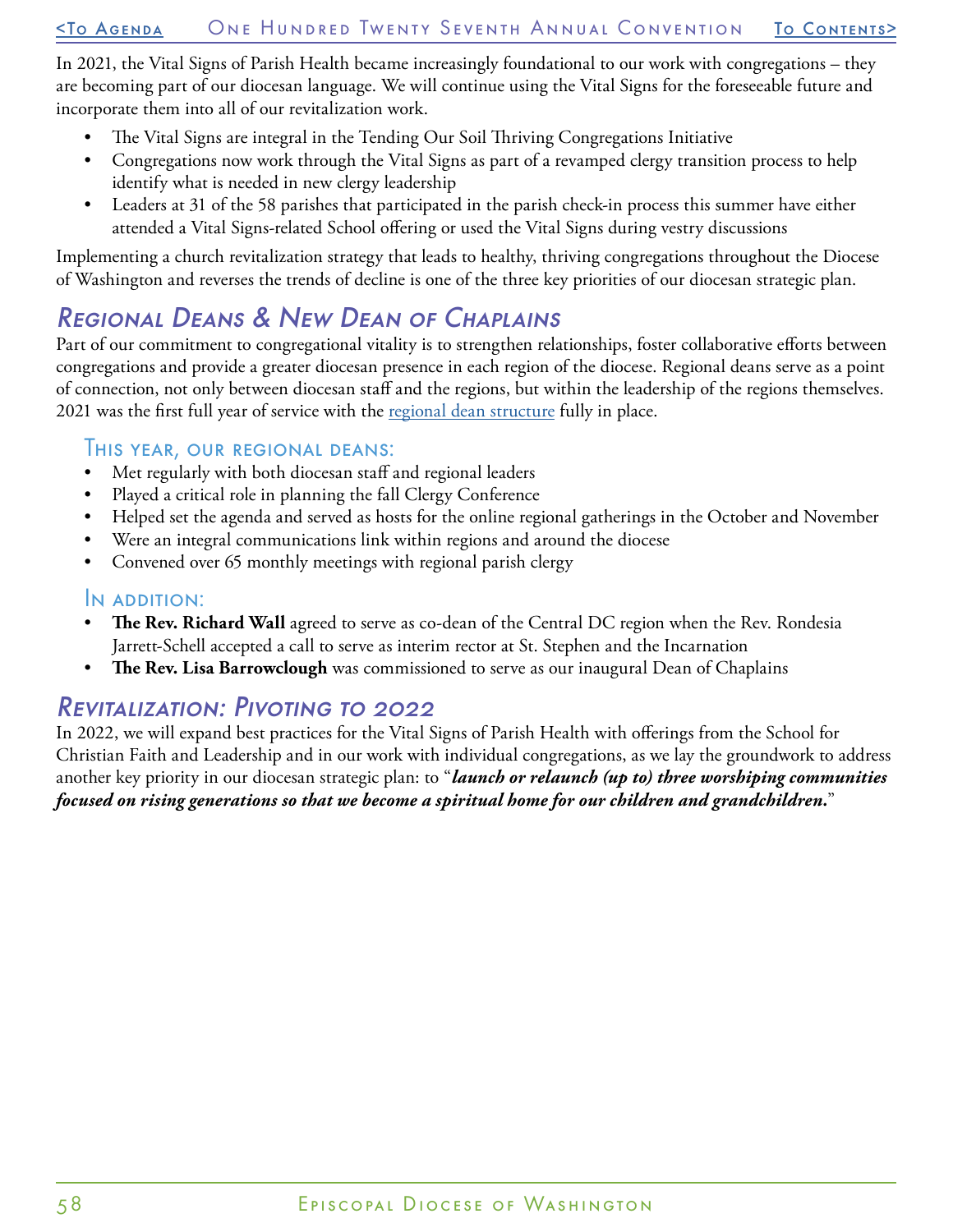## Faith & Leadership

<span id="page-58-0"></span>



Inspiring every person to grow in faith and equipping our leaders to lead well comprise another of the three key areas of focus in our diocesan strategic plan. We met our year two objective – to expand the School for Christian Faith and Leadership and strengthen its foundations – while also developing and launching other important diocesan initiatives.

## The School for Christian Faith and Leadership

*To inspire, equip, connect, and empower the people of God for life and leadership.*

• Mission statement of the School for Christian Faith and Leadership

Leading up to the School for Christian Faith and Leadership's official "hard launch" in September of this year, diocesan staff and members of the School's Advisory Board, under the leadership of Dr. Jordan Rippy, spent much of their time building a foundation for long-term success.

Since the beginning of 2021, we:

- Onboarded The Rev. Emily Snowden as Program Coordinator for both the School for Christian Faith and Leadership and the Tending Our Soil Thriving Congregations initiative
- Developed a [learning hub](http://learn.edow.org/) that houses the School's assets in an easy to use online platform
- Offered over 60 courses, both live and on demand
- Served over 2,000 students with over 1,000 course registrations
- Invited more than 20 subject matter experts from inside the diocese to lead courses
- Created practical, self-guided toolkits for parish leaders like [Vestry 101](https://media.edownetwork.org/wp-content/uploads/sites/2/2021/10/28171526/Vestry_101_Toolkit.pdf) [\(en español\)](https://media.edownetwork.org/wp-content/uploads/sites/2/2021/10/28171226/Caja_de_Herramientas_-_Junta_Parroquial_101_2.pdf) and the Warden [Training Toolbox](https://drive.google.com/drive/folders/1rwqGw0QK8pmKlTy9tIGcwFseopoITNzi)

To more accurately reflect her leadership, The Rev. Jenifer Gamber's title was changed to Director of the School for Christian Faith and Leadership and the Tending Our Soil Thriving Congregations initiative.

### THE SCHOOL IN 2022

Next year, the School will continue developing its offerings, focusing on "growing young" and "201 level" courses. We will also expand resources for our Latino congregations. Explore the offerings of the School at [www.school.edow.](http://www.school.edow.org/) [org.](http://www.school.edow.org/)

## PATH OF DISCIPLESHIP

One of the seven [Vital Signs of Parish Health](https://edow.org/congregational-resources/congregational-vitality/parish-vital-signs-how-are-we-doing/) is a "Clear Path of Discipleship." In order to help our congregations strengthen their offerings in this area, earlier this year, The Rev. Jenifer Gamber convened a group of leaders to spend time exploring and refining what elements are needed in order to make a path of discipleship that can grow and adapt to wherever a person is at in their stage of life and spirituality.

#### From this Work, we Developed:

- A diocesan *[Path of Discipleship](https://edow.org/congregational-resources/faith-formation/path-of-discipleship/)* with five essential practices to grow in faith
- A Path of Discipleship app ([Apple App Store](https://apps.apple.com/us/app/path-of-discipleship/id1578765033) | [Google Play](https://play.google.com/store/apps/details?id=com.narthex.pathways_of_discipleship))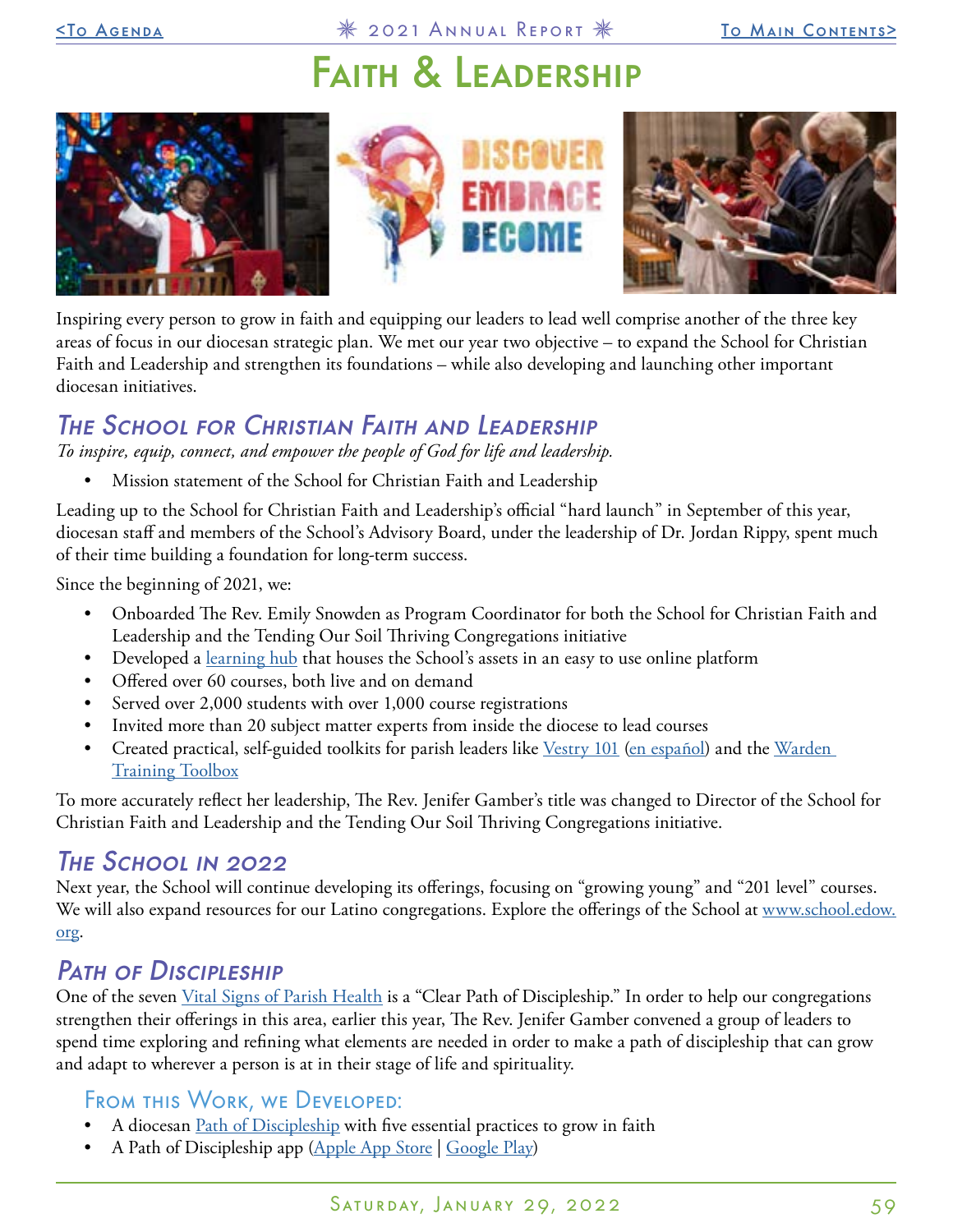#### [<To Agenda](#page-20-0) One Hundred Twenty Seventh Annual Convention [To Contents](#page-0-0)>

- [Discussion cards](https://wackadu.com/category/EpiscopalDiocese) for different ages
- And a suite of [downloadable posters](https://media.edownetwork.org/wp-content/uploads/sites/2/2021/11/11113058/FIVE-ESSENTIAL-PRACTICES-TO-GROW-IN-FAITH-COMPLETE-SET.pdf) with examples of the practices

## Discover-Embrace-Become

To support the Path of Discipleship, the School developed [Discover-Embrace-Become,](https://edow.org/congregational-resources/faith-formation/discover-embrace-become/) a formation series that helps newcomers and long-time members alike grow with faith and features videos of congregational leaders telling their faith stories. The series can be used to prepare people for sacramental commitments of baptism and confirmation.

## Tending Our Soil Thriving Congregations Initiative

*To cultivate the changed soil of our diocese so that God's love might grow in our time and place.*

• Mission statement of the Tending Our Soil Thriving Congregations Initiative

In the fall of 2020, the Episcopal Diocese of Washington received a 5-year grant of \$1,000,000 from Lilly Endowment Inc. to help establish the [Tending Our Soil Thriving Congregations Initiative](https://edow.org/congregational-resources/tending-our-soil/).

#### Through this Initiative:

- Up to 36 congregations will gather in peer-to-peer learning cohorts
- The diocese will train 12 coaches to accompany congregations in the process
- Congregations will clarify mission and innovate toward greater health

#### In this Launch Year,

- 4 members of the diocese, both clergy and lay, completed training to become coaches for participating congregations
- 12 congregations from 7 regions began peer learning cohorts, the start of a three-year journey of learning and reimagining Chrisitan practices to meet a changing culture
- The peer cohorts attended the first 2 of 4 quarterly learning labs in Year 1: Mission and Vision, a year of listening for what God is up to in our congregations and neighborhoods
- Cohort congregations took assessments to learn about their readiness to grow
- Cohort congregations are reconnecting with their histories and reaching out to their community neighbors
- [Resources crafted for the Tending Our Soil initiative are available for every congregation](https://edow.org/congregational-resources/congregational-vitality/parish-vitality-resources/)

## Tending Our Soil in 2022

In the coming year, the Tending Our Soil initiative will continue following its mission.

- Congregations are invited to apply for the second peer cohort. Applications open January 1 and the deadline to apply is March 1, 2022
- Up to 12 congregations will be selected and begin preparations to start in June
- 4 new coaches will be trained to accompany the second peer cohort congregations
- The first cohort will wrap up their Year One work and begin Year Two: Plan and Equip the Vision

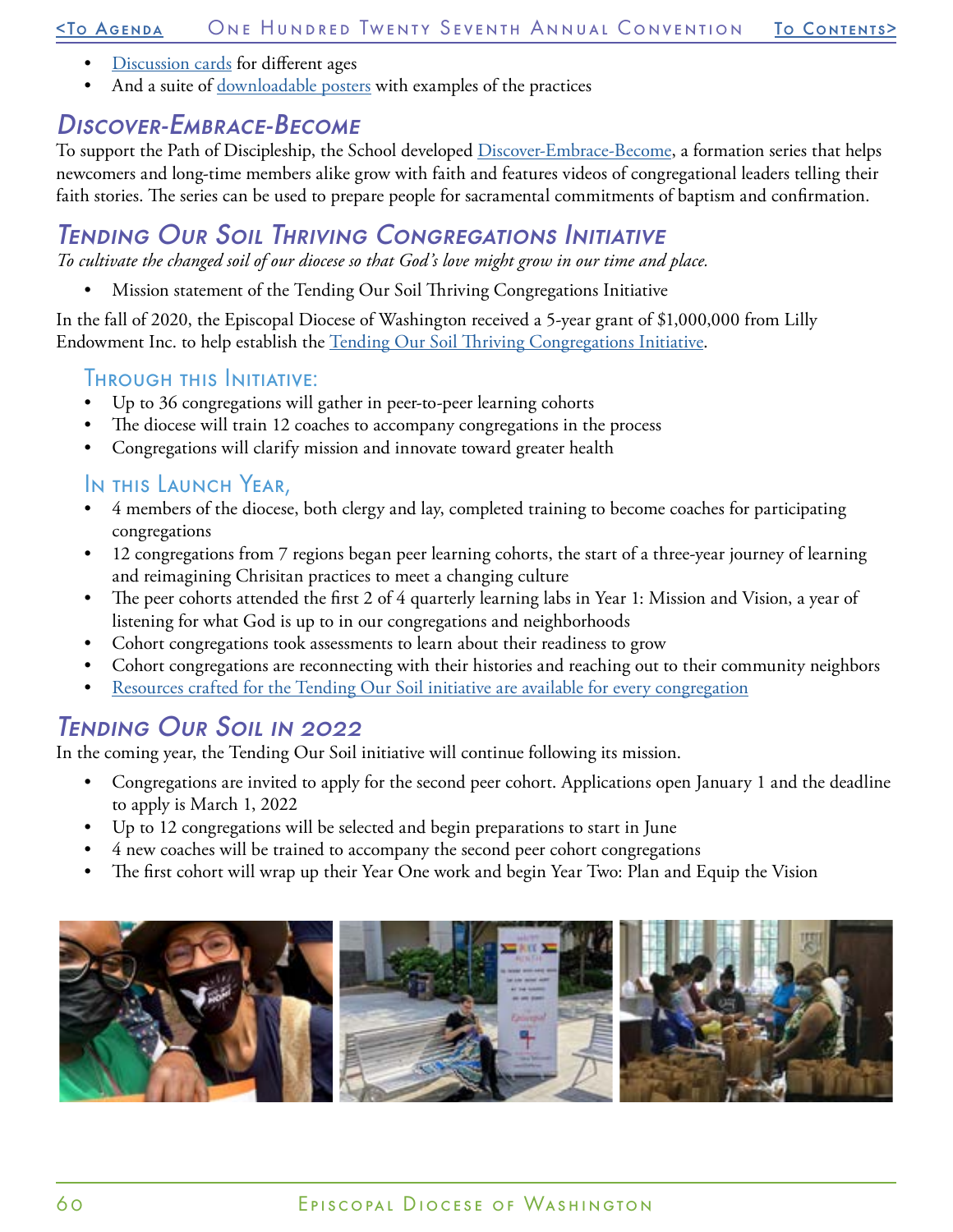# Equity & Justice

<span id="page-60-0"></span>In 2021, our focus for the Equity and Justice objective of the diocesan strategic plan has been to:

*Bravely uncover, understand, reckon with and act to dismantle racism within ourselves, our faith communities, the Diocese and our localities.*

The first step in helping the diocese to advance this objective was to hire a new Missioner for Equity and Justice. Earlier this year, Hazel Monae accepted the call to this work and has spent much of 2021 familiarizing herself with existing equity and justice initiatives and building relationships with various committees, task forces, community builders and activists in our parishes, surrounding communities and the wider church.

### WHAT DID WE DO THIS YEAR? WE:

- Joined the Racial Justice Virtual Pilgrimage through the Absalom Jones Center for Racial Healing
- Offered an LGBTQIA Workshop, Training
- Organized *The Church Cracked Open* book discussion with author The Rev. Canon Stephanie Spellers
- Offered Resilience for Activists course through the School for Christian Faith and Leadership course through the School for Christian Faith and Leadership
- Launched the First Cohort of The Reparations Task Force Congregational History Project
- Ran an EDOW Racism 101 training, grounded in the Baptismal Covenant and Becoming Beloved Community
- Began rebuilding a [Prison Ministry Strategy](https://edow.org/ministries-programs/equity-and-justice/prison-ministry/)
- Extended ongoing support of the Washington National Cathedral Sanctuary Ministry
- Convened the Equity & Justice Steering Committee
- Established the *Afghan Refugee Response Team* in the wake of the end of the war in Afghanistan to respond to the urgent needs refugees arriving in this area
	- o 25 parishes participating/sponsoring
	- o The Team published a [Mentor Resource Guide for Sponsoring and Assisting Refugee Resettlement](https://media.edownetwork.org/wp-content/uploads/sites/2/2021/11/08144945/Afghan-Refugee-Mentor-Resource-Guide-for-Sponsoring-and-Assisting-Refugee-Resettlement.pdf)
	- Created an [EDOW Afghan Refugee Ministry Listserv](https://docs.google.com/forms/d/e/1FAIpQLSflexnQZOAplQCZlgq7v7UVkQN9zZ0zcgKZH8M5WubMLS4BuA/viewform?usp=sf_link)
- Supported ongoing antiracism work in congregations (including [Sacred Ground](https://www.episcopalchurch.org/sacred-ground/about/) and Becoming Beloved [Community o](https://www.episcopalchurch.org/beloved-community/)fferings)
- Held vigils for Derek Chauvin verdict and the first anniversary of the killing of George Floyd

### Pivot to 2022

In 2022, as an extension of our work to become a more equitable and just diocese/region, we will focus our equity and justice energy on Creation Care, LGBTQIA+ Cultural Competency & Humility and continued AntiRacism work.

#### Creation Care:

- Building a diocesan-wide task force
- Auditing where Creation Care efforts are in every congregation
- Creating a strategy for cross-diocesan engagement

### LGBTQIA+ Cultural Competency & Humility Work:

- Offering a 6-week series through the School for Christian Faith and Leadership
- Providing ongoing training for both diocesan and Washington National Cathedral staff
- Building relationships within the DC/MD area to hold ourselves accountable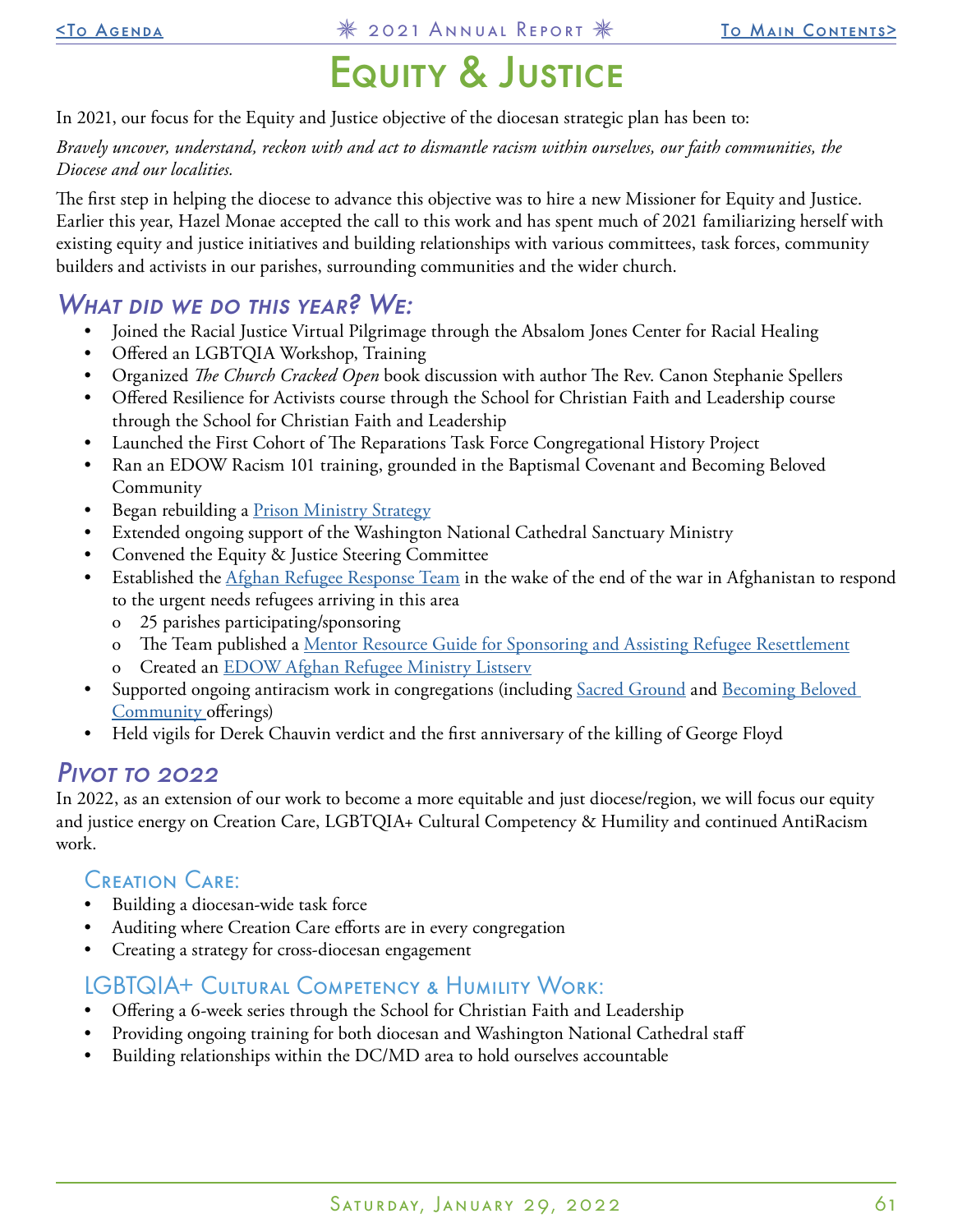## Programs & Operations

<span id="page-61-0"></span>

Bishop Mariann and diocesan staff devote much of our time to facilitating the work of the diocese. We couldn't do this alone and give thanks for all the regional deans, leadership bodies, committee members and congregational leaders who help us in equipping faith communities, promoting spiritual growth and striving for justice. With you, we are creating a diocese *that draws on the gifts of all God's people to serve Christ together and live Jesus' Way of Love*.

In this section of the Annual Report, we share the areas of our everyday ministry that, while not specifically part of our diocesan strategic plan, are nevertheless essential components for a healthy, vibrant diocese.

## Bishop's Office

We are grateful to report that Bishop Mariann was able to resume in-person visitations to parishes as well as conduct the acts required of her episcopate by canon.

#### In 2021, Bishop Mariann

- Presided over the diocese's first ever virtual Annual Convention in January and the Special Convention in April
- Conducted 35 parish visitations
- Confirmed, received, and reaffirmed 206 people from 28 parishes at two confirmation services at Washington National Cathedral and while conducting visitations
- Ordained the Rev. Catherine Ballinger, the Rev. Hope Christiansen, and the Rev. Douglas Kirby to the sacred order of priests in June
- Ordained 2 people to the priesthood on behalf of other dioceses (The Rev. Ryan Wiksell and The Rev. Christopher Phillips)
- Installed the Rev. Canon Michele V. Hagans as a Diocesan Canon Emerita on November 30
- Installed The Rev. Lisa Ahuja as rector of St. Thomas, DC, The Rev. Javier Garcia Ocampo as rector of Ascension, Gaithersburg, and The Rev. Todd Thomas as rector of St. Timothy's, DC
- Along with senior staff, met with the wardens of the diocese during two online sessions in September
- Made herself available to clergy and leaders for pastoral support
- Convened quarterly sessions with staff to track progress on strategic plan objectives

## Diocesan Staff Transitions

Though 2021 saw both planned and unexpected transition on diocesan staff, our investment in developing clear, intentional job descriptions meant that we were able to recruit and hire exceptional talent to join our efforts to become a diocese that *draws people to Jesus and embodies his love for the world.*

#### This Year, we bid Farewell to Diocesan Staff Members:

- **The Rev. Canon Paula E. Clark**, who was elected bishop of Chicago in the fall of 2020
- **The Rev. Sarabeth Goodwin**, who retired after nearly 7 years as Latino missioner
- **Ms. Cheryl Daves Wilburn**, who retired after nearly a half-century of serving the diocese
- **The Rev. Todd Thomas**, who answered the call to become rector of St. Timothy's over the summer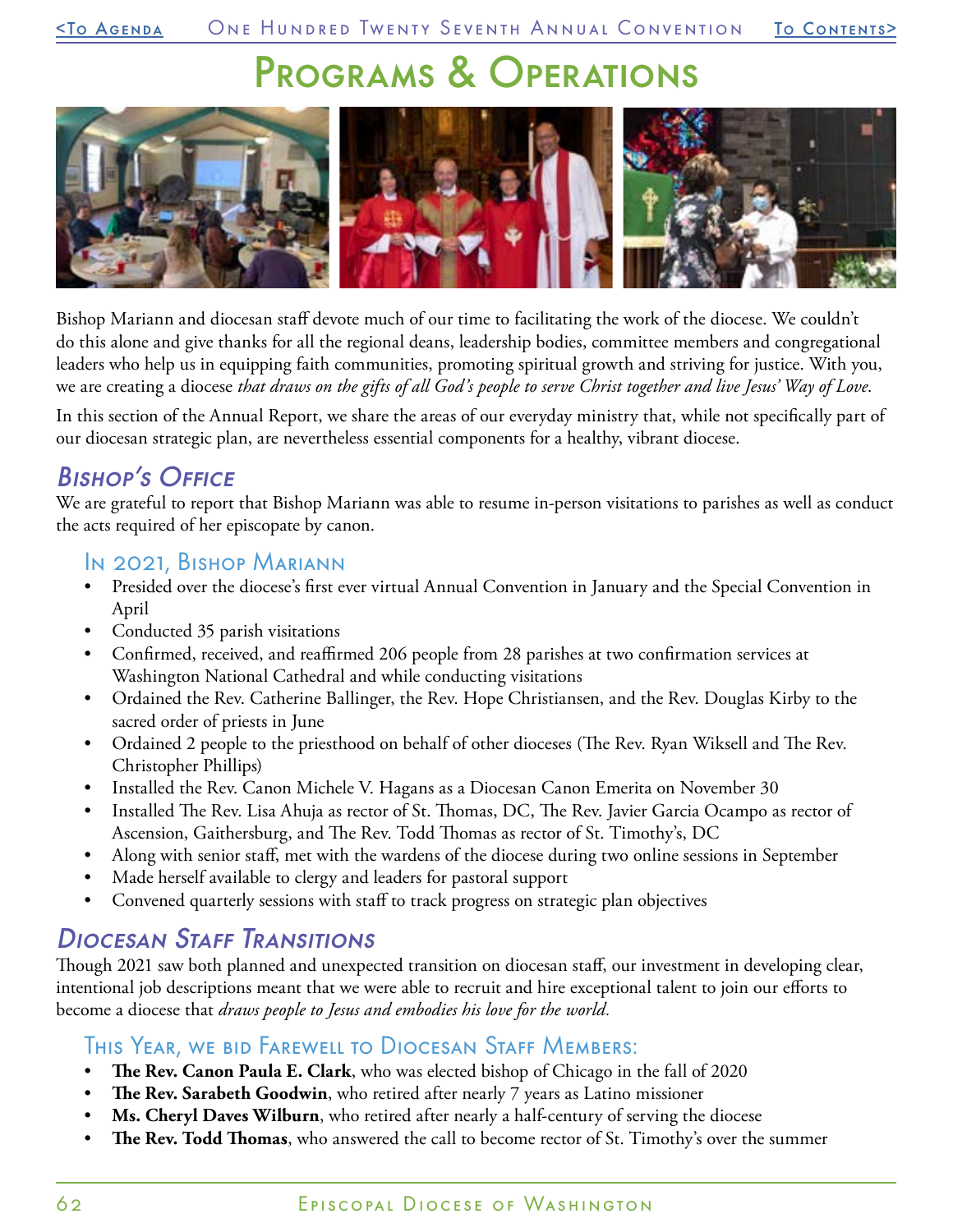- **Bishop Chilton Knudsen**, who answered the call to serve as assisting bishop in Chicago during Bishopelect Paula's recovery
- **The Rev. Canon Michele Hagans**, who retired after serving as canon for ministry initiatives

### AND WELCOMED NEW STAFF MEMBERS:

- **Ms. Amanda Anderson**, who serves as Executive Assistant to Bishop Mariann
- **The Rev. Emily Snowden**, who serves as the Program Coordinator for the School for Christian Faith and Leadership and the Tending Our Soil Thriving Congregations Initiative
- **Ms. Hazel Monae**, who serves as the Missioner for Equity and Justice
- **Mr. Allen Fitzpatrick**, who serves as the Executive Assistant to the Canons
- **The Rev. Canon Anne-Marie Jeffery**, who serves as the Canon for Congregational Vitality

### We also made Strategic Shifts to the Internal Structure of the Staff, Naming:

- **The Rev. Canon Andrew Walter** as Canon to the Ordinary and Chief Operating Officer
- **Ms. Mildred Briones Reyes** as Missioner for Latino/Hispanic Ministries & Diocesan Initiatives
- **The Rev. Jenifer Gamber** as Director of the School for Christian Faith and Leadership and the Tending Our Soil Thriving Congregations Initiative

As part of our commitment to maintaining a healthy, vibrant work environment, diocesan staff holds quarterly retreats. In the spring, our friends at the Unstuck Group led us through a teambuilding exercise. In September, we met as a full staff in-person for the first time with all the new staff in place to learn about Enneagram.

## Ordination Process

The Rev. Dr. Robert Phillips, Canon for Leadership Development and Congregational Care; the Ven. Sue von Rautenkranz, Archdeacon and Diocesan Liturgist; and the Rev. Yoimel González Hernández, Dean of the Latino Deacons' School, lead operations with the Commission on Ministry for the ordination process in the diocese.

#### Priesthood formation process

- We accepted 1 individual into the priesthood formation process
- There are 7 postulants in the process, studying at 4 seminaries
- We ordained 3 individuals into the priesthood
- We will hold a transitional deacon ordination service at Washington National Cathedral on January 13 for 2 persons; God willing and the people consenting these 2 persons will be ordained to the priesthood on July 23

#### Diaconal formation process

- 6 people were made postulants
- 10 people were made candidates; God willing and the people consenting, they will be ordained in the fall of 2022
- The next Workshop Day on the Diaconate will occur in the fall of 2022 Latino Deacons School
- The Spanish language 1-year academic curriculum has been fully developed
- We are in the process of loading this curriculum into the School for Christian Faith and Leadership's learning management system so that we may broaden access not only to our students, but those in other dioceses
- We reported to the Province III Synod that this curriculum is available beginning January 2022, and we have contacted all archdeacons and deacon formation leaders that their students could begin taking courses at that time
- 1 postulant will be formed through the Latino Deacons School beginning in January 2022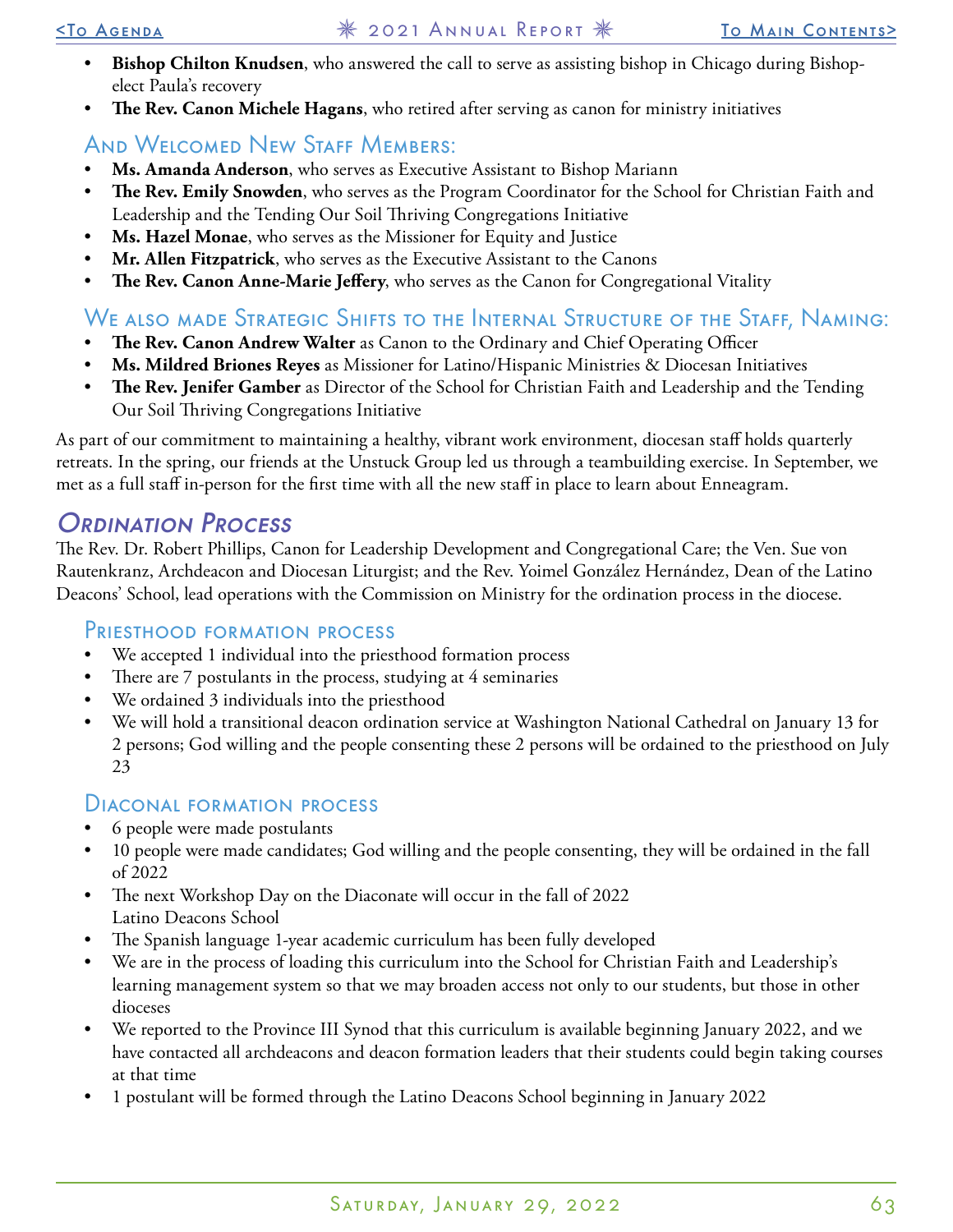#### [<To Agenda](#page-20-0) One Hundred Twenty Seventh Annual Convention [To Contents](#page-0-0)>

### Deacons School

- All [Deacons School](https://edow.org/diocesan-resources/lay-ordained-ministry/ministry-of-the-diaconate/deacon-school/) coursework and classes are bilingual
- 10 candidates are participating in Deacons School, our 18-month program in practical formation
- All 10 candidates have completed their social service internships and are currently in the middle of their parish internships

## Clergy Transitions

Early in 2021, Canon Robert Phillips led a team through revisioning how clergy and parish transitions are handled in the diocese that includes, among other additions, the opportunity for congregations to examine their parish through the lens of the <u>Vital Signs of Parish Heath</u>.

- 21 parishes will have experienced a change in clergy leadership in 2021
- 16 priests were called to new parish ministries
	- o 5 rectors/PIC
	- o 6 interims
	- o 5 associates
- 11 priests participated in Genesis 2021-2022, the diocesan program designed to onboard priests in new calls to better equip them for success. 13 priests completed Genesis 2020-2021
- Upon the conclusion of 2021, there are 34 parishes in "active transition" (*i.e.* parishes with an Interim Rector, Priest-in-Charge, or Supply/Long-term Supply)

## Latino/Hispanic Ministry

Mildred Briones Reyes was named Missioner for Latino/Hispanic Ministries and Diocesan Initiatives upon the retirement of The Rev. Sarabeth Goodwin. Among Mildred's first objectives for Latino/Hispanic Ministry in the diocese is increasing access to diocesan resources in Spanish.

### Other Diocesan Initiatives in Latino/Hispanic Ministry this Year Included:

- Building relationships with leaders and engaging in conversations about opportunities for growth and vitality in our Latino faith communities
- Growing participation in and support for Washington National Cathedral Sanctuary Ministry and their advocacy work
	- o Members of the Sanctuary Ministry participated in the Fast for a Path to Citizenship in June
- Supporting parish leaders who wish to explore the development of Latino/Hispanic Ministry in their congregations
- In September, we highlighted Latino Ministry in the [Diocesan Bulletin](https://myemail.constantcontact.com/Honoring-National-Hispanic-Heritage-Month--September-16--2021.html?soid=1108352395623&aid=TZrlFtlFqc0) newsletter which included a reflection on faith by Mildred [\(en español](https://www.ecfvp.org/vestry-papers/article/951/dlar-de-arena-lleno-de-fe) | [in English\)](https://www.ecfvp.org/vestry-papers/article/947/faith-in-a-sand-dollar)

#### In 2022, Latino/Hispanic Ministry in the Diocese will Focus on:

- Convening a Latino/Hispanic Ministry advisory council
- Equipping Latino/Hispanic leaders with resources and tools for skill development, awareness building, spiritual growth and faith formation
- Identifying and developing strategies to engage with critical Equity and Justice issues affecting Latino/ Hispanic communities throughout the Diocese

## Diaconal Ministry

While the pandemic reinforced our conviction that deacons are an essential part of our diocesan ministry, this year has seen a blossoming of their leadership in the diocese. We are grateful for their service among and beside us, and for the leadership of The Ven. Sue L. von Rautenkranz, archdeacon, who directs the formation and placement of deacons in the diocese.

• Many of our deacons remained engaged in a variety of food pantries and feeding programs around the diocese; most significantly in response to communities that continue to be heavily impacted by the pandemic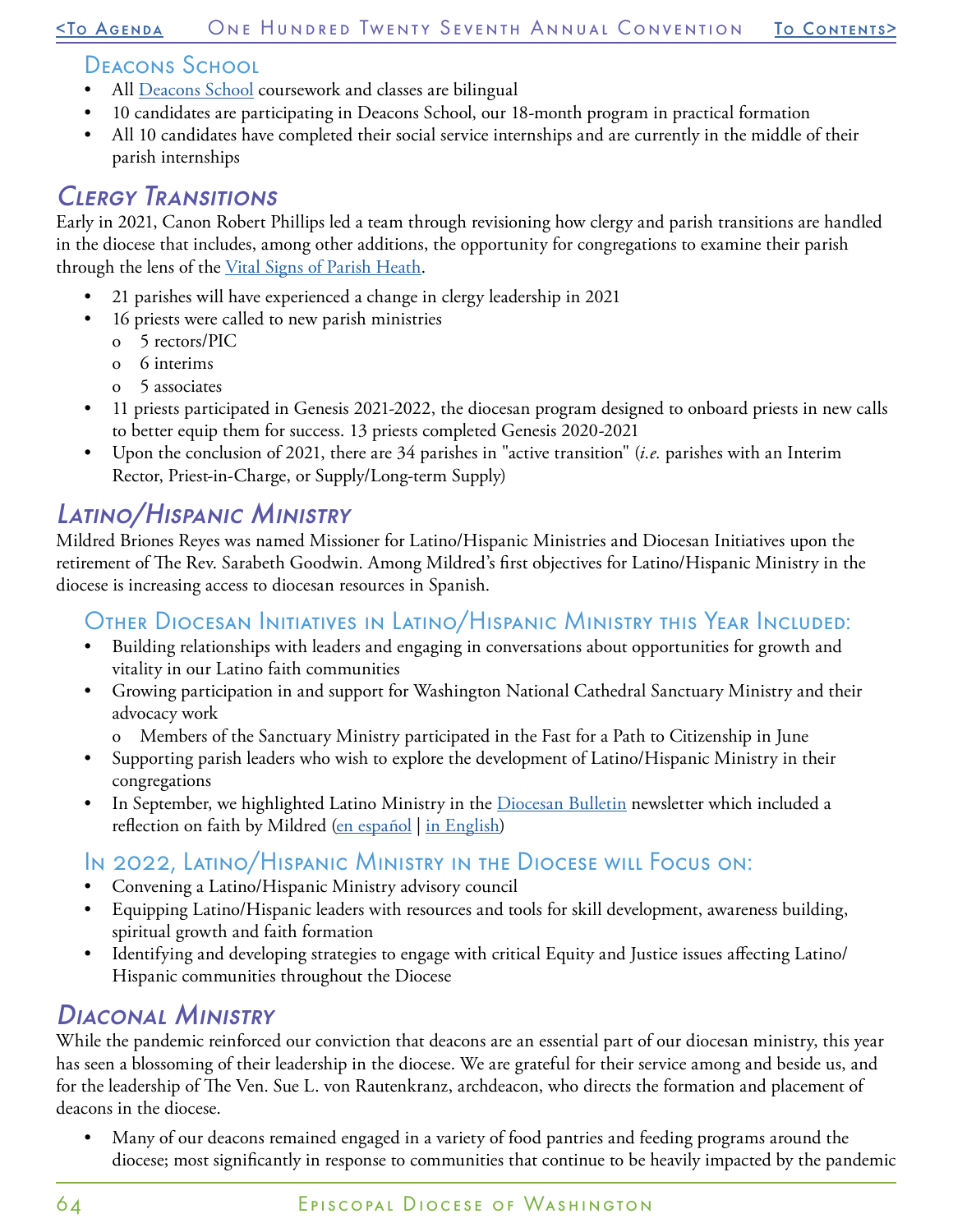- Deacons are leading the Afghan refugee response efforts in the diocese through the Afghan Refugee [Response Team](https://edow.org/ministries-programs/equity-and-justice/immigrants-refugees-partnerships/)
- Other deacons are deeply involved in advocacy efforts around homelessness, immigrant and refugee rights, returning citizen, and voter registration
- Deacons Steve Seely, Terri Murphy, Antonio Baxter, Anne Derse Ethan Bishop-Henchman, and Archdeacon Sue L. von Rautenkranz contributed articles to the October 14 edition of the *[Diocesan Bulletin](https://myemail.constantcontact.com/The-Ministry-of-Deacons--The-Bulletin--September-17--2020.html?soid=1108352395623&aid=_rDgw1xFKVU)* highlighting diaconal ministry in the diocese

### Diocesan Liturgies

The Ven. Sue von Rautenkranz serves as archdeacon of the diocese and also as the diocesan liturgist. We give thanks for her hard work in the development of the services that sustained our communal life this year.

- Worship at January's virtual Convention and April's virtual Special Convention
- Spring Clergy Renewal of Vows services
- The ordination of 3 persons to the priesthood at Washington National Cathedral (the Rev. Catherine Ballinger, the Rev. Hope Christiansen, and the Rev. Douglas Kirby, combining in-person attendance and live-streaming in compliance with social distancing requirements
- August Diocesan-wide service at Washington National Cathedral
- September farewell service for Bishop Chilton Knudsen
- October Clergy Conference offering an opportunity for clergy to come together with their bishop and each other for prayer, refreshment and conversation
- May and October Confirmation services both in the Cathedral and the All Hallows Amphitheater, provided an opportunity for persons to make an adult affirmation of their baptismal vows
- Installation service for the Rev. Todd Thomas, as rector of St. Timothy's, DC in October
- Installation of the Rev. Canon Michele V. Hagans as Canon Emerita of the Diocese in November

## Faith Formation

Diocesan staff convened youth ministry leaders several times throughout the year for fellowship and mutual support. Through the School for Christian Faith and Leadership, we developed both a [Path of Discipleship](https://edow.org/congregational-resources/faith-formation/path-of-discipleship/) and supporting resources (Find the Path of Discipleship app in the [Apple App Store](https://apps.apple.com/us/app/path-of-discipleship/id1578765033) or on [Google Play](https://play.google.com/store/apps/details?id=com.narthex.pathways_of_discipleship), [discussion cards](https://wackadu.com/category/EpiscopalDiocese) for different ages, and a suite of [downloadable posters](https://media.edownetwork.org/wp-content/uploads/sites/2/2021/11/11113058/FIVE-ESSENTIAL-PRACTICES-TO-GROW-IN-FAITH-COMPLETE-SET.pdf) with examples of the practices, the diocese). In the late fall, we launched the search for a new Missioner for Faith Formation and look forward to calling someone soon.

And out of the belief that transformational and formational experiences are essential to the faith development of adults, young adults, and youth, the Dioceses of Washington and Maryland agreed to an historic [cooperative](https://edow.org/2021/04/29/edom-edow-partnership-at-the-claggett-center/)  [relationship](https://edow.org/2021/04/29/edom-edow-partnership-at-the-claggett-center/) for camping and conference ministries located at the Claggett Center.

## Business Affairs Office

The Business Affairs Office tends to the financial and human resource needs of daily diocesan life. In 2021, Kathleen Hall, Director of Administration and Human Resources, and Kelly Cooper, Financial Analyst, in collaboration with the Human Resources and Finance committees and supporting staff have:

- Assisted parish leaders in the transition to Praesidium Academy for Safe Church courses
- Supported over 150 retired clergy and their spouses through the change in health benefits plans
- Distributed \$85,000 to families, food banks, and feeding programs under the auspices of the COVID-19 Emergency Relief Fund
- Processed \$145,000 in congregational growth grants and parish assistance grants for 15 parishes
- Conducted in-depth review of 18 parish audits or financial statements submitted to the Diocese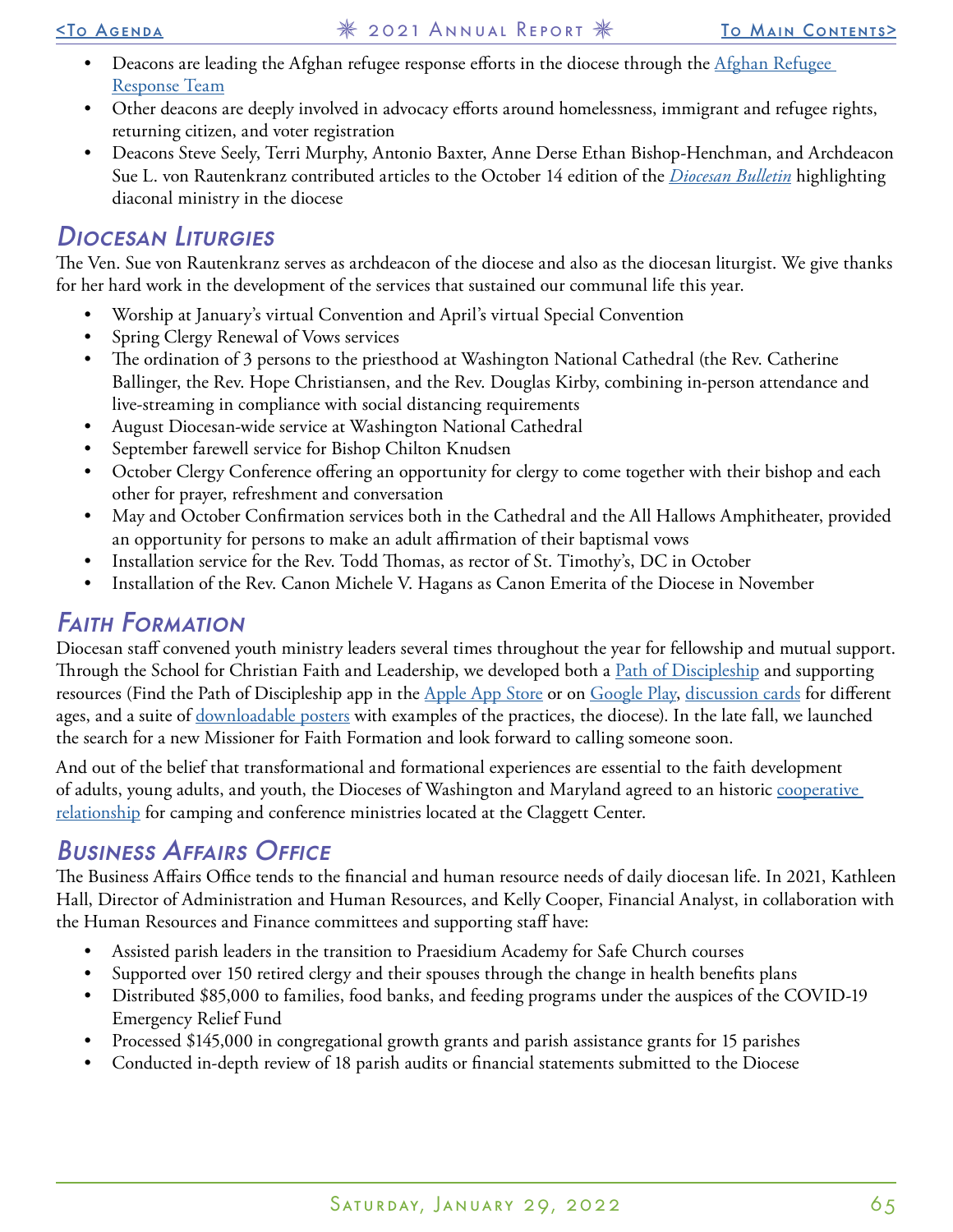#### Communications and Technology

2021 marked a number of "firsts" for the diocese in the realm of communications and technology.

- In January, we held our first virtual Annual Convention, then followed it in April with a virtual Special Convention
- Leading up to Convention, we held our first online hearings to discuss resolutions
- We debuted our first phone app (Path of Discipleship, available on [Apple App Store](https://apps.apple.com/us/app/path-of-discipleship/id1578765033) | [Google Play\)](https://play.google.com/store/apps/details?id=com.narthex.pathways_of_discipleship)
- We debuted a robust learning management system capable of handle offerings from the *School for Christian* [Faith and Leadership](http://school.edow.org/) and growing with us as the School evolves

While not a "first" for the diocese, we also undertook a complete renewal of the [diocesan website](http://www.edow.org/) to better align it with our current mission priorities and leverage the advances in technology that have occurred since we last refreshed.

Finally, under the rubric of "internal" communications, communications manager Keely Thrall prepared a content strategy for diocesan communications, a crisis communications plan, and is working with a small team to punch up our diocesan social media presence (We invite you to follow us on **Instagram** and **Facebook**).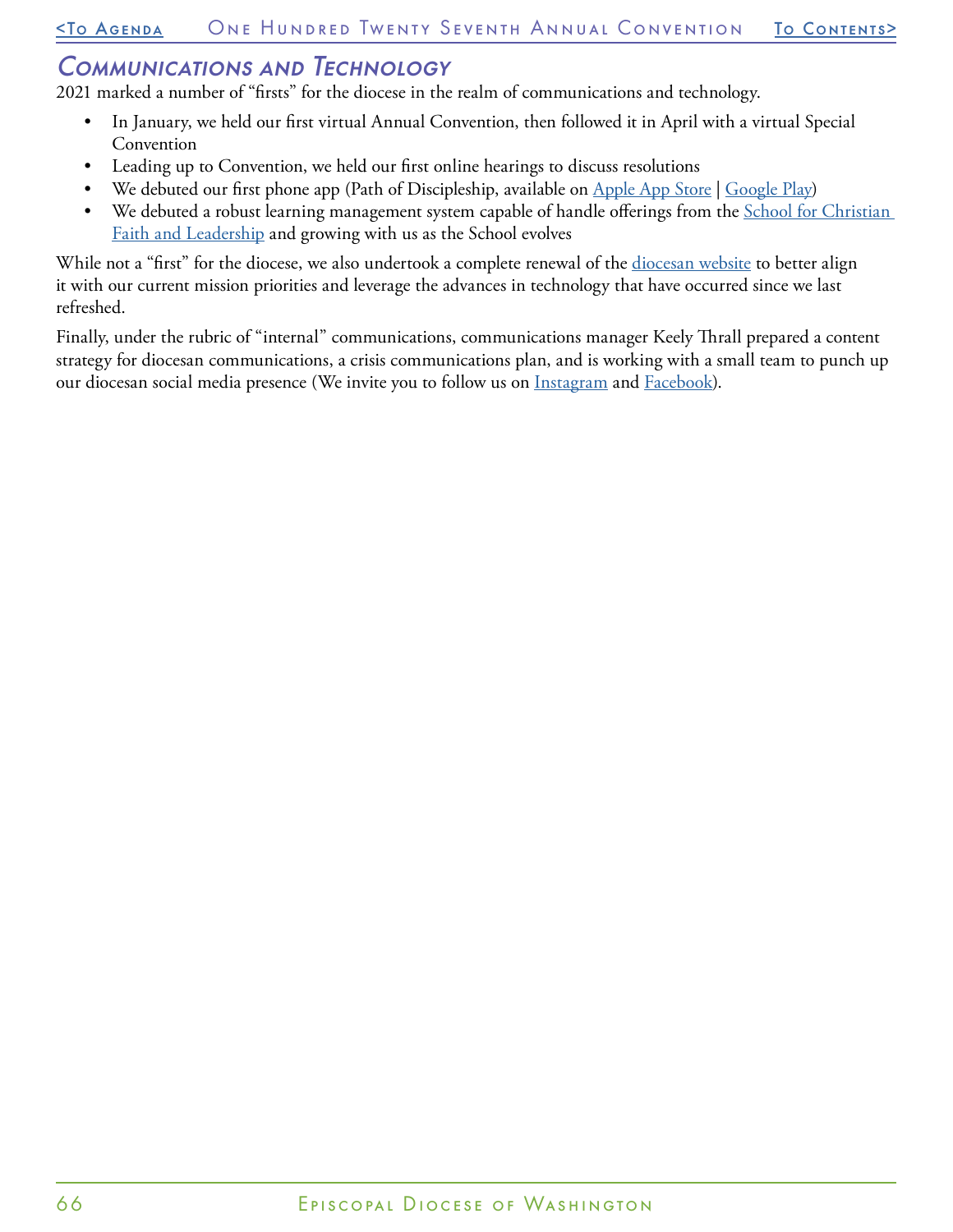<span id="page-66-0"></span>[<To Agenda](#page-20-0) 2021 Annual Report [To Main Contents](#page-0-0)>

## FINANCE & BUDGET







Being faithful stewards of the Diocese's resources is of primary concern to Bishop Mariann and the diocesan staff. In 2021, both staff and members of the various financial committees continued not only to seek ways in which we might do more with less but also how we might best invest resources to align with our strategic plan goals of congregational vitality, spiritual formation, and racial equity.

## Finance Committee

Throughout the year, the Finance Committee closely monitored the 2021 budget to ensure the ongoing pandemic would not further impact the diocesan budget. Thankfully, congregational giving came in higher than originally budgeted, allowing the Committee to reforecast the budget in mid-June and reducing the anticipated draw from diocesan reserves needed to fund ongoing operations and ministry. Over the summer, the Finance Committee began the process of drafting the 2022 budget so that Diocesan Council and the Convention of the Diocese of Washington could make decisions about the upcoming year's spending priorities.

## Financial Resources Committee

The Financial Resources Committee (FRC) is charged with the design and implementation of plans to strengthen the financial capacity and ministry of congregations in the Diocese of Washington. The FRC is pleased to have offered a number of helpful resources this year:

- For the third year in a row, the FRC prepared materials for its annual giving campaign toolkit, keeping the needs of an online campaign in mind. Inspired by the verse… *for we walk by faith, not by sight…*  (2 Corinthians 5:7), the committee chose  $We've$  Come this far by Faith as the theme this year
	- o At least 10 of our parishes used some, or all, of this year's theme and materials. We're also aware of other dioceses and denominations who have used the theme and/or materials
	- The resources of the toolkit have been accessed by over hundreds of users since it was published in June
	- The FRC conducted its usual summer workshops in preparation for fall Annual Pledge Campaigns. Workshops were held in June, July, and August, with strong sign-ups for these now annual offerings
- The FRC conducted webinars on a variety of topics ranging from best practices for virtual stewardship campaigns to support for parish treasures, especially those positions held by volunteers
- FRC offered individual consultations and annual giving campaign support in support of several congregations across the diocese

The FRC looks forward to continuing to provide support for Annual Giving Campaigns with a new toolkit available in early summer. The committee will also be expanding its offerings into areas such as Small Campaigns (4 zeroes or less), Networking for Stewardship Committee Chairs, a Toolkit for Treasurers, and School offerings for Clergy and Preaching About Money.

### Grants Disbursed

In 2021, the Diocese of Washington continued to disburse life- and ministry-changing grants to our congregations and wider communities.